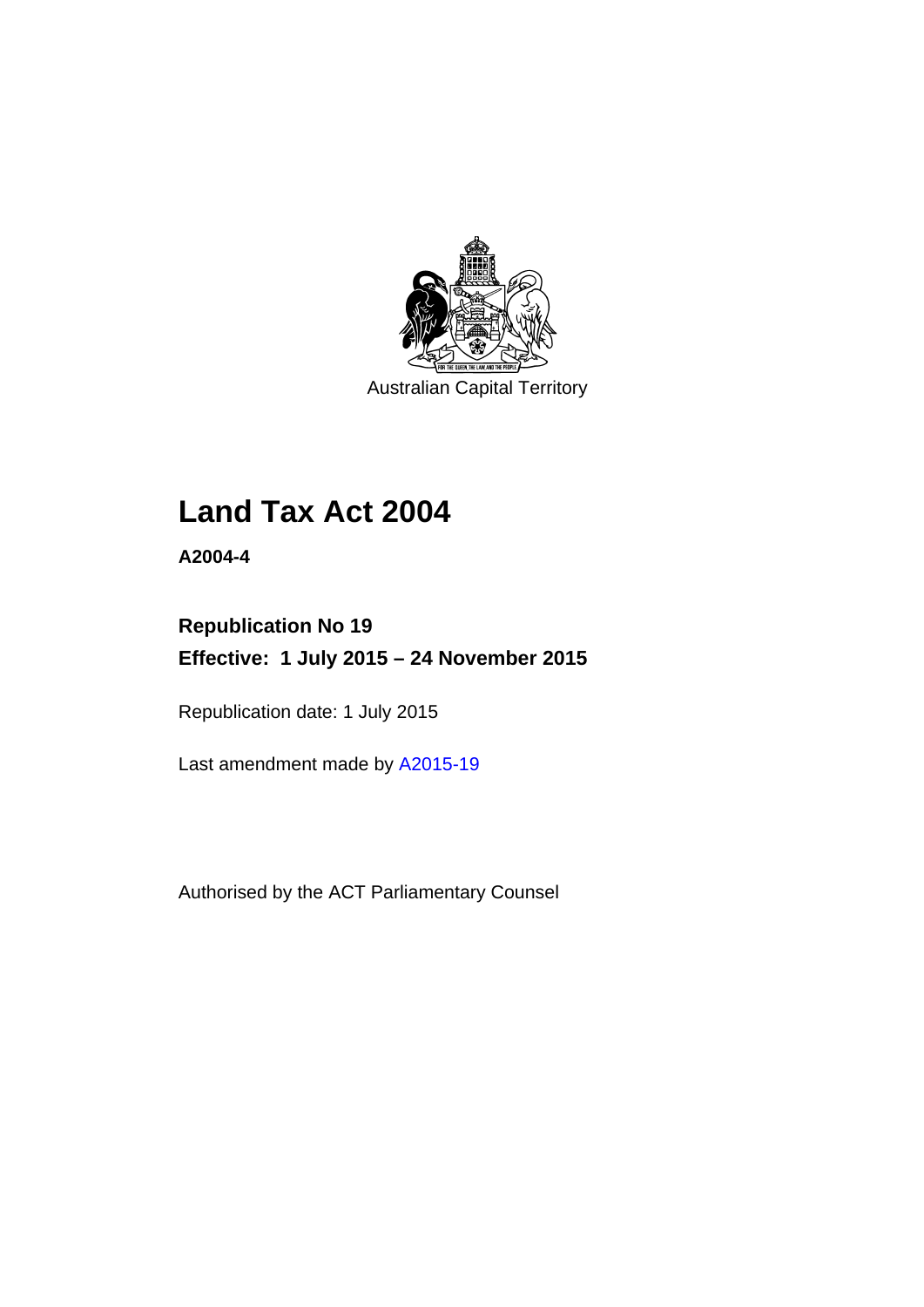## **About this republication**

#### **The republished law**

This is a republication of the *Land Tax Act 2004* (including any amendment made under the *[Legislation Act 2001](http://www.legislation.act.gov.au/a/2001-14)*, part 11.3 (Editorial changes)) as in force on 1 July 2015*.* It also includes any commencement, amendment, repeal or expiry affecting this republished law to 1 July 2015.

The legislation history and amendment history of the republished law are set out in endnotes 3 and 4.

#### **Kinds of republications**

The Parliamentary Counsel's Office prepares 2 kinds of republications of ACT laws (see the ACT legislation register at [www.legislation.act.gov.au](http://www.legislation.act.gov.au/)):

- authorised republications to which the *[Legislation Act 2001](http://www.legislation.act.gov.au/a/2001-14)* applies
- unauthorised republications.

The status of this republication appears on the bottom of each page.

#### **Editorial changes**

The *[Legislation Act 2001](http://www.legislation.act.gov.au/a/2001-14)*, part 11.3 authorises the Parliamentary Counsel to make editorial amendments and other changes of a formal nature when preparing a law for republication. Editorial changes do not change the effect of the law, but have effect as if they had been made by an Act commencing on the republication date (see *[Legislation Act 2001](http://www.legislation.act.gov.au/a/2001-14)*, s 115 and s 117). The changes are made if the Parliamentary Counsel considers they are desirable to bring the law into line, or more closely into line, with current legislative drafting practice.

This republication includes amendments made under part 11.3 (see endnote 1).

#### **Uncommenced provisions and amendments**

If a provision of the republished law has not commenced, the symbol  $\mathbf{U}$  appears immediately before the provision heading. Any uncommenced amendments that affect this republished law are accessible on the ACT legislation register [\(www.legislation.act.gov.au\)](http://www.legislation.act.gov.au/). For more information, see the home page for this law on the register.

#### **Modifications**

If a provision of the republished law is affected by a current modification, the symbol  $\mathbf{M}$ appears immediately before the provision heading. The text of the modifying provision appears in the endnotes. For the legal status of modifications, see the *[Legislation Act 2001](http://www.legislation.act.gov.au/a/2001-14)*, section 95.

#### **Penalties**

At the republication date, the value of a penalty unit for an offence against this law is \$150 for an individual and \$750 for a corporation (see *[Legislation Act 2001](http://www.legislation.act.gov.au/a/2001-14)*, s 133).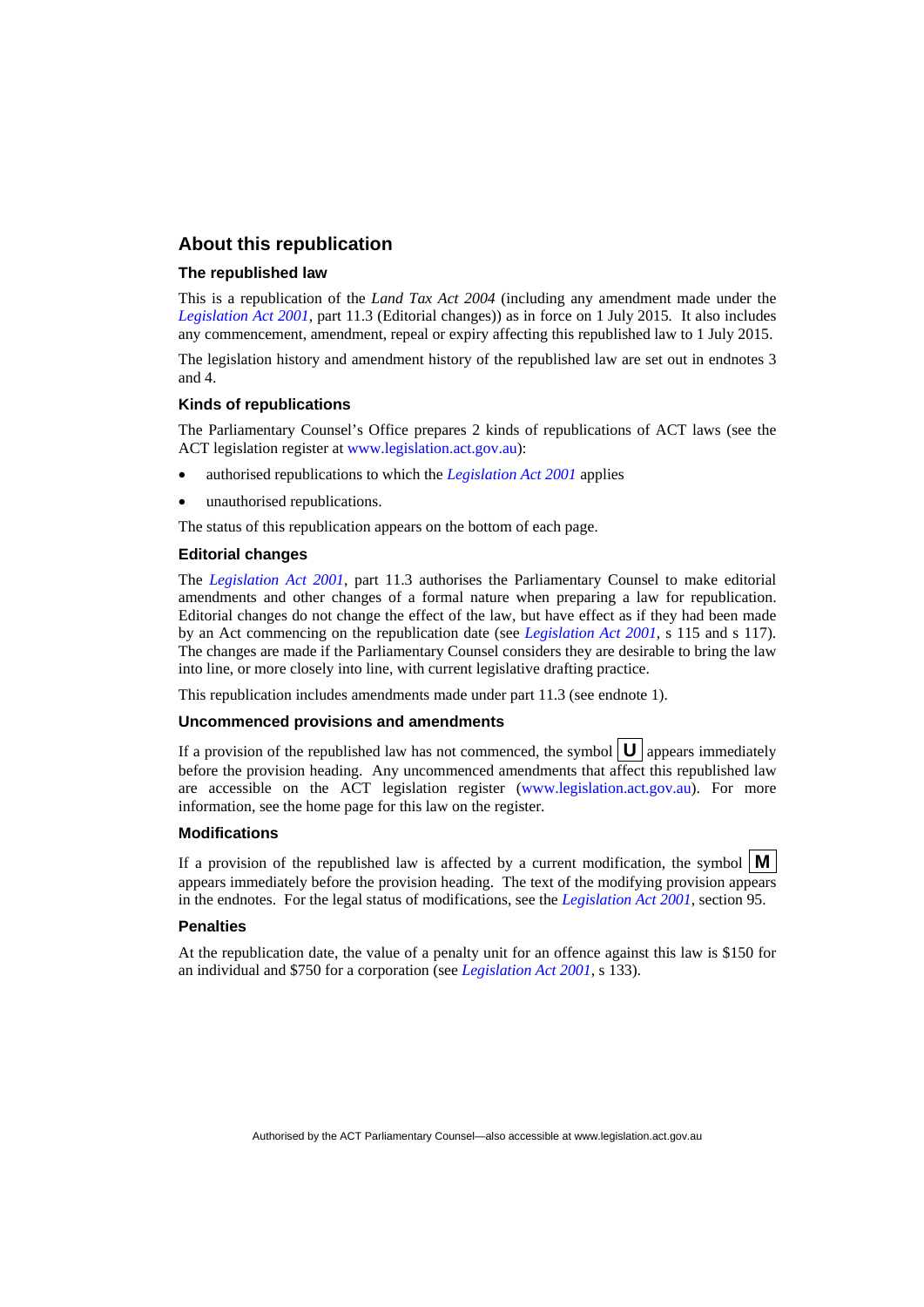

# **Land Tax Act 2004**

## **Contents**

|                 |                                                       | Page       |
|-----------------|-------------------------------------------------------|------------|
| Part 1          | <b>Preliminary</b>                                    |            |
| 1               | Name of Act                                           | 2          |
| 3               | Dictionary                                            | 2          |
| 4               | <b>Notes</b>                                          | 2          |
| 5               | Offences against Act-application of Criminal Code etc | 3          |
| Part 2          | Imposition and payment of land tax                    |            |
| 6               | Pt 2 subject to pt 4                                  | 4          |
| 7               | Definitions for pt 2                                  | 4          |
| 8               | When is something rented for pt 2?                    | 5          |
| 9               | Imposition of land tax                                | 6          |
| 10              | Land exempted from s 9 generally                      | 7          |
| 11              | Land exempted from land tax                           |            |
| 12              | Application for compassionate case exemption          | 10         |
| 13              | Decision on compassionate application                 | 11         |
| R <sub>19</sub> | Land Tax Act 2004                                     | contents 1 |
| 01/07/15        | Effective: 01/07/15-24/11/15                          |            |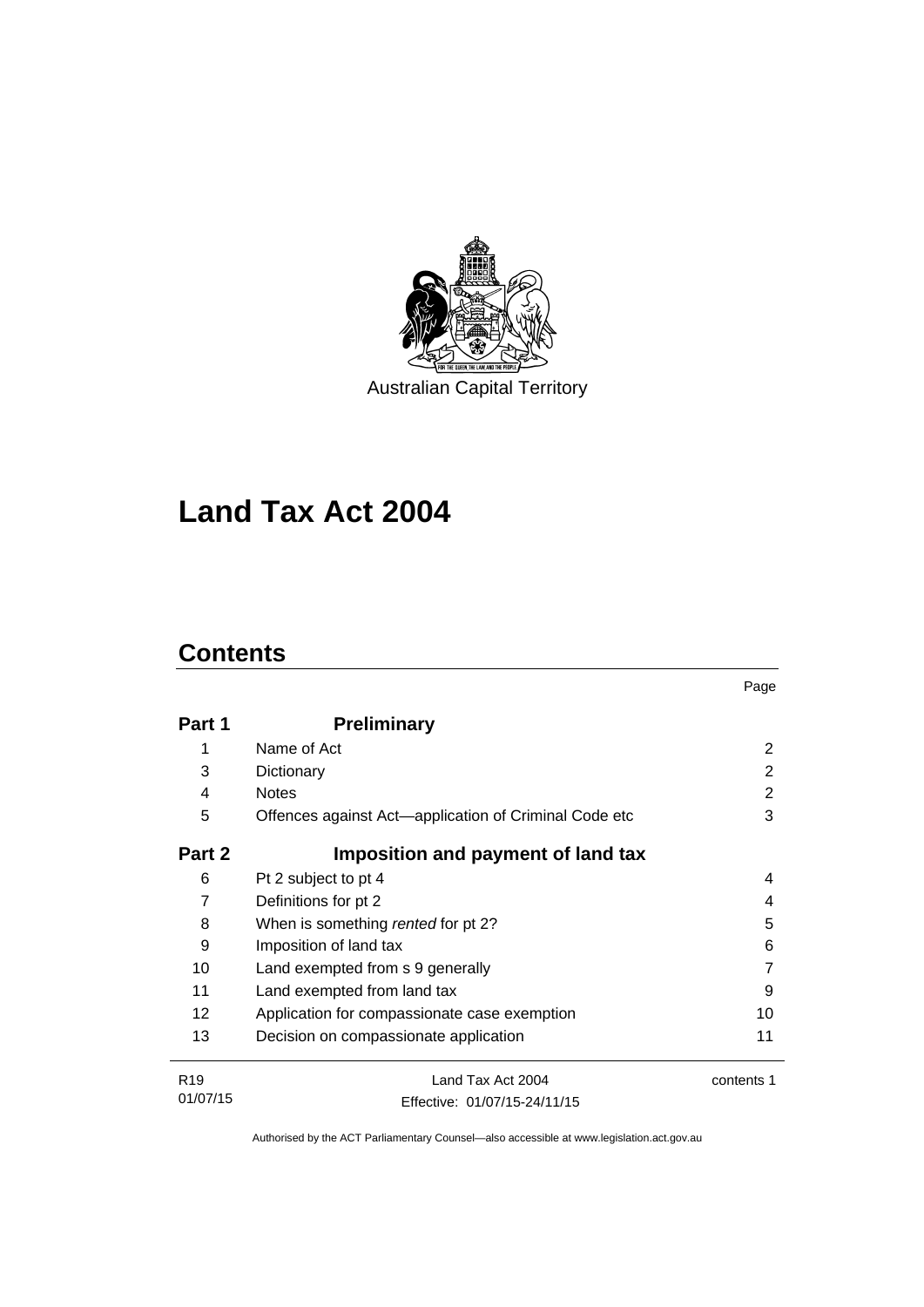| Contents   |                                                                       |                 |  |  |
|------------|-----------------------------------------------------------------------|-----------------|--|--|
|            |                                                                       | Page            |  |  |
| 14         | Commissioner to be told if residential land rented                    | 12              |  |  |
| 14A        | Commissioner to be told if residential land owned by an individual as |                 |  |  |
|            | trustee                                                               | 13              |  |  |
| 15         | Multiple dwellings                                                    | 14              |  |  |
| 16         | Land partly owned by corporation or trustee                           | 15              |  |  |
| 17         | Payment of land tax                                                   | 16              |  |  |
| 18         | Land tax for part of quarter                                          | 17              |  |  |
| Part 3     | <b>Enforcement</b>                                                    |                 |  |  |
| 19         | Interest payable on overdue land tax                                  | 18              |  |  |
| 19A        | Interest and penalty tax payable on land tax if no disclosure         | 19              |  |  |
| 20         | Charge of land tax on rateable land                                   | 20              |  |  |
| 21         | Notice of land tax in arrears                                         | 20              |  |  |
| 22         | Unoccupied land-letting for unpaid land tax                           | 21              |  |  |
| 23         | Entitlement to possession of land held by commissioner                | 22              |  |  |
| 24         | Sale of land for nonpayment of land tax                               | 23              |  |  |
| 25         | Application may relate to more than 1 parcel                          |                 |  |  |
| Part 4     | <b>Unit subdivisions</b>                                              |                 |  |  |
| 26         | Unit subdivisions                                                     | 28              |  |  |
| 27         | Unit subdivisions-land tax                                            | 28              |  |  |
| Part 5     | <b>Exemptions, remissions and certain interest</b>                    |                 |  |  |
|            | payments                                                              |                 |  |  |
| 34         | Exemption from land tax                                               | 30              |  |  |
| 35         | Remission of land tax                                                 | 30              |  |  |
| 36         | Remission of interest                                                 | 31              |  |  |
| 37         | Interest on refund                                                    | 31              |  |  |
| Part 6     | <b>Miscellaneous</b>                                                  |                 |  |  |
| 38         | Objections                                                            | 32              |  |  |
| 39         | Review of decisions by ACAT                                           | 32              |  |  |
| 40         | Working out amounts with fractions for Act                            |                 |  |  |
| 41         | 33<br>Certificate of land tax and other charges<br>33                 |                 |  |  |
| 42         | Statement of amounts payable and payments made                        |                 |  |  |
| 43         | Determination of fees                                                 | 34<br>34        |  |  |
| contents 2 | Land Tax Act 2004                                                     | R <sub>19</sub> |  |  |
|            | Effective: 01/07/15-24/11/15                                          | 01/07/15        |  |  |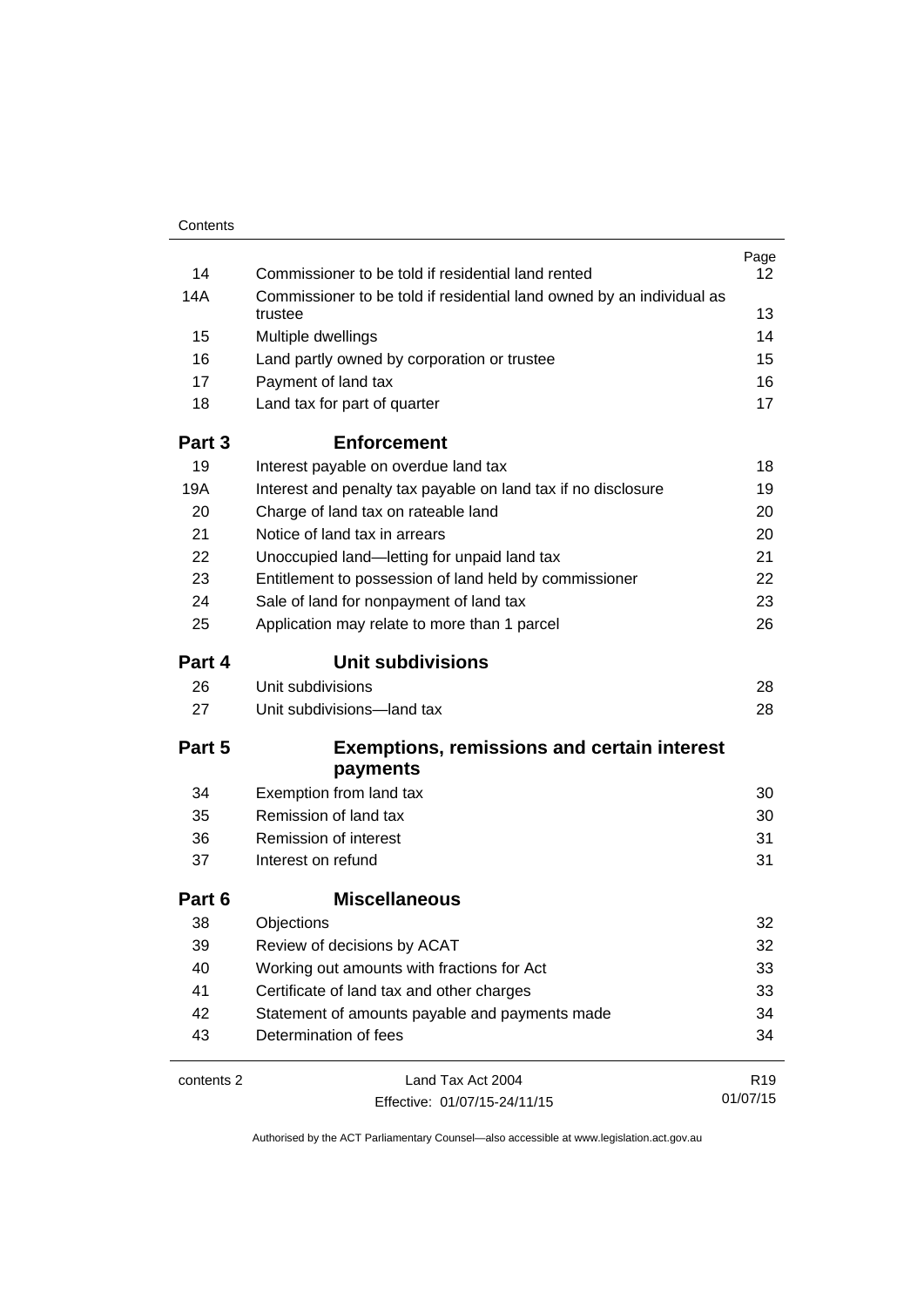|                   |                         | Contents   |
|-------------------|-------------------------|------------|
| 44                | Regulation-making power | Page<br>35 |
| <b>Dictionary</b> |                         | 36         |
| <b>Endnotes</b>   |                         |            |
| 1                 | About the endnotes      | 40         |
| 2                 | Abbreviation key        | 40         |
| 3                 | Legislation history     | 41         |
| 4                 | Amendment history       | 44         |
| 5                 | Earlier republications  | 47         |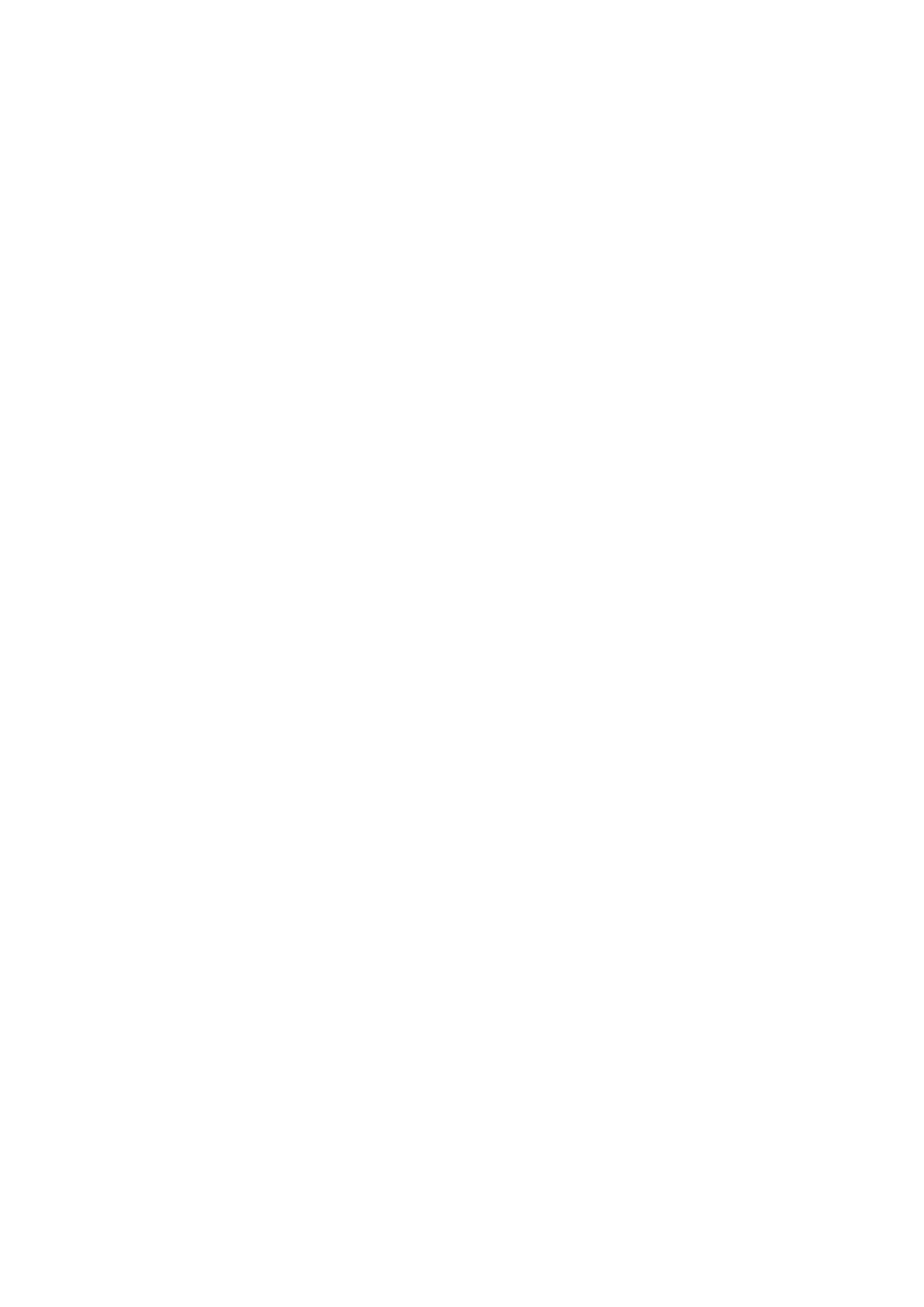

# **Land Tax Act 2004**

An Act about land tax

l

R19 01/07/15 page 1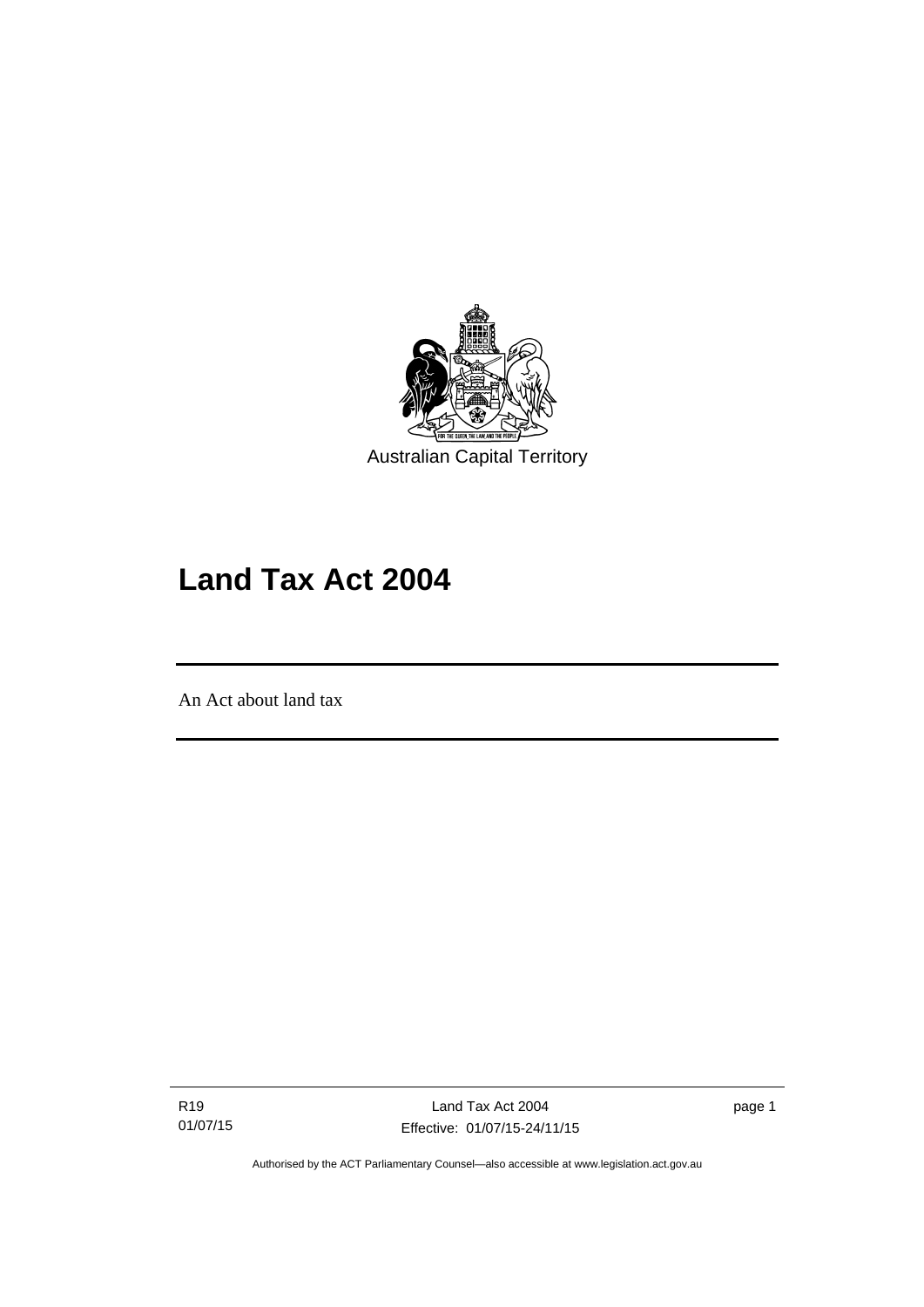#### Part 1 **Preliminary**

Section 1

## <span id="page-7-0"></span>**Part 1** Preliminary

## <span id="page-7-1"></span>**1 Name of Act**

This Act is the *Land Tax Act 2004*.

*Note* This Act is a *tax law* under the Taxation Administration Act. As a tax law, this Act is subject to provisions of the Taxation Administration Act about the administration and enforcement of tax laws generally.

## <span id="page-7-2"></span>**3 Dictionary**

The dictionary at the end of this Act is part of this Act.

*Note 1* The dictionary at the end of this Act defines certain terms used in this Act, and includes references (*signpost definitions*) to other terms defined elsewhere.

> For example, the signpost definition '*unit subdivision*—see the *[Rates](http://www.legislation.act.gov.au/a/2004-3)  [Act 2004](http://www.legislation.act.gov.au/a/2004-3)*, dictionary.' means that the term 'unit subdivision' is defined in that dictionary and the definition applies to this Act.

*Note* 2 A definition in the dictionary (including a signpost definition) applies to the entire Act unless the definition, or another provision of the Act, provides otherwise or the contrary intention otherwise appears (see [Legislation Act,](http://www.legislation.act.gov.au/a/2001-14)  $s$  155 and  $s$  156 (1)).

## <span id="page-7-3"></span>**4 Notes**

A note included in this Act is explanatory and is not part of this Act.

*Note* See [Legislation Act,](http://www.legislation.act.gov.au/a/2001-14) s 127 (1), (4) and (5) for the legal status of notes.

Authorised by the ACT Parliamentary Counsel—also accessible at www.legislation.act.gov.au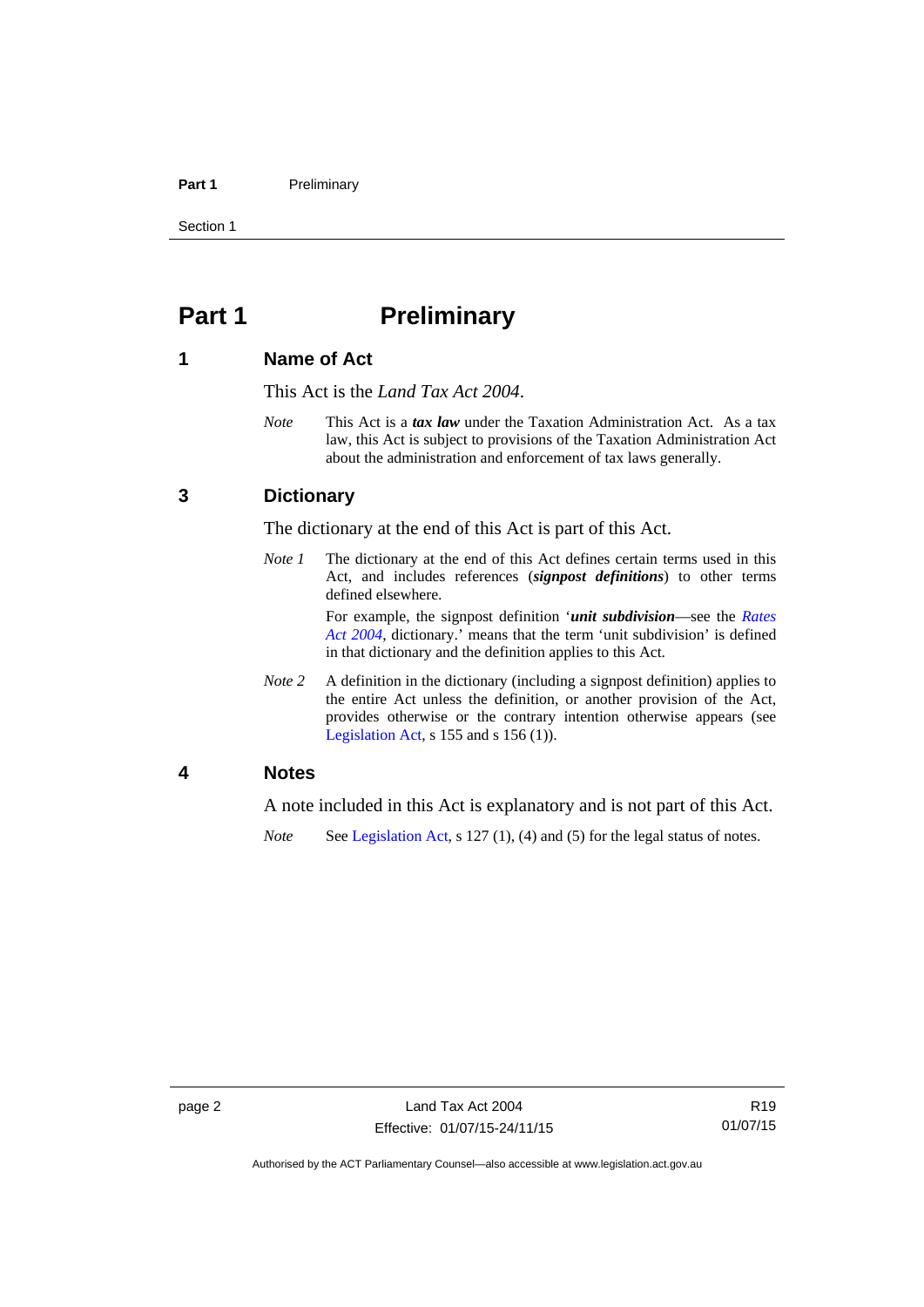## <span id="page-8-0"></span>**5 Offences against Act—application of Criminal Code etc**

Other legislation applies in relation to offences against this Act.

#### *Note 1 Criminal Code* The [Criminal Code](http://www.legislation.act.gov.au/a/2002-51), ch 2 applies to all offences against this Act (see Code, pt 2.1). The chapter sets out the general principles of criminal responsibility (including burdens of proof and general defences), and defines terms used for offences to which the Code applies (eg *conduct*, *intention*, *recklessness* and *strict liability*).

*Note 2 Penalty units* 

The [Legislation Act](http://www.legislation.act.gov.au/a/2001-14), s 133 deals with the meaning of offence penalties that are expressed in penalty units.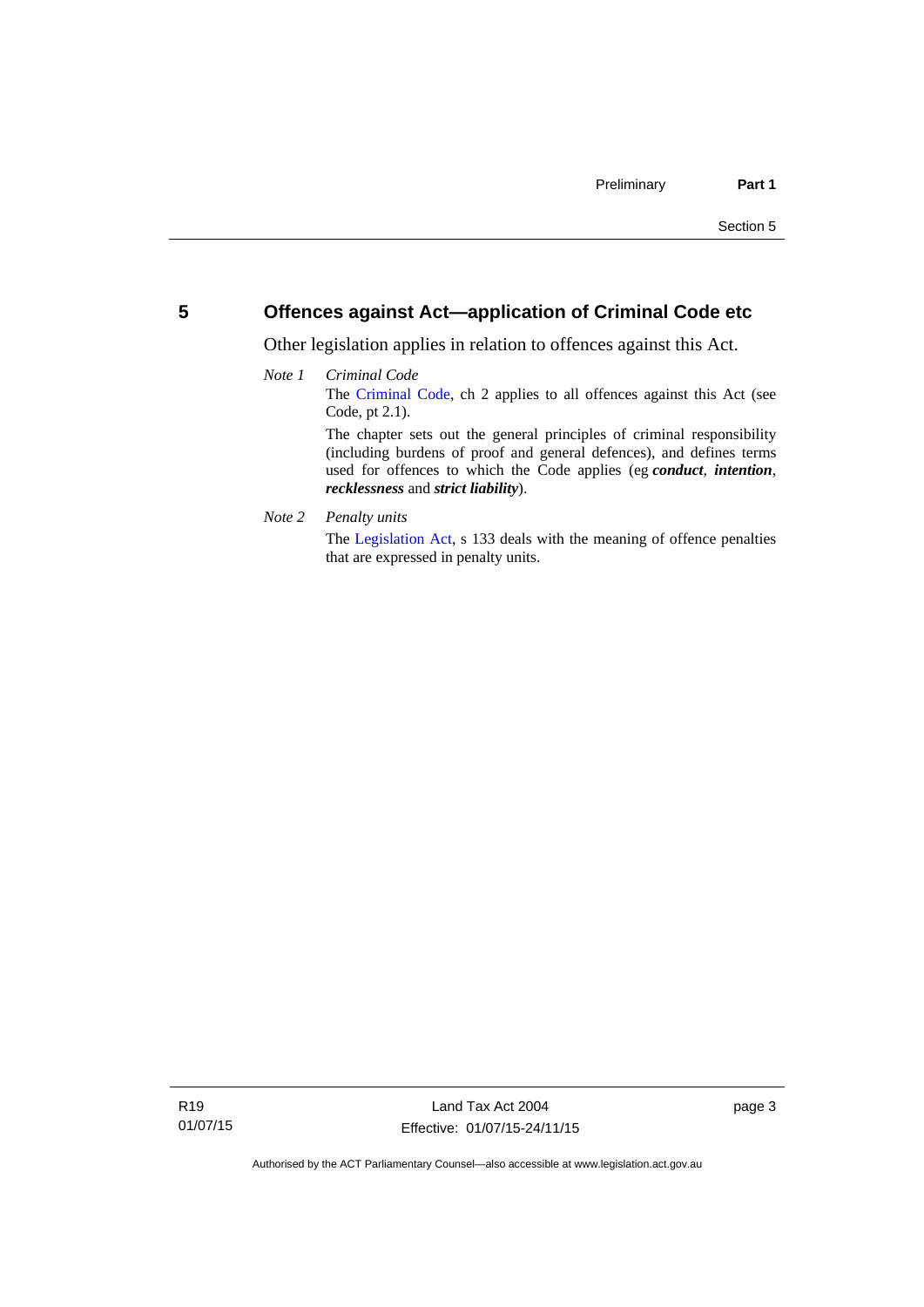## <span id="page-9-0"></span>**Part 2 Imposition and payment of land tax**

### <span id="page-9-1"></span>**6 Pt 2 subject to pt 4**

This part is subject to part 4 (Unit subdivisions).

## <span id="page-9-2"></span>**7 Definitions for pt 2**

In this part:

*rent* means valuable consideration for which a tenant is liable under a tenancy agreement in relation to the tenancy or a period of the tenancy.

#### *tenancy agreement*—

- (a) means an agreement under which a person grants to someone else for value a right of occupation of a parcel of land for use as a residence—
	- (i) whether the right of occupation is exclusive or not; and
	- (ii) whether the agreement is express or implied; and
	- (iii) whether the agreement is in writing, is oral, or is partly in writing and partly oral; but
- (b) does not include an agreement giving a right of occupation only as a boarder or lodger.

*tenant* means a person with a right of occupation under a tenancy agreement.

*trustee* does not include—

- (a) in relation to a dead person—an executor of the will, or an administrator of the estate, of the dead person; or
- (b) a guardian or manager of the property of a person with a legal disability.

R19 01/07/15

Authorised by the ACT Parliamentary Counsel—also accessible at www.legislation.act.gov.au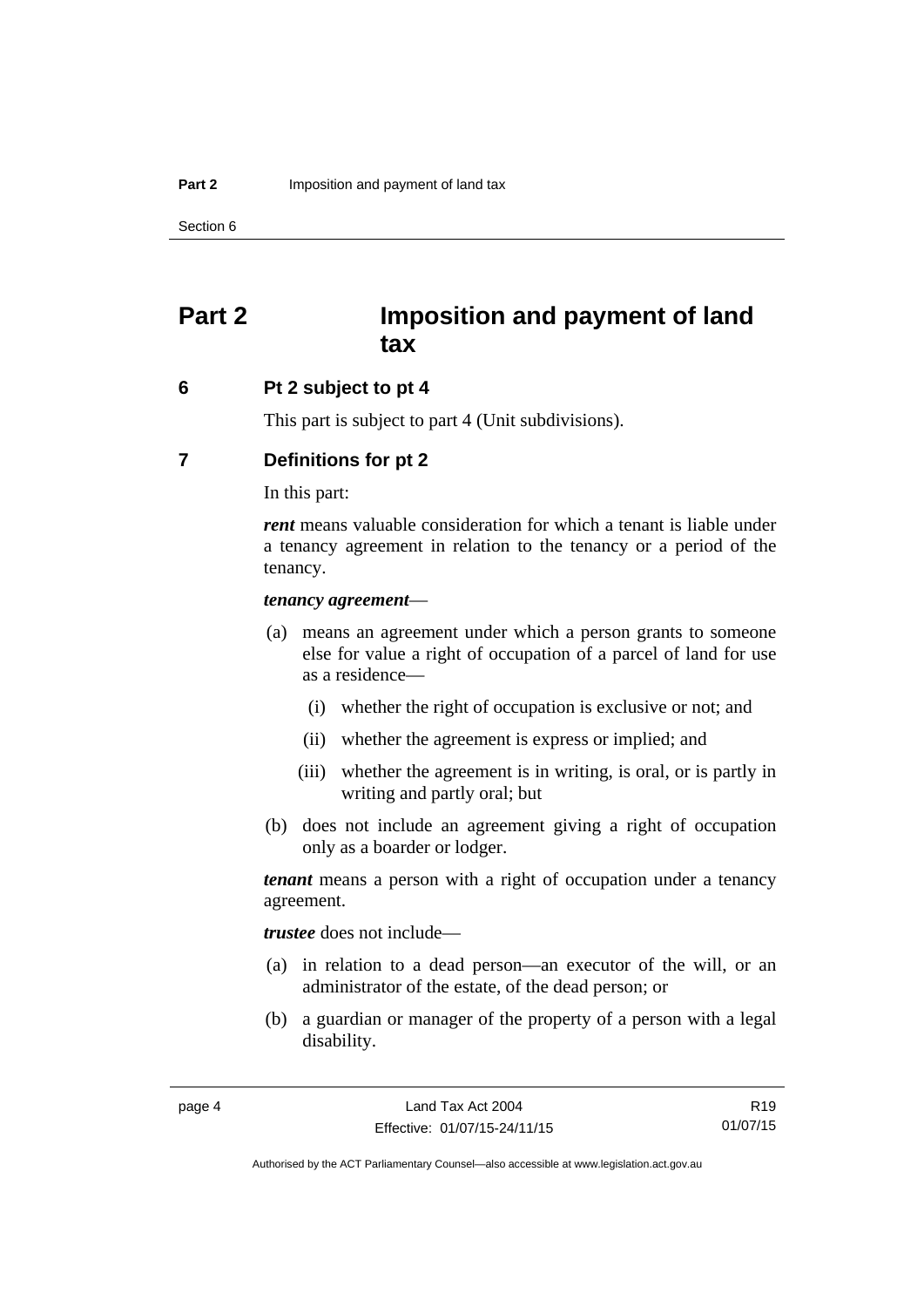## <span id="page-10-0"></span>**8 When is something** *rented* **for pt 2?**

 (1) For this part, a parcel of land or dwelling is not taken to be *rented* only because a tenant is liable to pay for rates, land tax, repairs, maintenance or insurance in relation to the parcel or dwelling.

*Note* For provision about multiple dwellings on a parcel of land, see s 15.

- (2) For this part, a parcel of land or dwelling is taken to be *rented* if it is rented on the 1st day of a quarter.
- (3) For this part, a parcel of land or dwelling is taken to be *rented* on the 1st day of a quarter if—
	- (a) it is leased for residential purposes on that day; and
	- (b) it was rented at any time in the previous quarter.
- (4) However, the parcel of land or dwelling is taken not to be *rented* on the 1st day of a quarter if—
	- (a) the owner gives written notice to the commissioner before the beginning of the quarter that the parcel or dwelling will not be rented at any time in the quarter; or
	- (b) the owner gives written notice to the commissioner during the quarter that the parcel or dwelling has not been, and will not be, rented at any time in the quarter; or
	- (c) the owner gives written notice to the commissioner after the quarter that the parcel was not rented at any time in the quarter; or
	- (d) the owner gives written notice to the commissioner that the parcel or dwelling was not rented during a continuous period of at least 91 days that—
		- (i) begins in a quarter after the 1st day of the quarter; and
		- (ii) ends in the following quarter.

page 5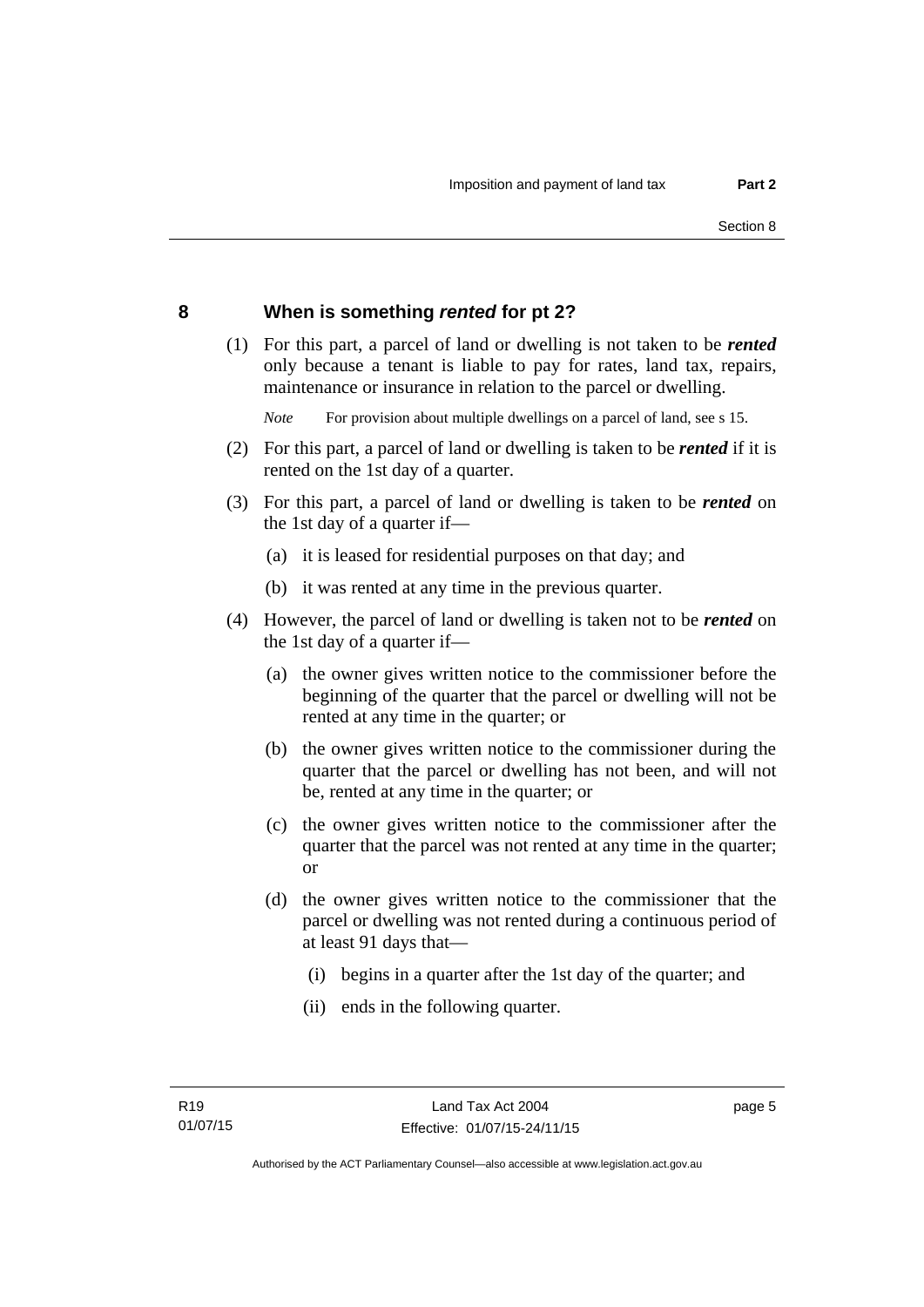- (5) Also, if the owner of a parcel of land becomes the owner on the 1st day of a quarter or during the previous quarter, the parcel is taken to be not rented on the 1st day of the quarter unless—
	- (a) the owner advises under section 14 that the parcel is rented; or
	- (b) the commissioner is otherwise satisfied that the parcel is rented.

#### <span id="page-11-0"></span>**9 Imposition of land tax**

- (1) Land tax at the appropriate rate is imposed for a quarter on each parcel of rateable land that is—
	- (a) rented residential land; or
	- (b) residential land owned by a corporation or trustee.
- (2) The *appropriate rate* of land tax for a parcel of land is the amount worked out for the parcel as follows:

 $FC + (AUV \times P)$ 

- (3) However, land tax is not imposed on a parcel of land that is exempt under section 10 or section 11.
- (4) In this section:

*AUV* means the average unimproved value of the parcel of land under the *[Rates Act 2004](http://www.legislation.act.gov.au/a/2004-3)*.

*FC* means the fixed charge determined under the [Taxation](http://www.legislation.act.gov.au/a/1999-4/default.asp)  [Administration Act](http://www.legislation.act.gov.au/a/1999-4/default.asp), section 139 for the parcel of land.

*P* means the percentage rate determined under the [Taxation](http://www.legislation.act.gov.au/a/1999-4/default.asp)  [Administration Act](http://www.legislation.act.gov.au/a/1999-4/default.asp), section 139 for the parcel of land.

*Note* Power to determine a fixed charge or percentage rate under the Taxation [Administration Act](http://www.legislation.act.gov.au/a/1999-4/default.asp) includes the power to determine a different charge or rate for different matters or classes of matter (see [Legislation Act,](http://www.legislation.act.gov.au/a/2001-14) s 48).

R19 01/07/15

Authorised by the ACT Parliamentary Counsel—also accessible at www.legislation.act.gov.au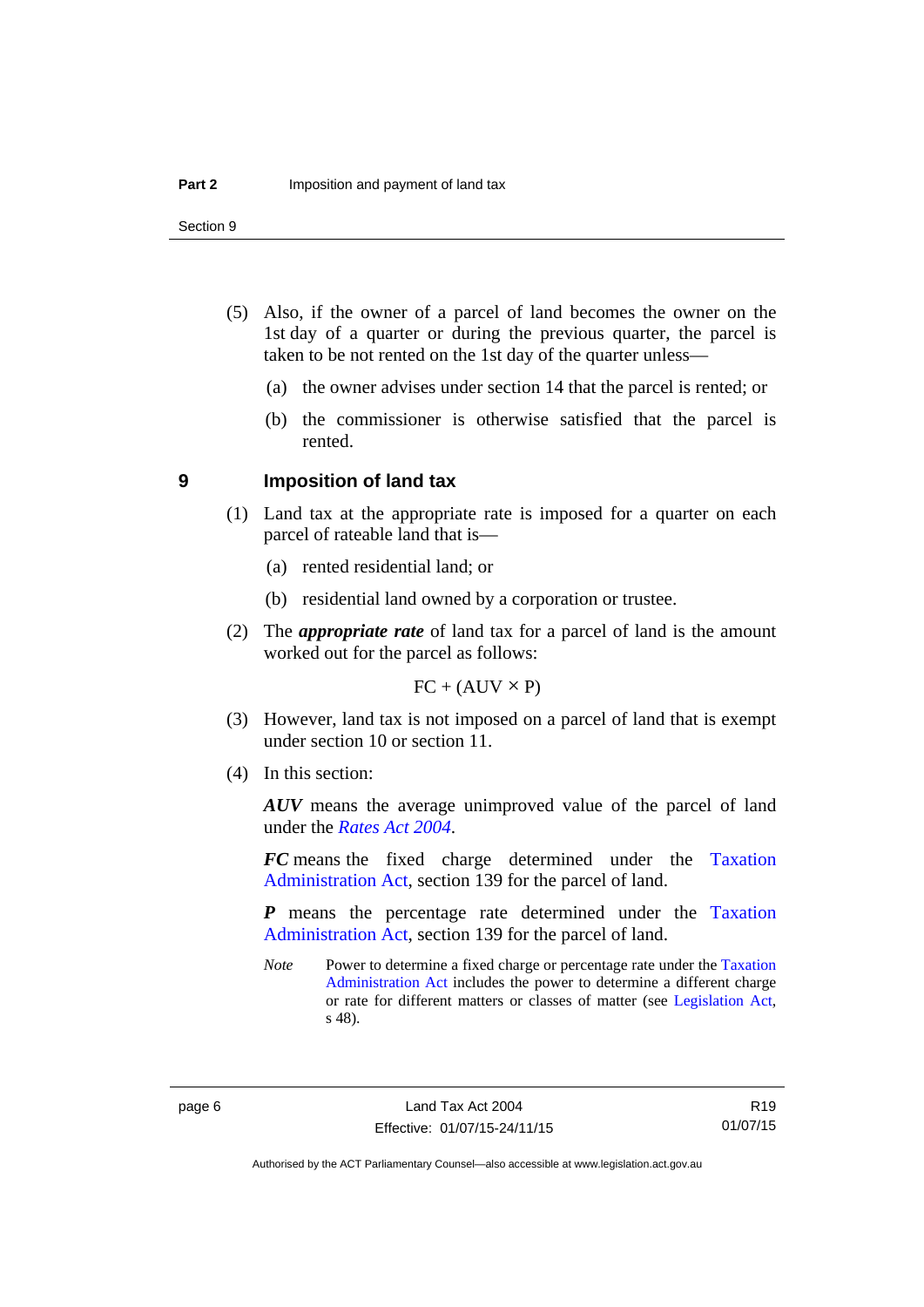## <span id="page-12-0"></span>**10 Land exempted from s 9 generally**

- (1) The following parcels of land are exempt from land tax imposed under section 9:
	- (a) a parcel of residential land owned by an individual if the parcel is exempted under section 13 (Decision on compassionate application) in relation to the parcel;
	- *Note* An exemption under s 13 is for 1 year or less.
	- (b) a parcel of rural land;
	- (c) a parcel of land owned by the housing commissioner under the *[Housing Assistance Act 2007](http://www.legislation.act.gov.au/a/2007-8)*;
	- (d) a parcel of land owned or leased by an entity declared under the *[Duties Act 1999](http://www.legislation.act.gov.au/a/1999-7)*, section 73A (Transfers etc to entities for community housing);
	- (e) a parcel of land leased for a retirement village;
	- (f) a parcel of land leased for a nursing home;
	- (g) a parcel of land leased for a nursing home and a retirement village;
	- (h) a parcel of land leased by a religious institution or order to provide residential accommodation to a member of the institution or order and allow the member to perform his or her duties as a member of the institution or order;
	- (i) a parcel of land, other than a parcel of residential land leased to a corporation or trustee, being used for a purpose prescribed under the regulations.
- (2) In this section:

*nursing home* means premises that—

 (a) are approved, or taken to be approved, as a nursing home under the *[National Health Act 1953](http://www.comlaw.gov.au/Details/C2013C00083)* (Cwlth); and

page 7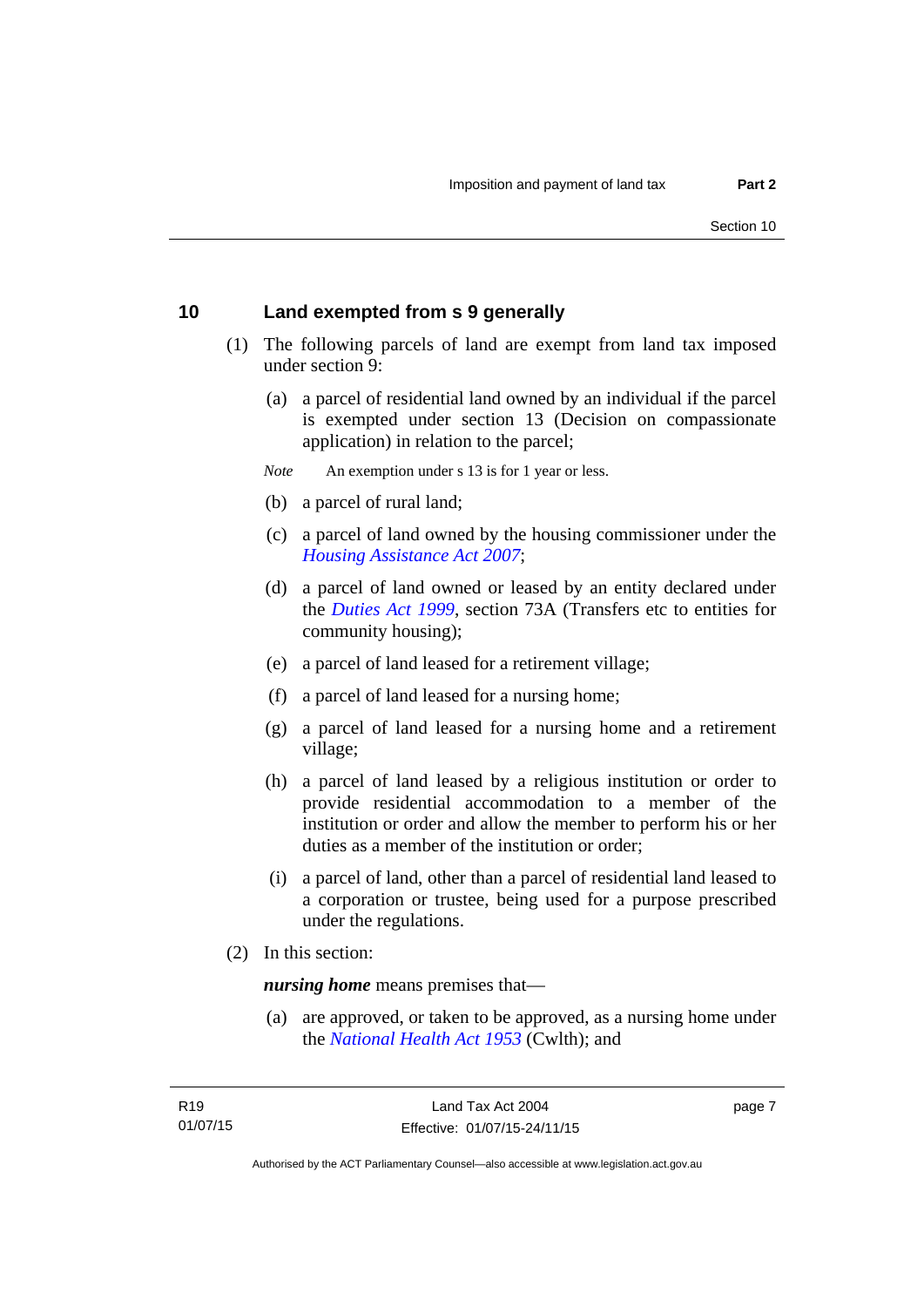- (b) are built on land under a lease that allows the use of the land—
	- (i) for residential accommodation and nursing care for patients who, because of infirmity or illness, disease, incapacity or disability have a continuing need for nursing care; and
	- (ii) if the land is also used, or to be used, as a retirement village—for residential retirement accommodation.

*retirement village* means a complex of buildings (whether or not including hostel units)—

- (a) that is intended predominantly for retired people who are at least 55 years old, or couples, at least 1 of whom is at least 55 years old; and
- (b) each of which is, or is to be, occupied or used under a sublease, licence or other arrangement (other than a lease); and
- (c) each of which is intended, and able, to be occupied as a home; and
- (d) that is built on land under a lease that allows the use of the land—
	- (i) for residential retirement accommodation; and
	- (ii) if the land is also used, or to be used, for a nursing home—for residential accommodation and nursing care for patients who, because of infirmity or illness, disease, incapacity or disability have a continuing need for nursing care; and
- (e) from which no business activity is conducted by the lessee, other than a business connected with the conduct of—
	- (i) a retirement village; or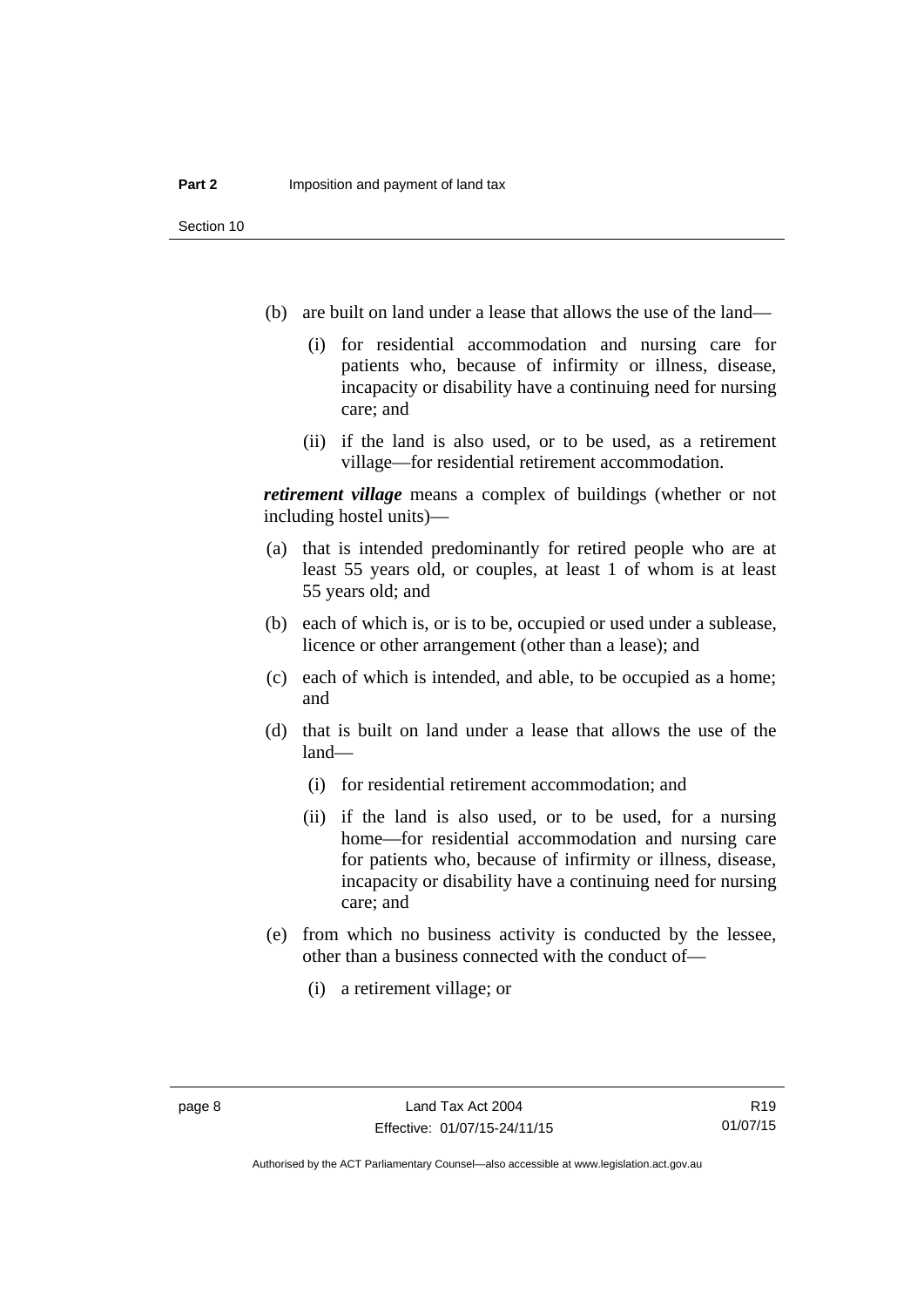(ii) if a nursing home is also conducted under the same lease—the nursing home.

### *rural land* means—

- (a) rateable land leased for the purpose of primary production only; or
- (b) rateable land leased for the purpose of primary production and other purposes but used mainly for primary production; or
- (c) a parcel of rateable land included in the common property of a community title scheme under the *[Community Title Act 2001](http://www.legislation.act.gov.au/a/2001-58)*, if no parcel of land in the scheme is—
	- (i) residential land; or
	- (ii) leased for a commercial purpose.

*Note* Section 15 (2) disapplies this section in certain circumstances.

## <span id="page-14-0"></span>**11 Land exempted from land tax**

- (1) The following parcels of land are exempted from land tax:
	- (a) a parcel of land held under a development lease by a corporation;
	- (b) a parcel of residential land owned by a not-for-profit housing corporation.
- (2) A parcel of land owned by a corporation carrying on business as a builder or land developer is exempt from land tax in relation to the parcel for 2 years beginning on the 1st day of the 1st quarter after the corporation becomes the owner of the parcel if—
	- (a) the parcel is used by the corporation only to construct new residential premises; and
	- (b) the new residential premises are to be sold by the corporation when finished.

page 9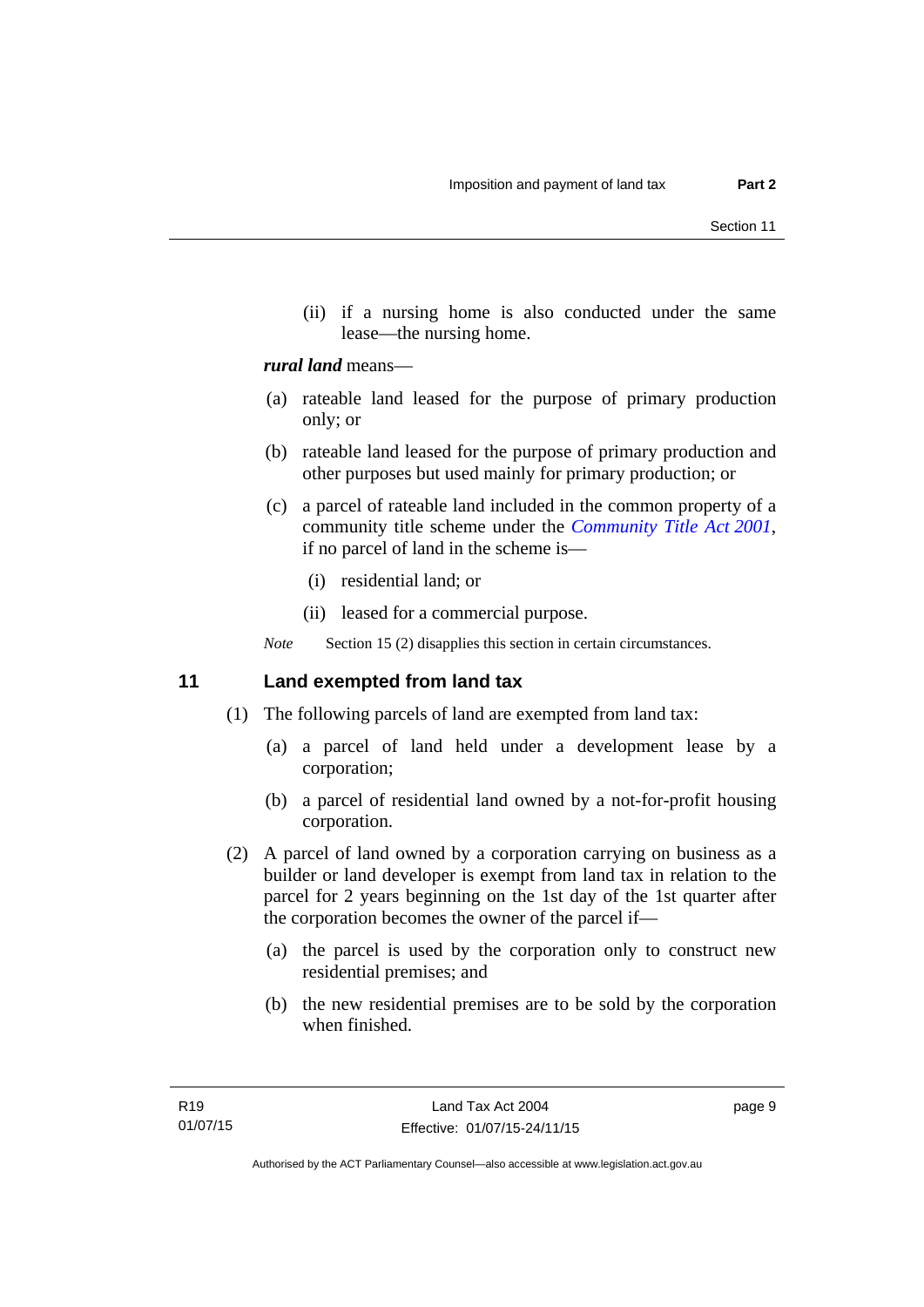Section 12

(3) In this section:

*development lease*, of land, means a lease for the development of the land by the lessee, or at the lessee's expense, by clearing, filling, grading, draining, levelling or excavating the land to make it suitable for subdivision into parcels of land to be leased.

*new residential premises* includes premises intended and able to be occupied as a home that—

- (a) have been created through substantial renovations of a building; or
- (b) have been built, or contain a building that has been built, to replace demolished premises on the same land.

*not-for-profit housing corporation* means a corporation registered under the [Corporations Act](http://www.comlaw.gov.au/Series/C2004A00818) or the *[Cooperatives Act 2002](http://www.legislation.act.gov.au/a/2002-45)* with a constitution that—

- (a) states that the main objective of the corporation is the provision of housing; and
- (b) prohibits the corporation from making a distribution (whether in money, property or another way) to its members.

*substantial renovations*, of a building, are renovations in which all, or substantially all, of the building is removed or replaced, whether or not the renovations involve removal or replacement of foundations, external walls, interior supporting walls, floors, roof or staircases.

*Note* Section 15 (2) disapplies this section in certain circumstances.

<span id="page-15-0"></span>

## **12 Application for compassionate case exemption**

(1) This section applies if, on the  $1<sup>st</sup>$  day of a quarter, a parcel of residential land is owned by an individual (the *owner*) and rented by a tenant.

R19 01/07/15

Authorised by the ACT Parliamentary Counsel—also accessible at www.legislation.act.gov.au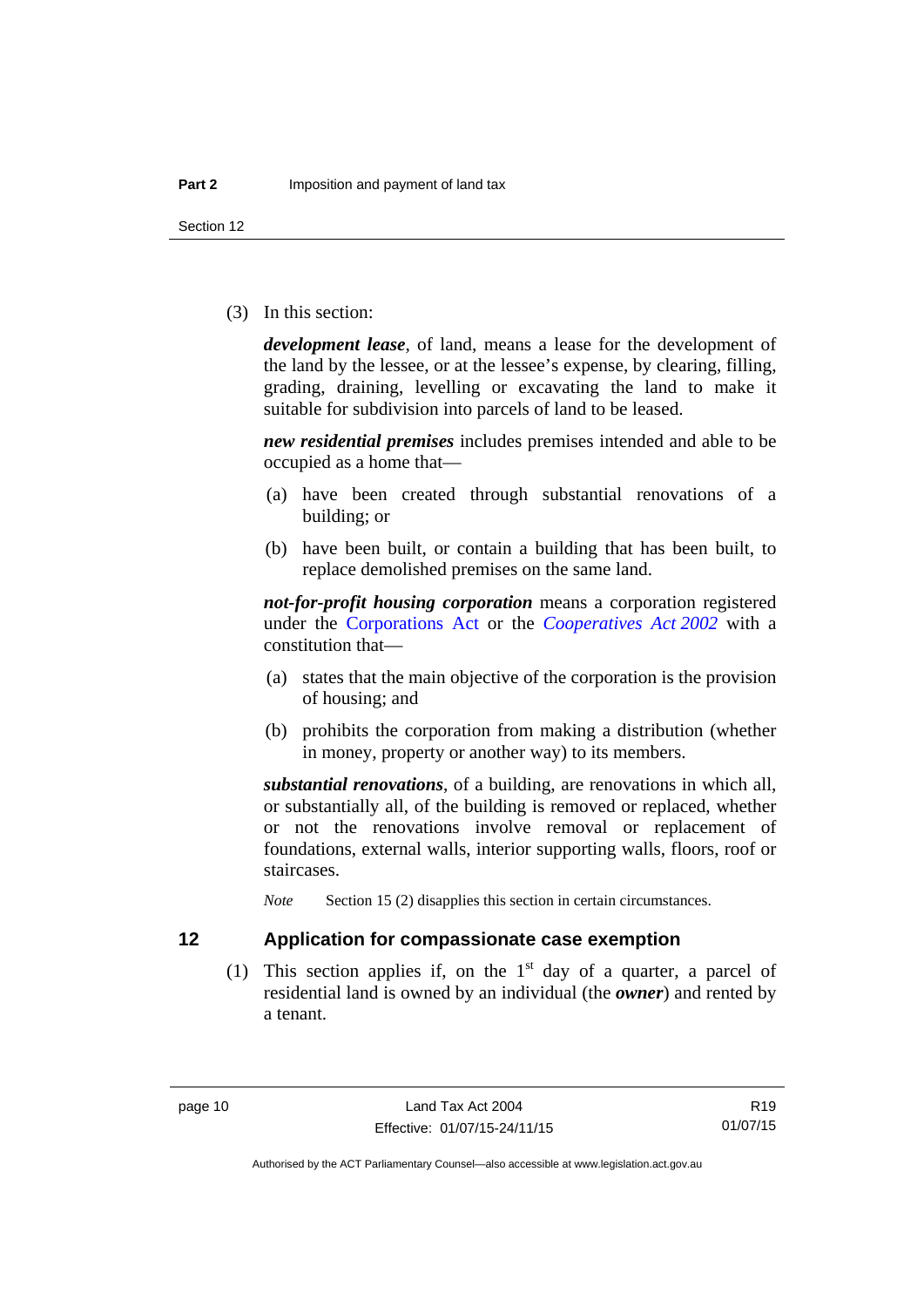- (2) The owner may apply in writing to the commissioner for a declaration that the parcel of land be treated as exempt from land tax on compelling compassionate grounds.
- (3) The application must set out the grounds on which it is made.

## <span id="page-16-0"></span>**13 Decision on compassionate application**

- (1) On receiving an application under section 12 by the owner of a parcel of land, the commissioner must—
	- (a) if satisfied that the owner is temporarily absent because of compelling compassionate reasons and the parcel is not a parcel to which subsection (2) relates—exempt the parcel from land tax; or
	- (b) in any other case—refuse to exempt the parcel from land tax.
- (2) The commissioner must not exempt a parcel of land under this section if—
	- (a) a person carries on business as the proprietor of a boarding house on the parcel; or
	- (b) the parcel is leased to a corporation or trustee.
- (3) An exemption under subsection (1) in relation to a parcel of land must state that the parcel is exempt from land tax for a stated period of 1 year or less.
- (4) A notice of refusal under subsection (1) (b) must give reasons why the commissioner is not satisfied that the parcel should be exempt from land tax under this section.
- (5) The commissioner may, by notice given to the owner of the parcel of land, revoke an exemption under this section if satisfied that the parcel should no longer be exempted.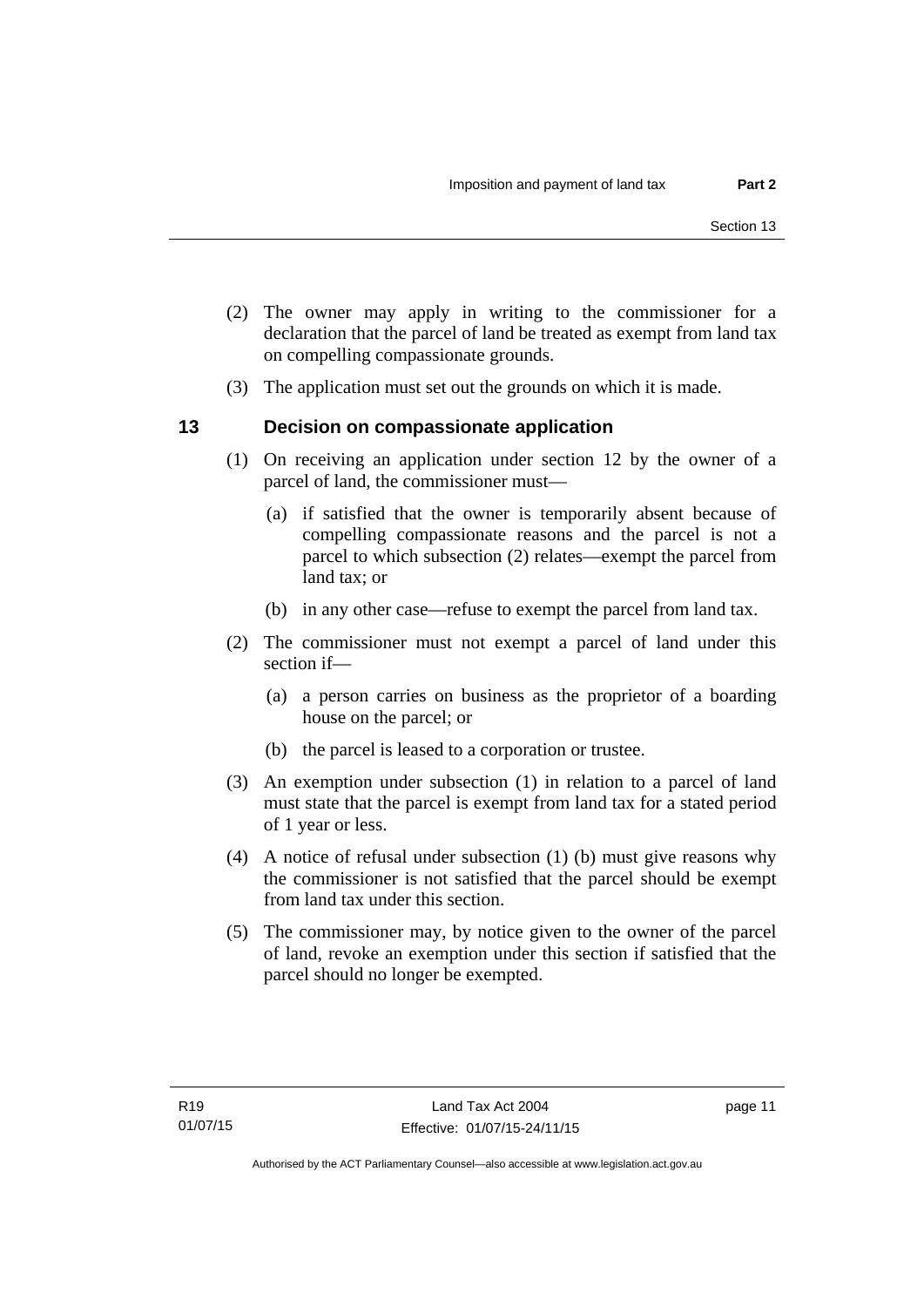Section 14

### <span id="page-17-0"></span>**14 Commissioner to be told if residential land rented**

- (1) This section applies in relation to a parcel of land that—
	- (a) is leased for residential purposes; and
	- (b) is rented by a tenant.
- (2) A relevant person must tell the commissioner, in writing—
	- (a) that the parcel is rented; and
	- (b) when the rental began.
	- *Note 1* If a form is approved under the *[Taxation Administration Act 1999](http://www.legislation.act.gov.au/a/1999-4)*, s 139C, the form must be used.
	- *Note* 2 It is an offence to fail to notify the commissioner under this section (see *[Taxation Administration Act 1999](http://www.legislation.act.gov.au/a/1999-4)*, s 67 (2)).
	- *Note 3* It is also an offence to knowingly avoid paying, or disclosing a liability to pay, part or all of an amount of tax (see *[Taxation Administration](http://www.legislation.act.gov.au/a/1999-4)  [Act 1999](http://www.legislation.act.gov.au/a/1999-4)*, s 65 (1)).
- (3) The relevant person must tell the commissioner the information mentioned in subsection (2) not later than 30 days after—
	- (a) if there is a change of ownership of the parcel—the day the ownership changes; or
	- (b) in any other case—the day the rental begins.
- (4) This section does not apply if the owner of the parcel of land is a corporation.

R19 01/07/15

Authorised by the ACT Parliamentary Counsel—also accessible at www.legislation.act.gov.au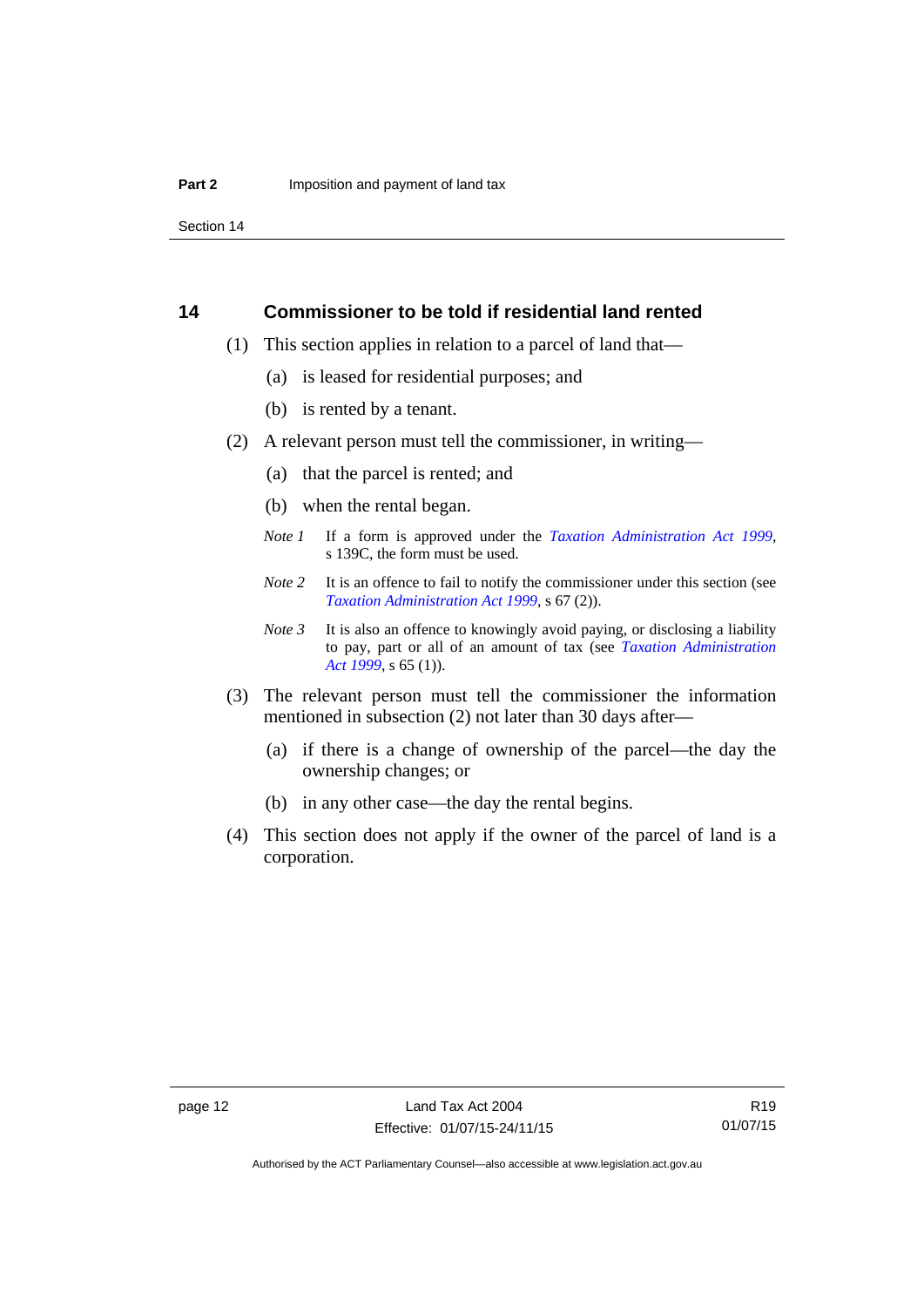(5) In this section:

*relevant person* means—

- (a) the owner of the parcel of land; or
- (b) if the owner has authorised an agent to act on the owner's behalf in relation to the rental of the parcel—the agent.

#### **Examples—agent**

accountant, real estate agent, solicitor

*Note* An example is part of the Act, is not exhaustive and may extend, but does not limit, the meaning of the provision in which it appears (see [Legislation Act,](http://www.legislation.act.gov.au/a/2001-14) s 126 and s 132).

## <span id="page-18-0"></span>**14A Commissioner to be told if residential land owned by an individual as trustee**

- (1) This section applies in relation to a parcel of residential land that is owned by an individual as trustee.
- (2) The individual must tell the commissioner, in writing—
	- (a) that the individual owns the parcel as trustee; and
	- (b) when the ownership as trustee began.
	- *Note 1* If a form is approved under the *[Taxation Administration Act 1999](http://www.legislation.act.gov.au/a/1999-4)*, s 139C, the form must be used.
	- *Note 2* It is an offence to fail to notify the commissioner under this section (see *[Taxation Administration Act 1999](http://www.legislation.act.gov.au/a/1999-4)*, s 67 (2)).
	- *Note* 3 It is also an offence to knowingly avoid paying, or disclosing a liability to pay, part or all of an amount of tax (see *[Taxation Administration](http://www.legislation.act.gov.au/a/1999-4)  [Act 1999](http://www.legislation.act.gov.au/a/1999-4)*, s 65 (1)).
- (3) The individual must tell the commissioner the information mentioned in subsection (2) not later than 30 days after—
	- (a) if there is a change of ownership of the parcel—the day the ownership changes; or
	- (b) in any other case—the day the ownership as trustee begins.

page 13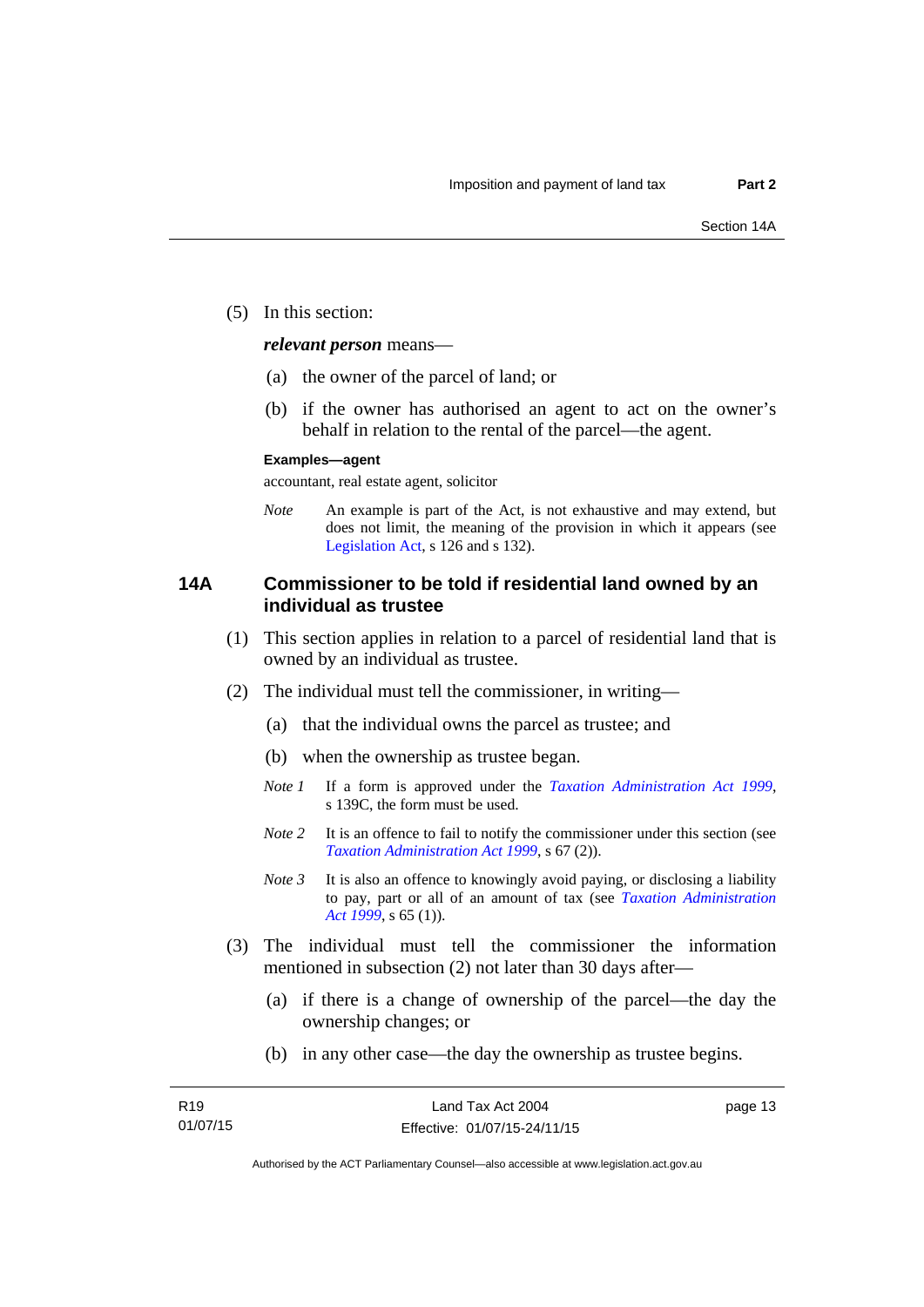## <span id="page-19-0"></span>**15 Multiple dwellings**

- (1) This section applies if—
	- (a) a parcel of residential land owned by someone other than a corporation or trustee contains multiple dwellings; and
	- (b) at least 1 of the dwellings is rented by a tenant.
- (2) Section 10 (Land exempted from s 9 generally) and section 11 (Land exempted from land tax) do not apply to the parcel of land.
- (3) In working out the land tax payable for the parcel of land under section 9 (Imposition of land tax), the AUV of the parcel of land is the amount worked out as follows:

$$
AVV \times \frac{FA}{TFA}
$$

 (4) In working out the land tax payable for the parcel of land under section 9 (Imposition of land tax), the FC for the parcel of land is the amount worked out as follows:

$$
FC \times \frac{FA}{TFA}
$$

(5) In this section:

*AUV* means the average unimproved value of the parcel of land under the *[Rates Act 2004](http://www.legislation.act.gov.au/a/2004-3)*.

*dwelling* does not include—

- (a) a garage, carport, garden shed, veranda, pergola or patio, or any other structure not used for living in; or
- (b) a unit.

*FA* means the floor area of the rented dwelling.

Authorised by the ACT Parliamentary Counsel—also accessible at www.legislation.act.gov.au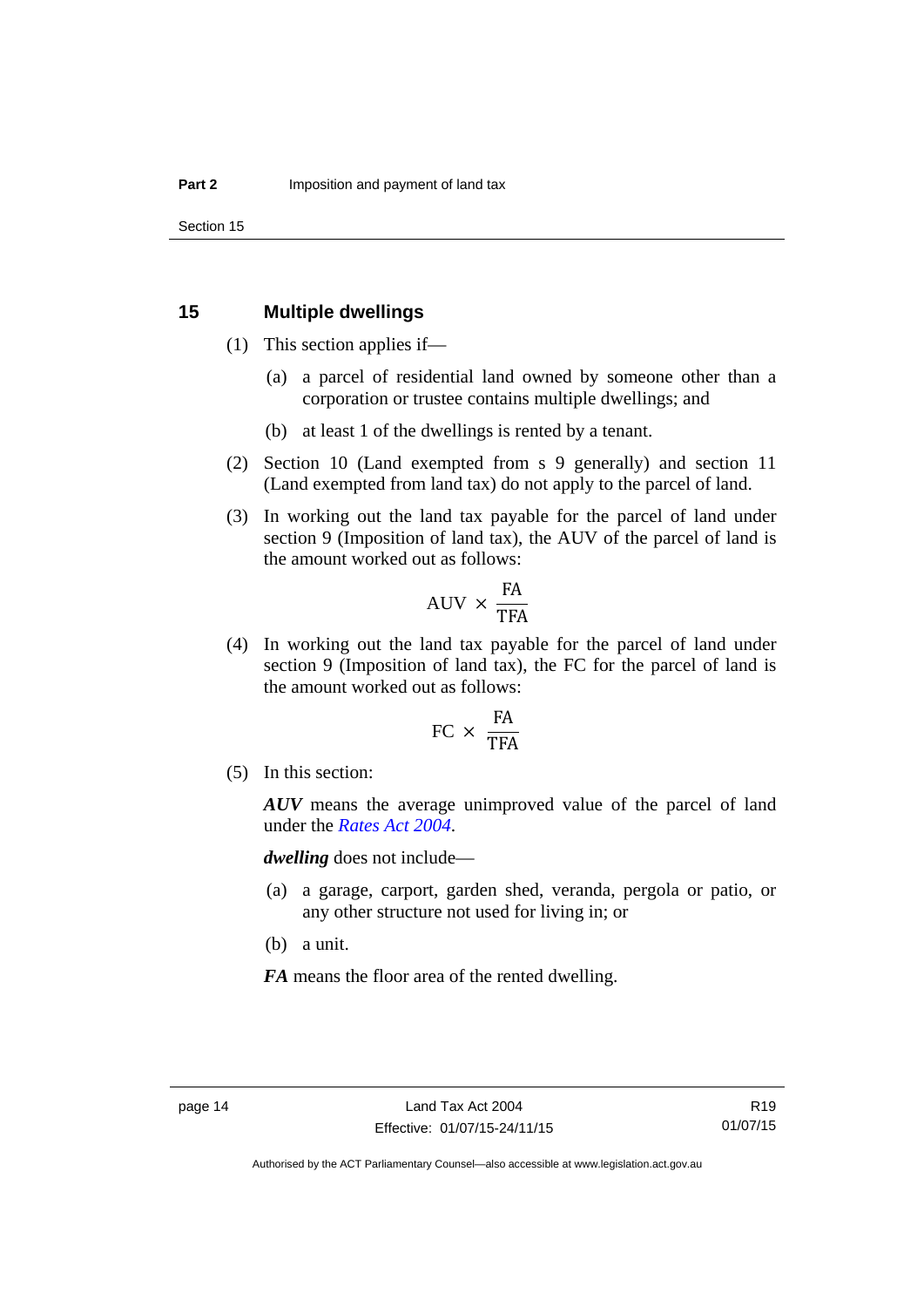*FC* means the fixed charge determined under the [Taxation](http://www.legislation.act.gov.au/a/1999-4/default.asp)  [Administration Act](http://www.legislation.act.gov.au/a/1999-4/default.asp), section 139 for section 9 (4), definition of *FC*.

*TFA* means the total floor area of all dwellings on the parcel of land.

## <span id="page-20-0"></span>**16 Land partly owned by corporation or trustee**

- (1) This section applies to a parcel of residential land that is not rented and is owned by—
	- (a) 1 or more people who are corporations or trustees; and
	- (b) 1 or more people who are not corporations or trustees.
- (2) In working out the land tax payable for the parcel of land under section 9 (Imposition of land tax), the AUV of the parcel of land is the amount worked out as follows:

$$
AUV \times \frac{C&TI}{AI}
$$

 (3) In working out the land tax payable for the parcel of land under section 9 (Imposition of land tax), the FC for the parcel of land is the amount worked out as follows:

$$
FC \times \frac{C&TI}{AI}
$$

(4) In subsection (2):

*AI* means the value of all interests in the parcel of land.

*AUV* means the average unimproved value of the parcel of land under the *[Rates Act 2004](http://www.legislation.act.gov.au/a/2004-3)*.

*C&TI* means the value of all interests in the parcel of land held by corporations and trustees.

*FC* means the fixed charge determined under the [Taxation](http://www.legislation.act.gov.au/a/1999-4/default.asp)  [Administration Act](http://www.legislation.act.gov.au/a/1999-4/default.asp), section 139 for section 9 (4), definition of *FC*.

page 15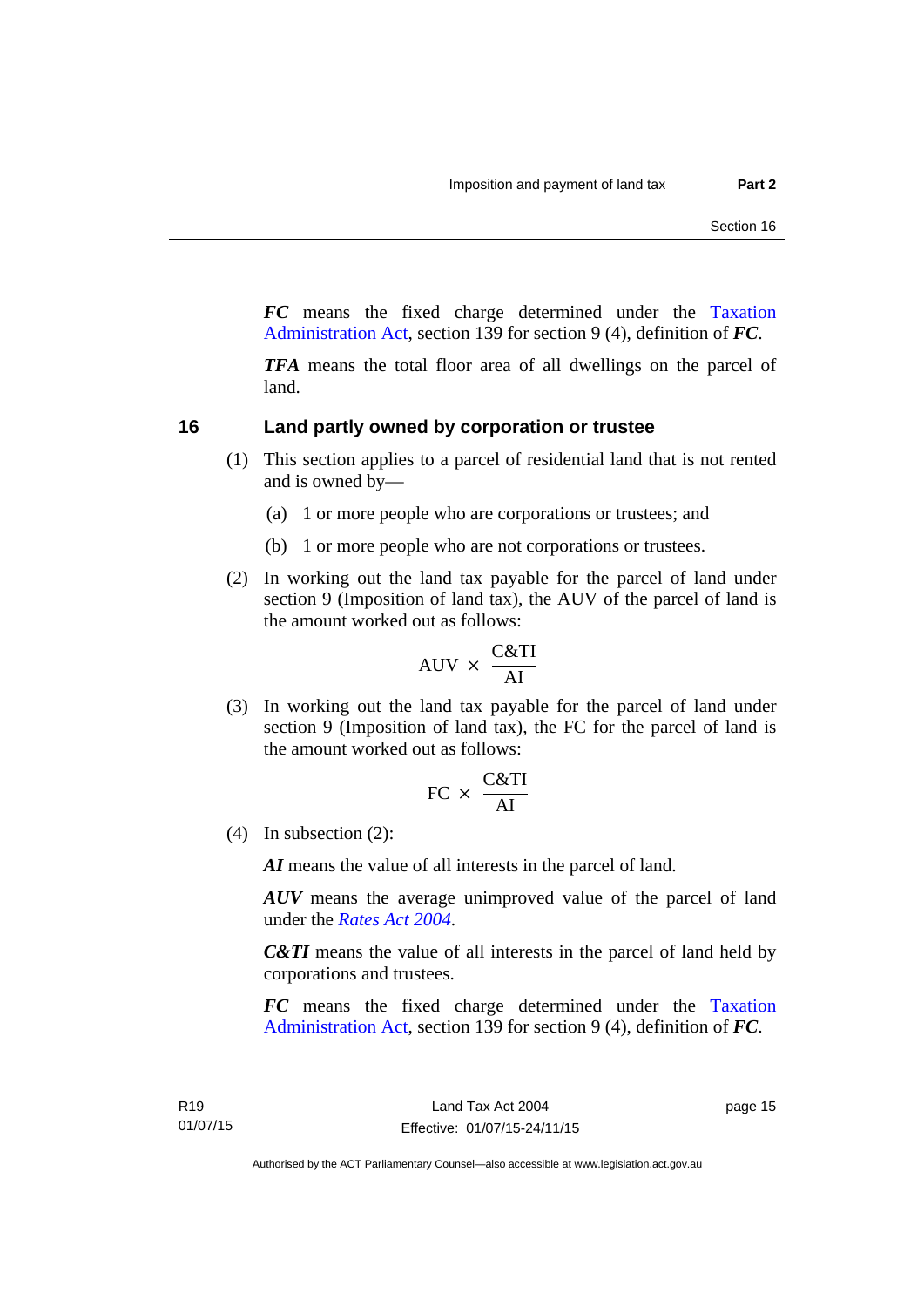Section 17

 (5) Any land tax payable for the parcel of land is payable by the owners of the land who are corporations or trustees.

## <span id="page-21-0"></span>**17 Payment of land tax**

- (1) Land tax in relation to a parcel of land is payable to the commissioner by the owner of the parcel.
- (2) A person who is the owner of the parcel of land is liable to pay to the commissioner any unpaid land tax payable in relation to the parcel, whether the amount became payable before or after the person became the owner.
- (3) However, if the owner of the parcel is a person to whom section 20 (3) applies in relation to the unpaid land tax, the amount is payable by the person who was the owner of the parcel for the period to which the liability relates.
- (4) The assessment notice for the land tax payable for a quarter for a parcel of land must state a date for payment of the land tax (the *payment date*).
- (5) The payment date must not be earlier than 4 weeks after the date of the notice.
- (6) A person may pay the land tax in relation to which an assessment notice has been given—
	- (a) if the amount payable is for a quarter and any arrears of land tax in relation to previous quarters have been paid in full—by paying, on or before the date for the payment of the land tax, the amount of the land tax; or
	- (b) if the amount payable is for part of a quarter—by paying the amount of the land tax on or before the payment date for the land tax; or
	- (c) by paying the amounts on the days that the person wishes, but so that the amount owing on the date for payment is paid no later than the date for payment.

R19 01/07/15

Authorised by the ACT Parliamentary Counsel—also accessible at www.legislation.act.gov.au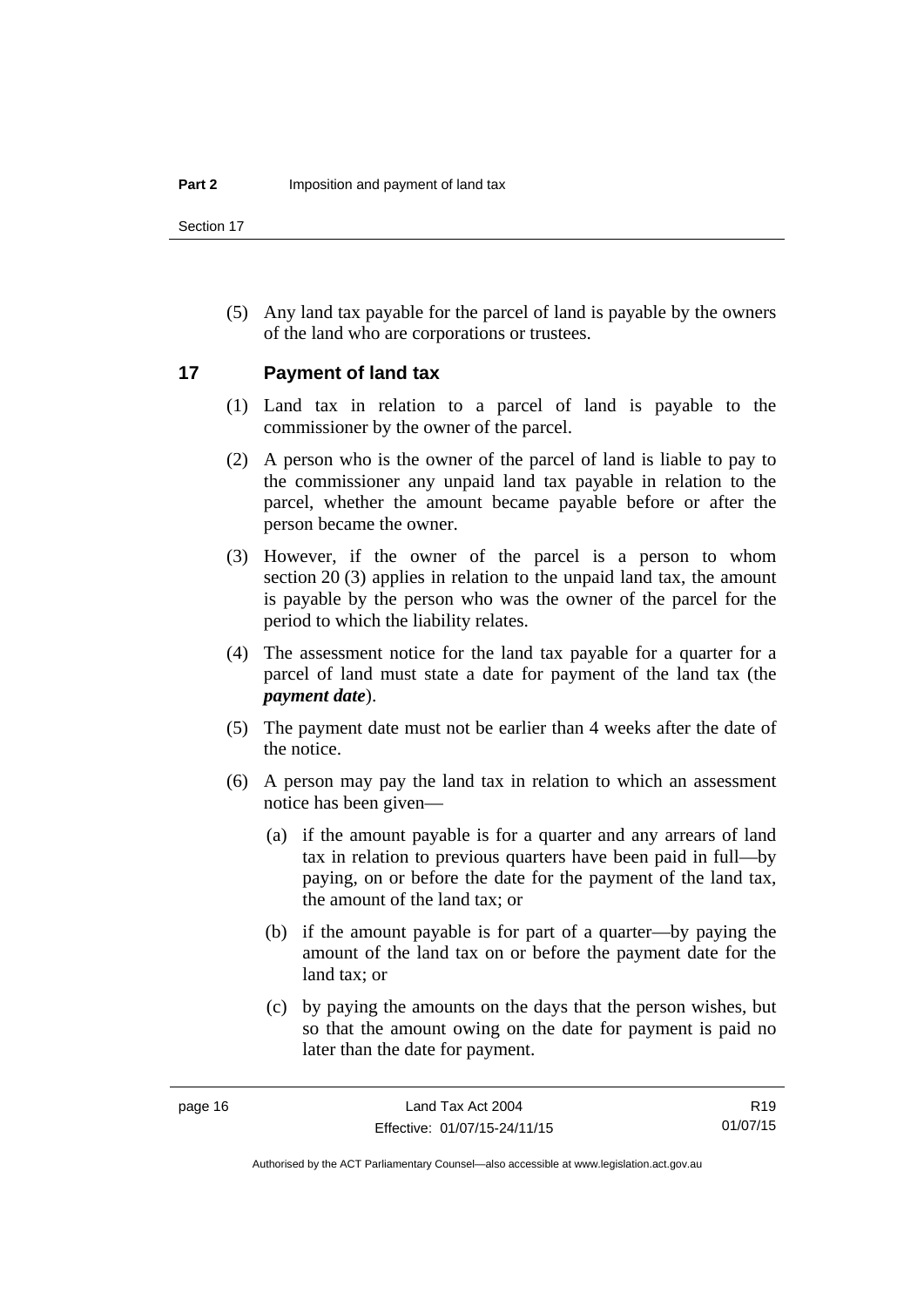(7) In this section:

*assessment notice*, in relation to land tax, means a notice of assessment under the Taxation Administration Act, section 14 in relation to the land tax.

## <span id="page-22-0"></span>**18 Land tax for part of quarter**

- (1) This section applies to a parcel of land if—
	- (a) the parcel starts or stops being rateable in the quarter; and
	- (b) land tax is payable for the parcel at any time during the quarter.
- (2) In working out the land tax payable for the parcel of land under section 9 (Imposition of land tax), the amount of land tax payable for the parcel for the quarter is the amount worked out in accordance with the following formula:

quarter day land tax otherwise payable for quarter  $\times$   $\frac{\text{taxable days}}{\text{days}}$ 

(3) In subsection (2):

*taxable days* means the number of days in the quarter that the parcel of land was a rateable parcel.

*quarter days* means the number of days in the quarter.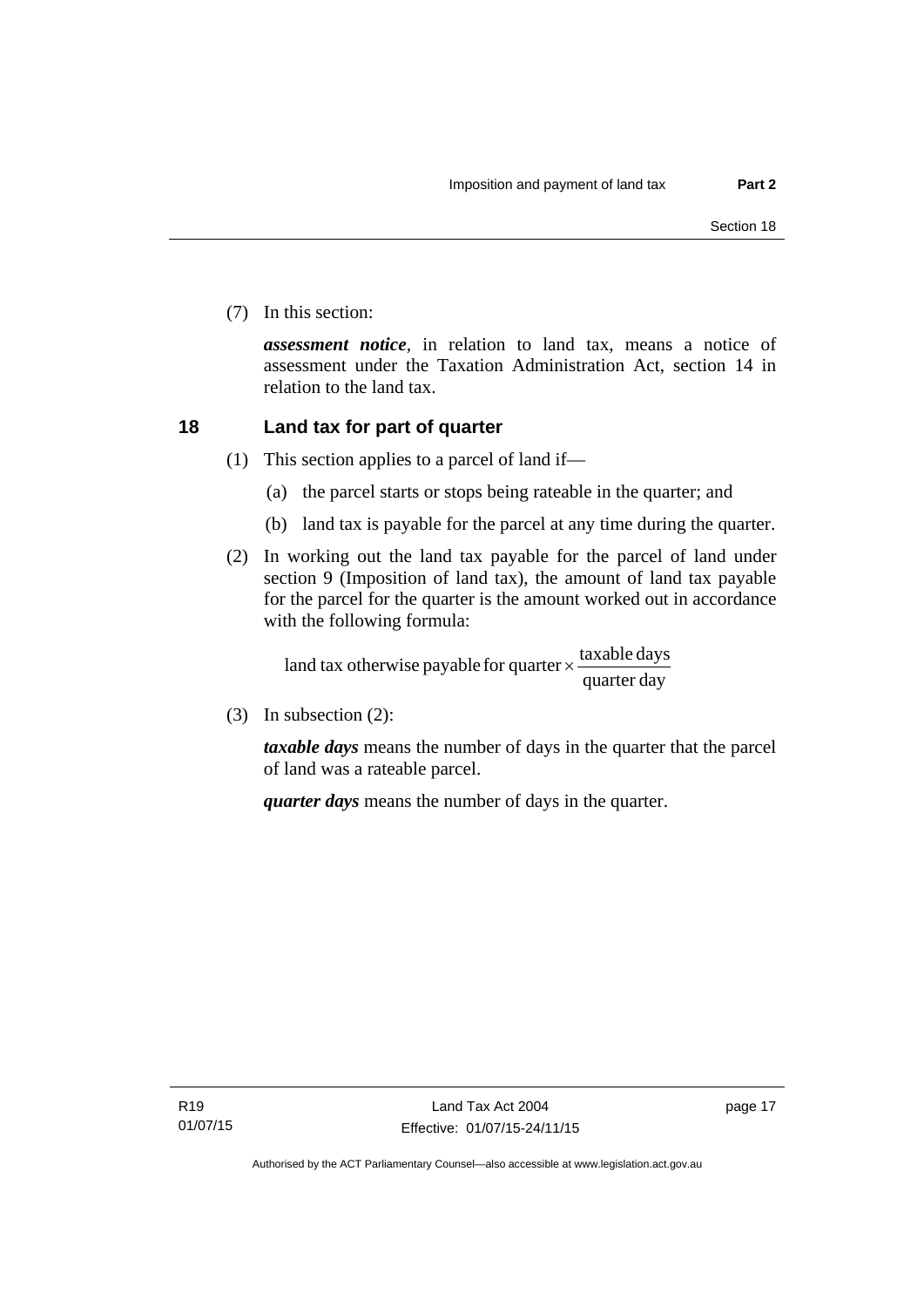#### **Part 3** Enforcement

Section 19

## <span id="page-23-0"></span>**Part 3 Enforcement**

## <span id="page-23-1"></span>**19 Interest payable on overdue land tax**

- (1) Interest on an amount of unpaid overdue land tax is worked out—
	- (a) for each month that the amount remains unpaid; and
	- (b) on the 1st day of that month; and
	- (c) at the interest rate applying to that day; and
	- (d) on the total amount of overdue land tax that is unpaid on a day when the interest is worked out.
	- *Note* The Minister may determine an interest rate for this section under the [Taxation Administration Act,](http://www.legislation.act.gov.au/a/1999-4/default.asp) section 139.
- (2) For subsection (1) (a), if an amount remains unpaid for part of a month, interest is payable for the whole month.

#### **Example**

Fred's land tax is due on 15 August. He doesn't pay it until 5 October. Fred has to pay interest worked out for the overdue period from 16 August to 5 October. Because of the operation of s (2), Fred has to pay interest for the period from 16 August to 15 October. Interest for the month from 16 August to 15 September is at the rate applying on 16 August, which is the 1st day of the 1st month that the amount remains unpaid (see s (1)). Interest for the month from 16 September to 15 October is at the rate applying on 16 September, which is the 1st day of the 2nd month that the amount remains unpaid (see s (1)).

- *Note* An example is part of the Act, is not exhaustive and may extend, but does not limit, the meaning of the provision in which it appears (see [Legislation Act,](http://www.legislation.act.gov.au/a/2001-14) s 126 and s 132).
- (3) The [Taxation Administration Act,](http://www.legislation.act.gov.au/a/1999-4/default.asp) section 25 (Interest in relation to tax defaults) does not apply to unpaid overdue land tax.

R19 01/07/15

Authorised by the ACT Parliamentary Counsel—also accessible at www.legislation.act.gov.au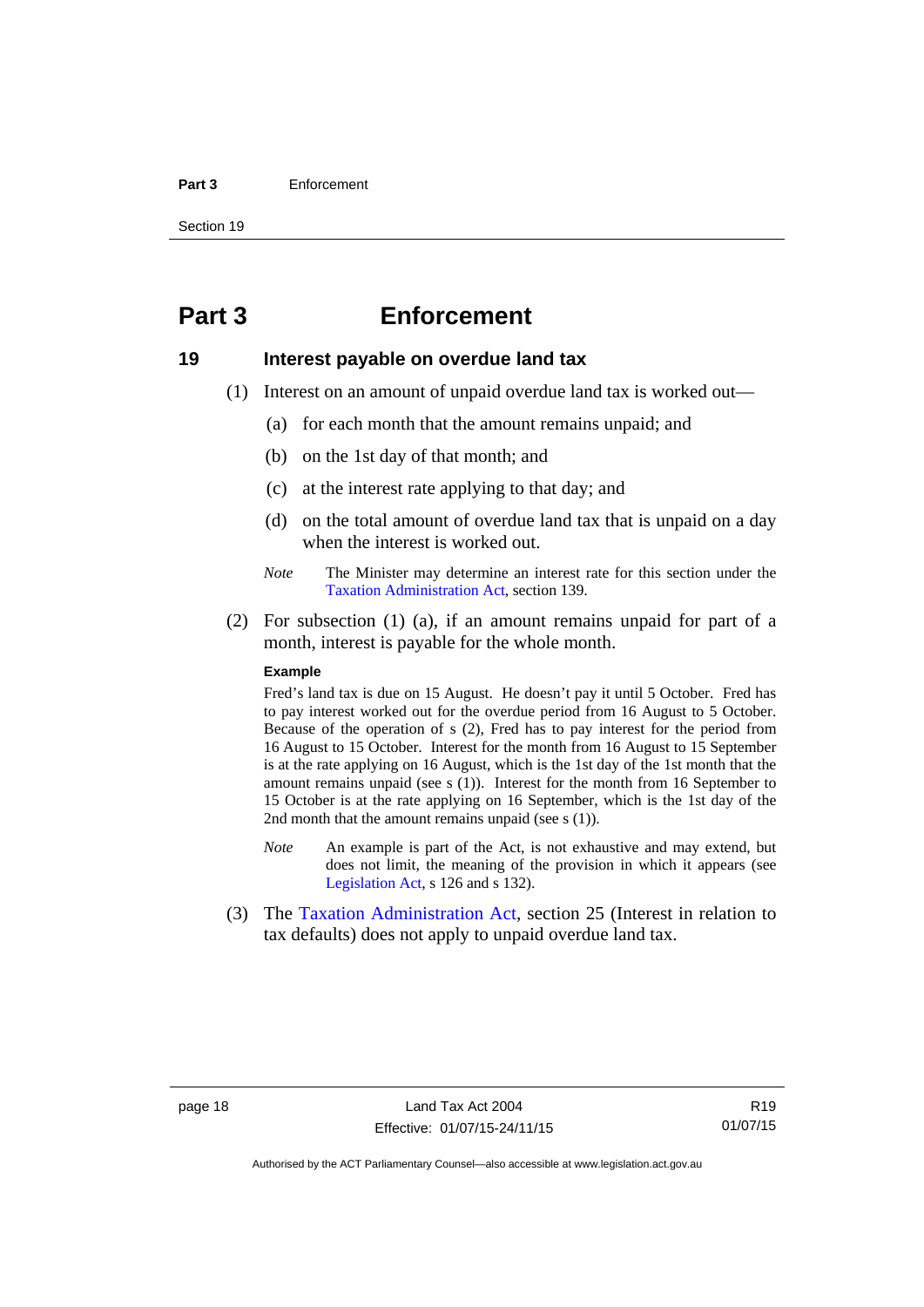## <span id="page-24-0"></span>**19A Interest and penalty tax payable on land tax if no disclosure**

- (1) This section applies if—
	- (a) land tax is imposed on a parcel of rateable land under section  $9(1)(a)$ ; and
	- (b) the owner of the parcel of land fails to comply with section 14 (Commissioner to be told if residential land rented).
- (2) The owner is liable to pay interest on the amount of land tax from the end of 30 days after the 1st day of the 1st quarter for which the tax is imposed.
- (3) Interest on the amount of land tax is worked out—
	- (a) for each month that the amount is payable; and
	- (b) on the 1st day of that month; and
	- (c) at the interest rate applying to that day; and
	- (d) on the total amount of land tax that is payable on a day when the interest is worked out.
	- *Note* The Minister may determine an interest rate for this section under the [Taxation Administration Act,](http://www.legislation.act.gov.au/a/1999-4/default.asp) s 139.
- (4) For subsection (3) (a), if an amount of land tax is payable for part of a month, interest is payable for the whole month.
- (5) The [Taxation Administration Act,](http://www.legislation.act.gov.au/a/1999-4/default.asp) division 5.2 (Penalty tax) applies to the owner of the parcel of land as if—
	- (a) the owner's failure to comply with section 14 were a tax default; and
	- (b) a reference to interest under division 5.1 were a reference to interest under this section; and
	- (c) a reference to the amount of tax unpaid were a reference to the amount of land tax payable.

page 19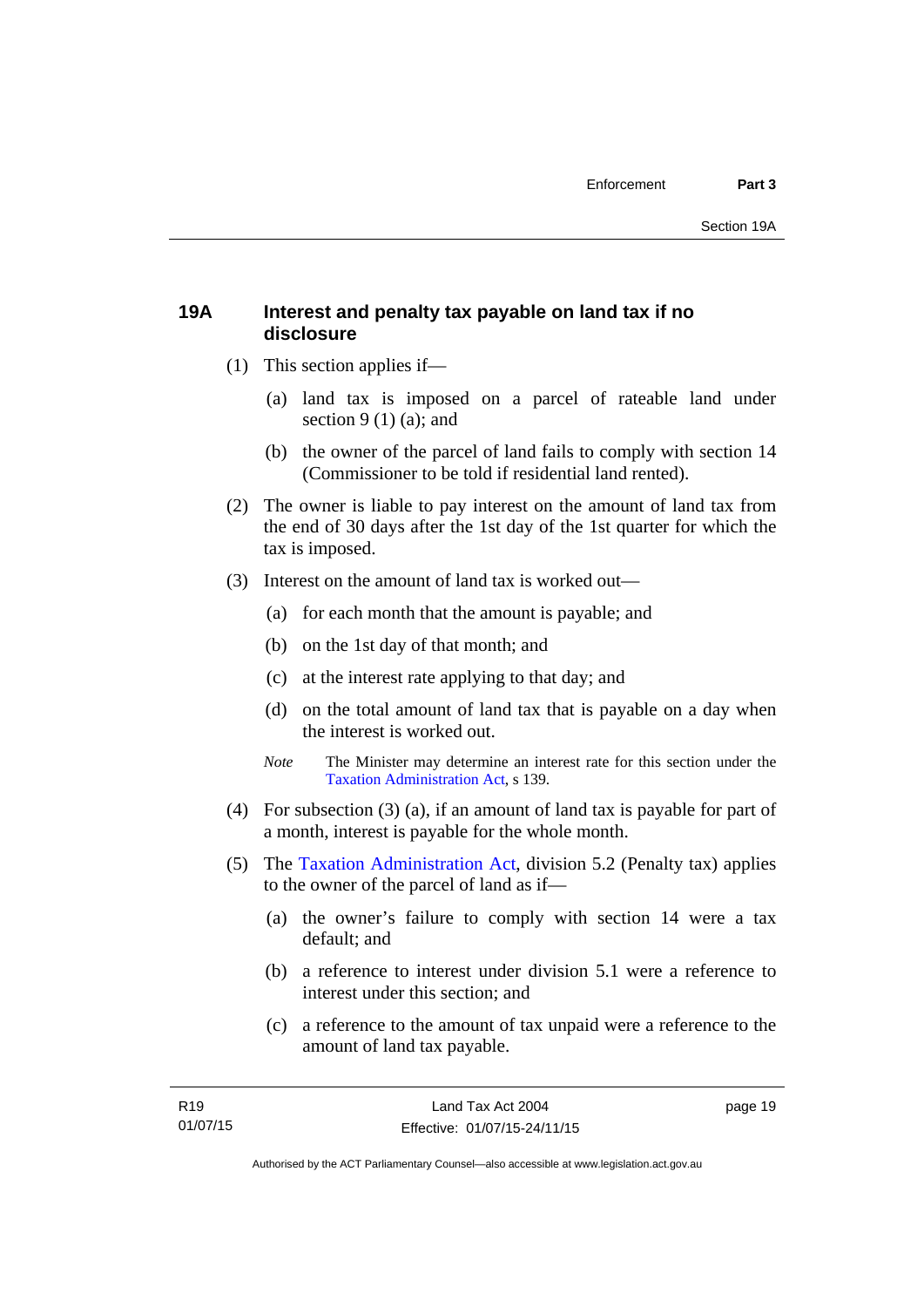#### **Part 3** Enforcement

Section 20

 (6) This section applies to land tax imposed before or after the commencement of this section.

## <span id="page-25-0"></span>**20 Charge of land tax on rateable land**

- (1) Land tax payable in relation to a parcel of rateable land is a charge on the interest held by the owner of the parcel.
- (2) The charge takes priority over a sale, conveyance, transfer, mortgage, charge, lien or encumbrance in relation to the parcel of land.
- (3) The charge does not have effect against an honest purchaser of the parcel of land for value if—
	- (a) the purchaser had obtained a certificate under section 41 (Certificate of land tax and other charges) in relation to the parcel before the purchase; and
	- (b) at the time of purchase, the purchaser did not have notice of liability under the charge.

## <span id="page-25-1"></span>**21 Notice of land tax in arrears**

- (1) If land tax payable for a parcel of land has been in arrears for at least 1 year, the commissioner may give the owner of the parcel written notice that the land tax is in arrears.
- (2) At any time after giving notice, the commissioner may declare, in writing, that the land tax for the parcel of land is in arrears.
- (3) A declaration is a notifiable instrument.

*Note* A notifiable instrument must be notified under the [Legislation Act](http://www.legislation.act.gov.au/a/2001-14).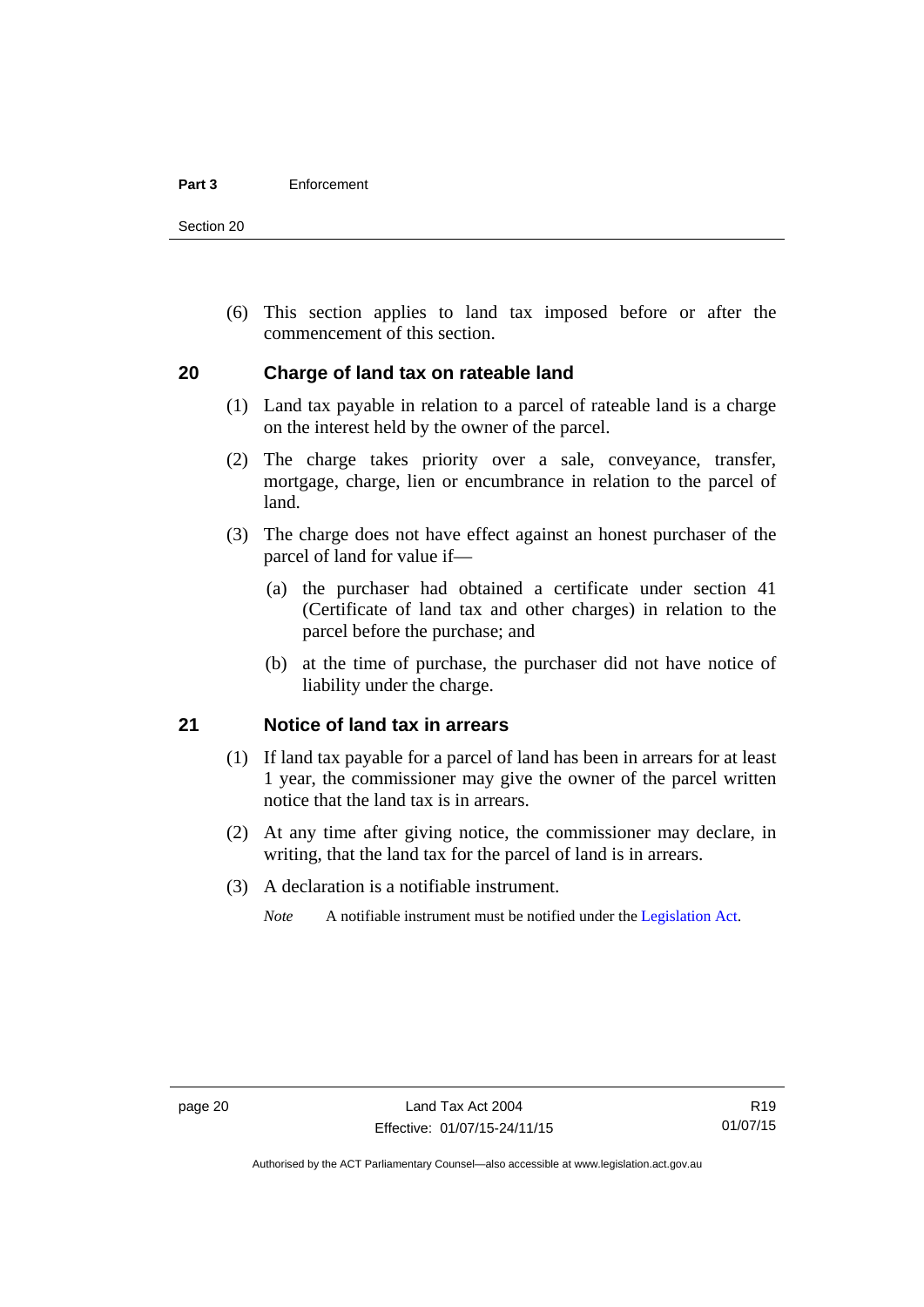## <span id="page-26-0"></span>**22 Unoccupied land—letting for unpaid land tax**

- (1) This section applies if—
	- (a) a declaration is made under section 21 in relation to an unoccupied parcel of land; and
	- (b) the land tax payable for the parcel is not paid within 30 days after the day the declaration is notified.
- (2) The commissioner may—
	- (a) take possession of the parcel of land; and
	- (b) hold the parcel against anyone; and
	- (c) lease the parcel for not longer than 7 years.
- (3) If the commissioner takes possession of the parcel of land, the commissioner must keep accounts of—
	- (a) rent and other amounts received by the commissioner in relation to the parcel; and
	- (b) the expenses of the lease; and
	- (c) the land tax and rates payable for the land.
- (4) If rent and other amounts are received by the commissioner under this section—
	- (a) the rent and other amounts must be applied against—
		- (i) the expenses of the lease necessarily incurred by the commissioner; and
		- (ii) the land tax payable for the land; and
		- (iii) the rates payable for the land; and
		- (iv) any other expenses incurred by the commissioner in relation to the parcel; and

page 21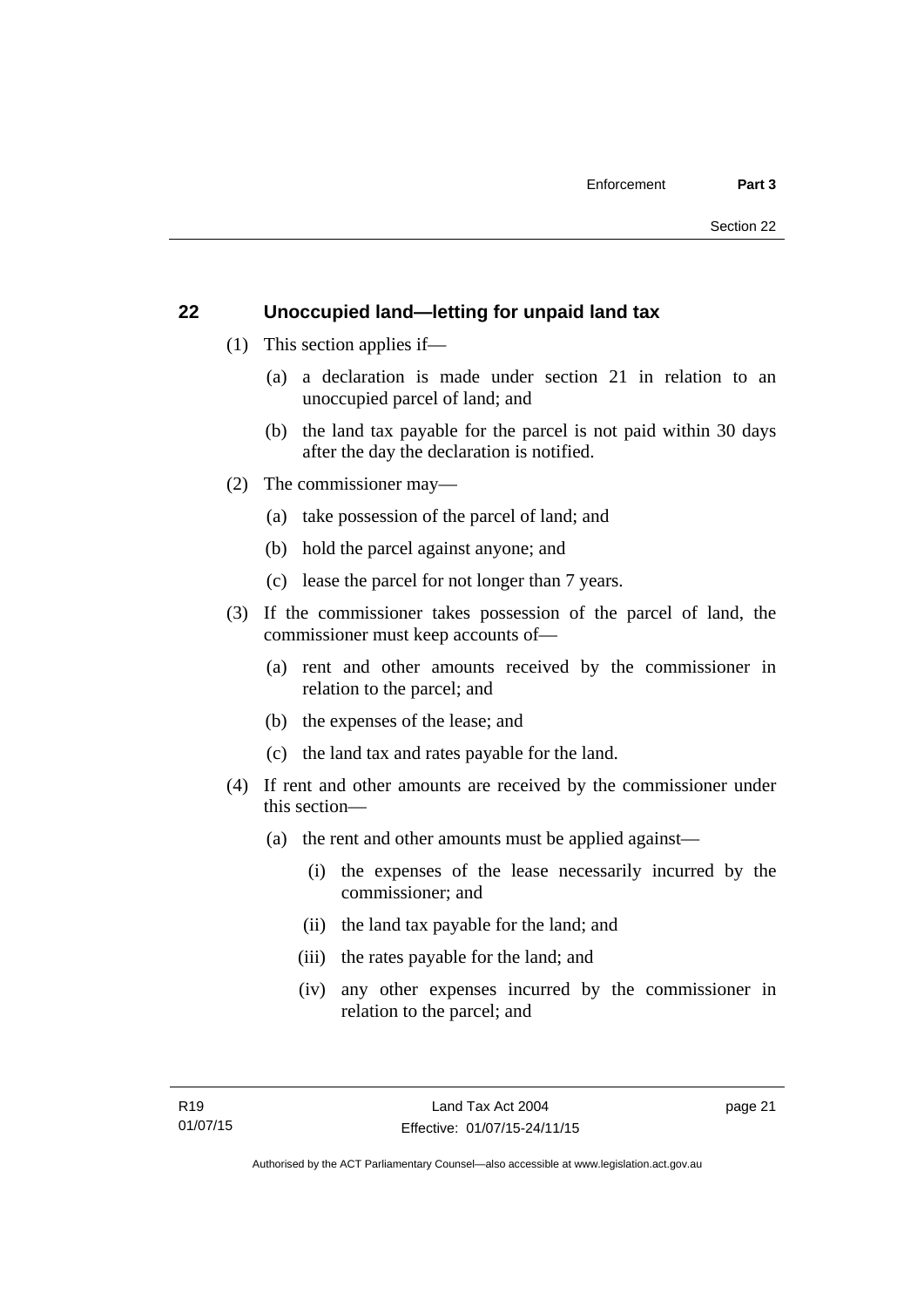#### **Part 3** Enforcement

Section 23

- (b) any remaining rent and other amounts received belongs to anyone who, at the time it is received, would have been entitled to receive it if the parcel had not been in the commissioner's possession.
- (5) In this section:

*expenses*, of a lease, includes expenses incidental to the lease and the collection of rent under the lease.

## <span id="page-27-0"></span>**23 Entitlement to possession of land held by commissioner**

- (1) This section does not apply to a parcel of land sold under section 24.
- (2) A person who, apart from section 22, would be entitled to a parcel of land may, within 16 years after the day the commissioner takes possession of the parcel—
	- (a) inspect the accounts kept under section 22; and
	- (b) ask the commissioner to put the person in possession of the parcel.
- (3) On request under subsection (2), the commissioner must put the person in possession of the parcel of land—
	- (a) if land tax, rates or both are payable for the parcel—on payment by the person of the amount payable; and
	- (b) if the parcel is subject to a lease made by the commissioner under section 22—subject to the lease.
- (4) If no-one is put in possession of the parcel of land under this section within 16 years after the day the commissioner takes possession of the parcel—
	- (a) the parcel vests absolutely in the Commonwealth; and
	- (b) rent and any other amounts received by the commissioner in relation to the land vest in the Territory.

R19 01/07/15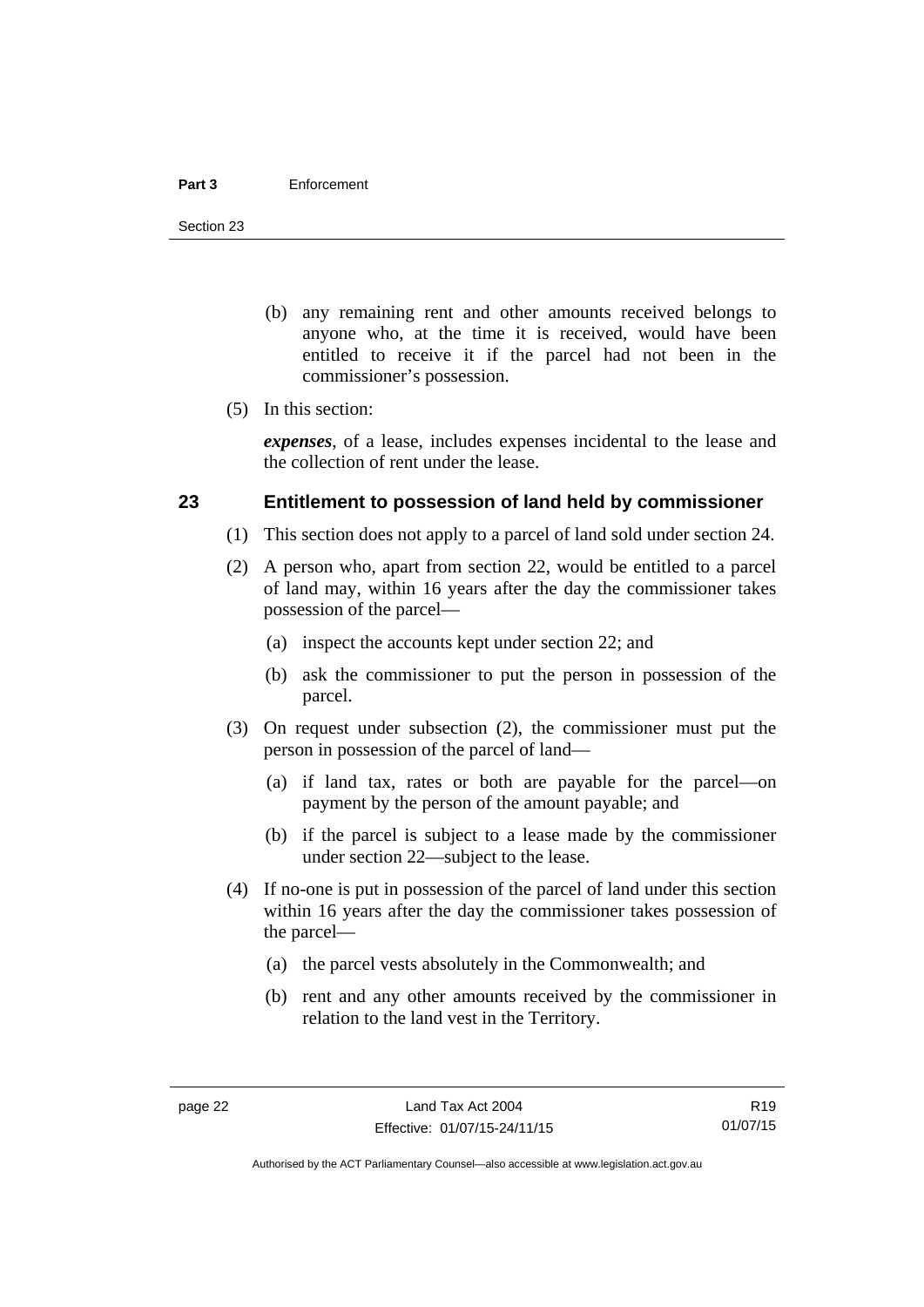## <span id="page-28-0"></span>**24 Sale of land for nonpayment of land tax**

- (1) This section applies if—
	- (a) a parcel of land is held by the owner under a lease from the Commonwealth for a term of years; and
	- (b) the commissioner has complied with section 21 (Notice of land tax in arrears) in relation to the parcel; and
	- (c) land tax payable for the parcel are in arrears for at least 1 year after the day of notification under section 21 in relation to the parcel.
- (2) The commissioner may apply to a court of competent jurisdiction for an order for the sale of all or part of the parcel.

#### **Example**

The commissioner has given notice and made a declaration under section 21 in relation to a parcel of land held under lease from the Commonwealth. If the parcel is unoccupied, the commissioner may take action under section 22 to lease the parcel or, if the land tax is in arrears for at least 1 year after the day of notification of the declaration, make an application under this section for an order for sale. The option to lease would not be available if the property were occupied.

- *Note 1* An example is part of the Act, is not exhaustive and may extend, but does not limit, the meaning of the provision in which it appears (see [Legislation Act,](http://www.legislation.act.gov.au/a/2001-14) s 126 and s 132).
- *Note* 2 A single application form may be approved for this section and the *[Rates Act 2004](http://www.legislation.act.gov.au/a/2004-3)*, s 26 (see [Legislation Act,](http://www.legislation.act.gov.au/a/2001-14) s 255 (7)).
- (3) In the application, the commissioner may ask that the proceeds of the sale also be applied in paying the total amount of any land tax, land rent or rates in arrears for 1 or more related parcels of land stated in the application.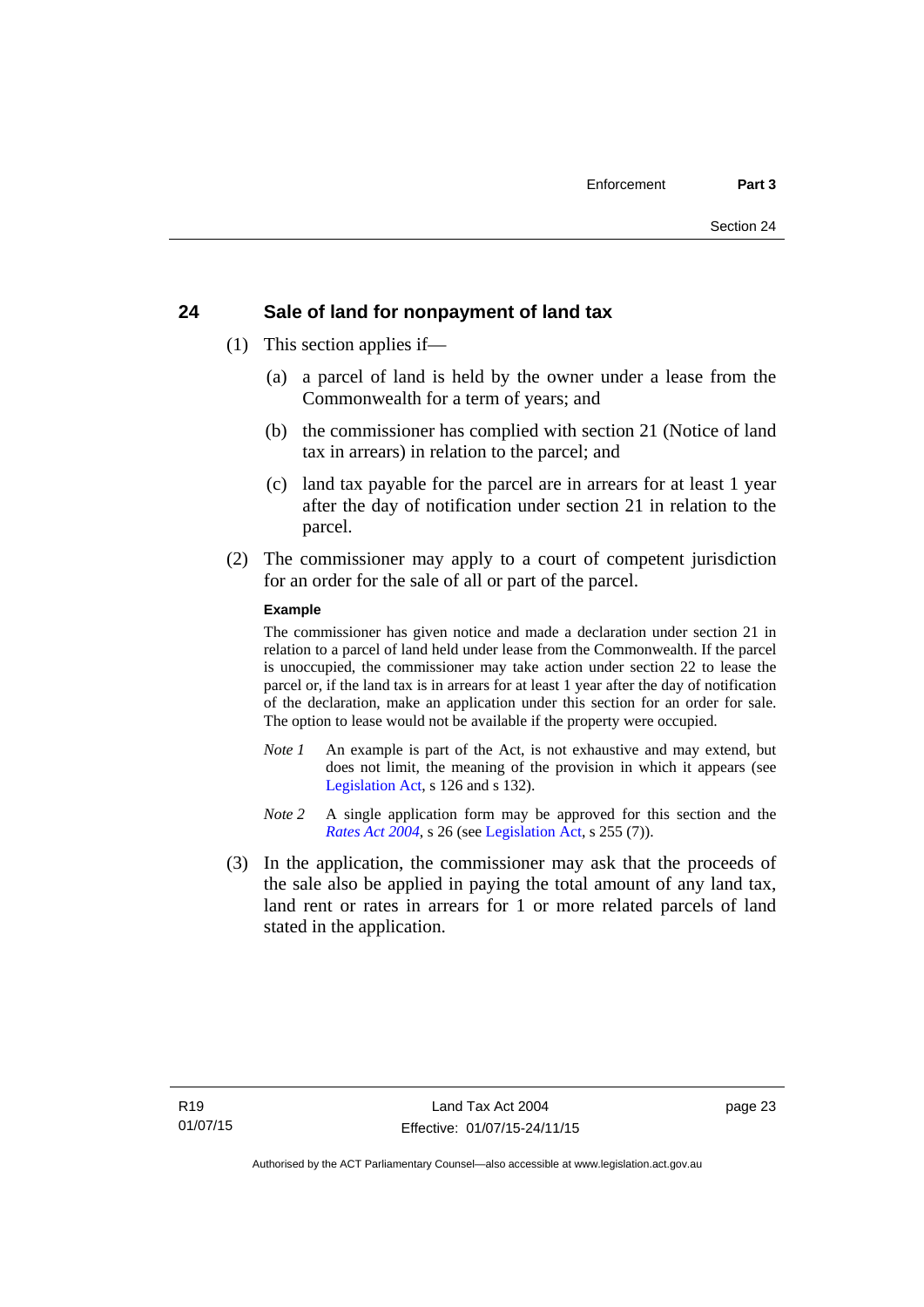Section 24

- (4) If the court is satisfied that this section applies to the parcel, the court must—
	- (a) order the sale by public auction of the parcel, or as much of the parcel as will be sufficient to pay the total of the following:
		- (i) the total amount of land tax in arrears for the parcel at the time the court makes the order;
		- (ii) the total amount of any rates in arrears for the parcel at the time the court makes the order;
		- (iii) costs and expenses in relation to the declaration, application and sale in relation to the parcel;
		- (iv) if the commissioner has made a request mentioned in subsection (3) in the application in relation to another parcel of land and the court is satisfied that the parcel is a related parcel of land—the total amount of any land tax, land rent or rates in arrears for the other parcel, at the time the court makes the order; and
	- (b) order that the proceeds be paid into court; and
	- (c) order that the title to the parcel be transferred to the purchaser free from mortgages and other encumbrances.
- (5) The proceeds of the sale are to be applied in the following order:
	- (a) first, the commissioner is entitled to be paid the total of the amounts mentioned in subsection  $(4)$   $(a)$   $(i)$  to  $(iii)$ ;
	- (b) second, a person who was a mortgagee of the parcel before the sale is entitled to be paid the amount owing to the person under the mortgage (or, if that amount is more than the amount of any remaining proceeds, the remaining proceeds);
	- (c) third, subject to subsection (9), the commissioner is entitled to be paid the total of amounts to which subsection (4) (a) (iv) applies (or, if that amount is more than the amount of any remaining proceeds, the remaining proceeds);

R19 01/07/15

Authorised by the ACT Parliamentary Counsel—also accessible at www.legislation.act.gov.au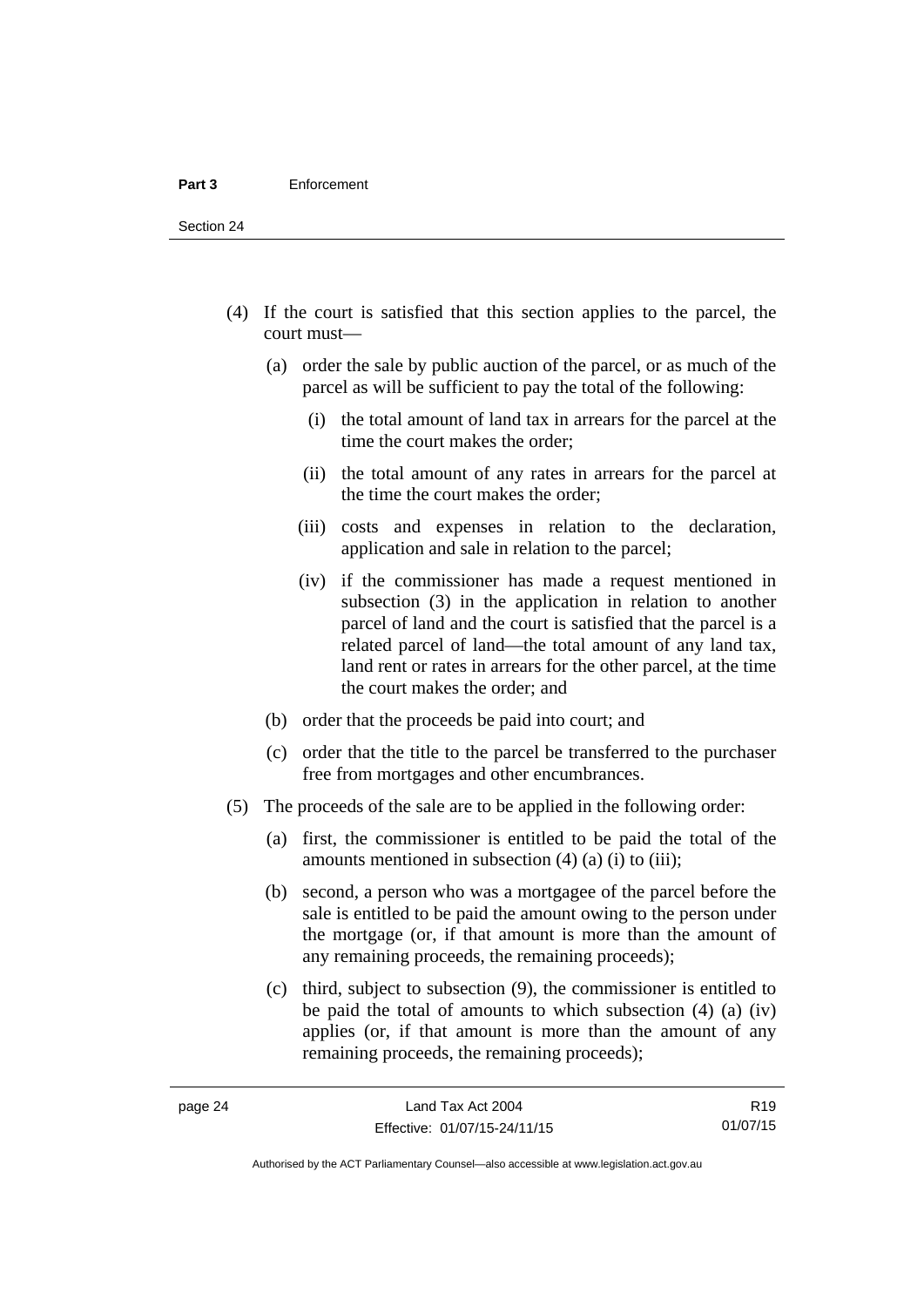- (d) finally, subject to subsection (10), the person who was the owner of the parcel before the sale is entitled to be paid any balance.
- (6) The commissioner must be paid out of court any amounts to which the commissioner is entitled under subsection (5) without a court order.
- (7) If a person who was the owner or mortgagee of the parcel before the sale hands over to the court the certificate or other title to the parcel, the person must be paid out of court any amount to which the person is entitled under subsection (5) without a court order.
- (8) If there were 2 or more mortgagees of the parcel before the sale, the court may make the orders about their respective entitlements that the court considers just.
- (9) On application by a person who has an interest in the land otherwise than as owner or mortgagee, the court may order that the person is entitled to be paid the value of the person's interest (as decided by the court) in priority to the commissioner's entitlement under subsection  $(5)$  (c).
- (10) On application by any other interested person, the court may order payment out of court of all or part of any balance to a person other than the person who was the owner before the sale if the court considers it just to do so.
- (11) Any sale of the parcel or a part of the parcel under this section must be abandoned if the owner pays—
	- (a) the total land tax in arrears for the parcel at the time of the payment; and
	- (b) the total of any rates in arrears for the parcel at the time of the payment; and
	- (c) the costs and expenses incurred up to the time of payment in relation to the declaration, application and sale in relation to the parcel; and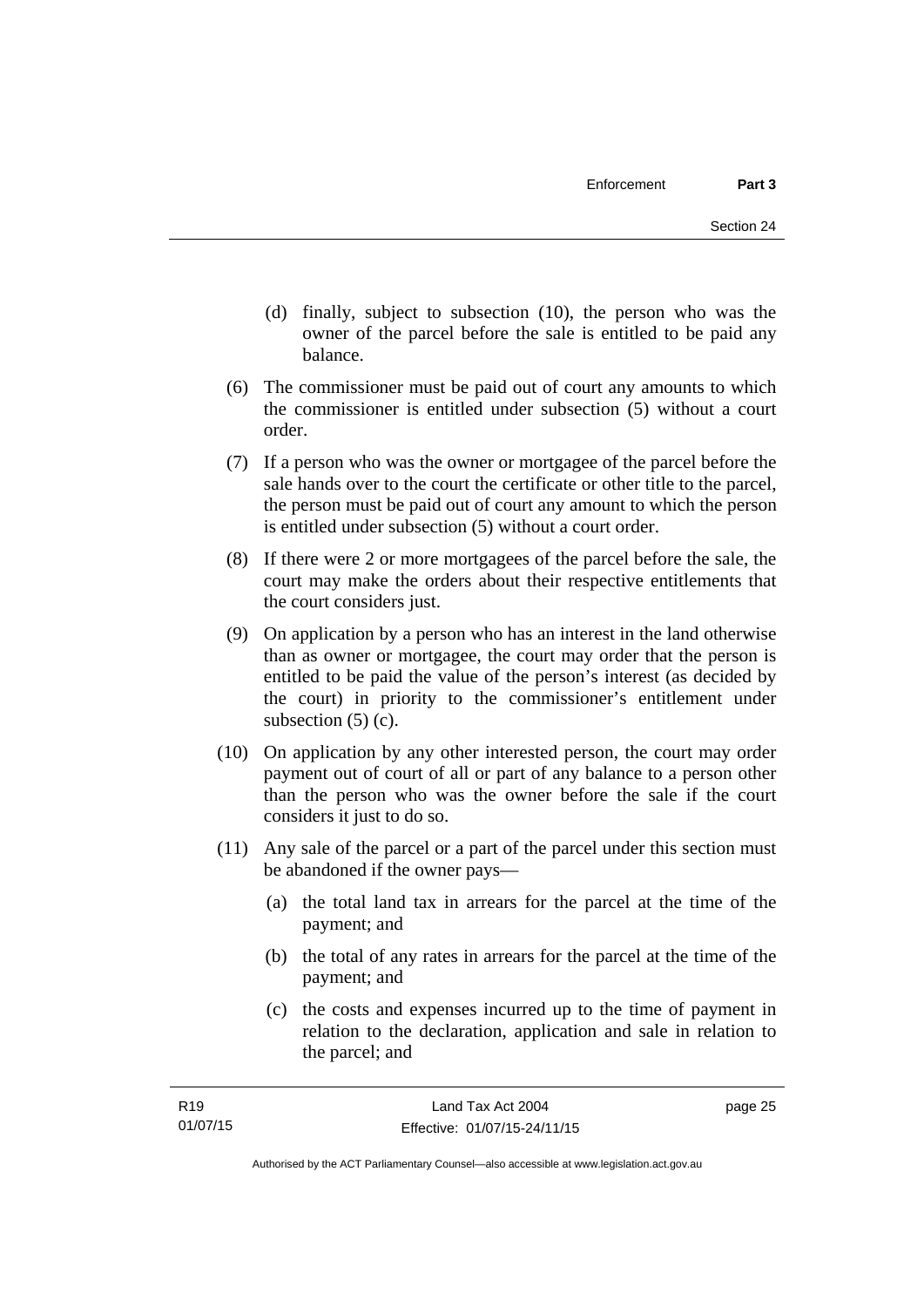- (d) the costs and expenses reasonably incurred in relation to the abandonment of the sale; and
- (e) if the commissioner has made a request under subsection (3) in the application in relation to 1 or more related parcels of land—the total amount of any land tax or rates in arrears for the related parcel or parcels at the time of the payment.

#### **Example for par (d)**

advising the public that an auction has been cancelled

(12) In this section:

*related*—a parcel of land is a *related* parcel of land in relation to another parcel of land if—

- (a) the parcels have the same owner; and
- (b) the commissioner has complied with section 21 in relation to them.

## <span id="page-31-0"></span>**25 Application may relate to more than 1 parcel**

- (1) The commissioner may make a single application under section 24 in relation to more than 1 parcel of land even if—
	- (a) the parcels belong to different owners; or
	- (b) the notices under section 21 (Notice of land tax in arrears) for the parcels were given at different times.
- (2) If the commissioner makes an application in relation to 2 or more parcels of land, the following provisions apply:
	- (a) if the parcels or 2 or more of them have the same owner—the court may, on application by the commissioner, make a single order under section 24 in relation to all of those parcels;
	- (b) the court may make the orders about apportionment of rates and land tax, and any other amounts payable, that the court considers just;

R19 01/07/15

Authorised by the ACT Parliamentary Counsel—also accessible at www.legislation.act.gov.au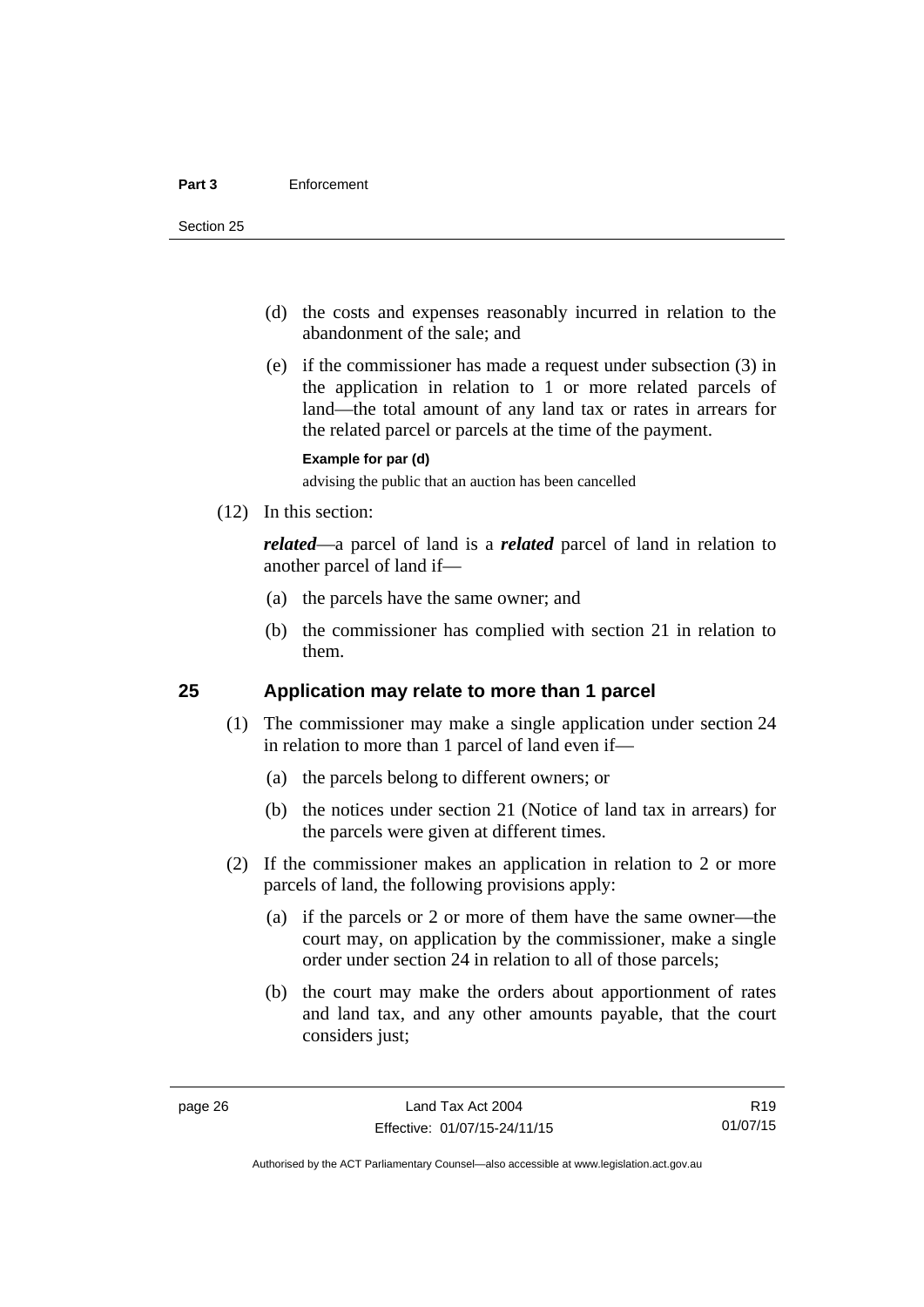- (c) if the court makes an order under paragraph (a)—the court may, on application by the commissioner, also make any consequential or ancillary orders that the court considers appropriate.
- *Note* The application may include an application under the *[Rates Act 2004](http://www.legislation.act.gov.au/a/2004-3)*, s 26 in relation to the parcel (see [Legislation Act,](http://www.legislation.act.gov.au/a/2001-14) s 49).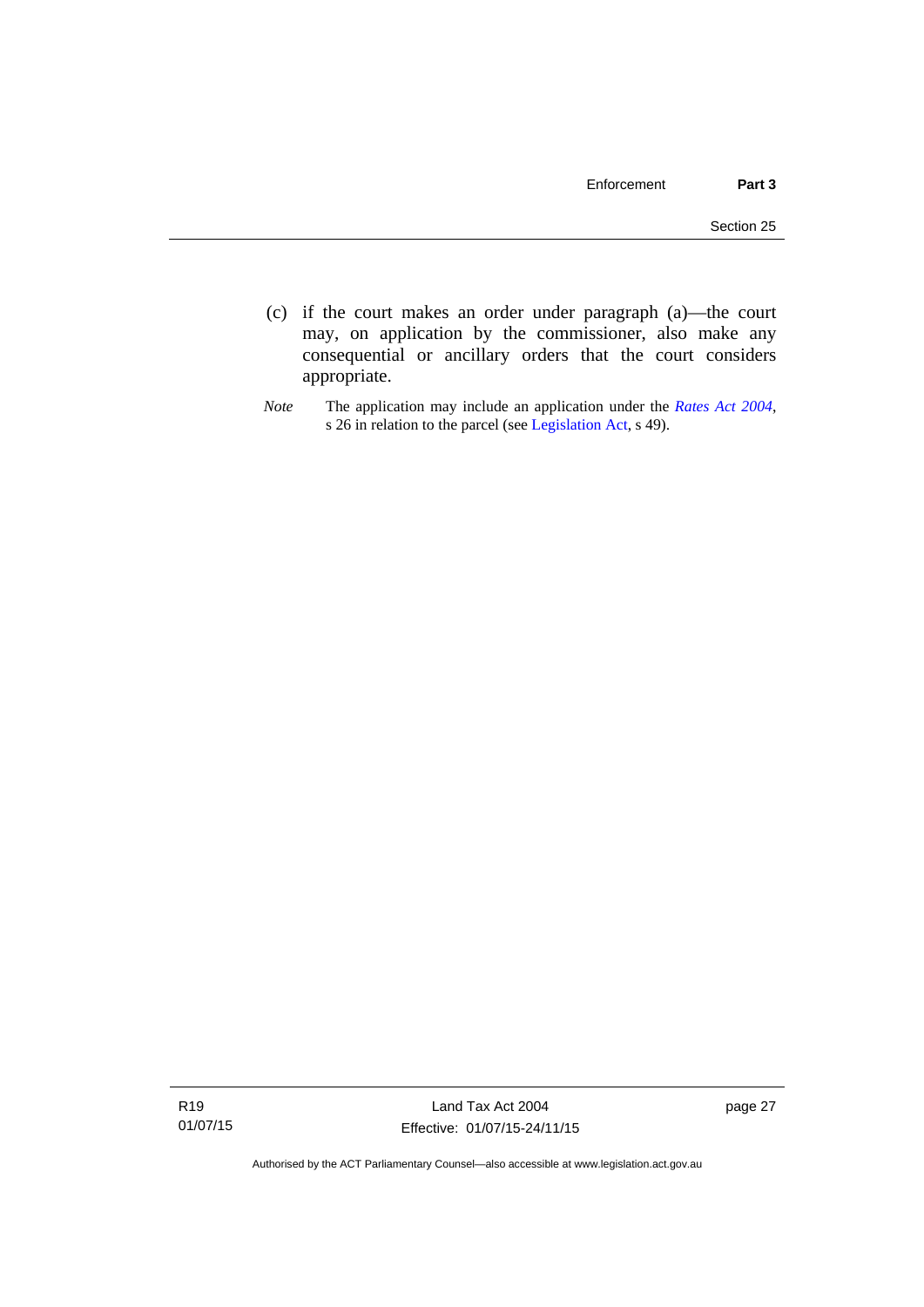#### **Part 4 Unit subdivisions**

Section 26

## <span id="page-33-0"></span>**Part 4 Unit subdivisions**

*Note* Section 9 imposes land tax on unit subdivisions.

<span id="page-33-1"></span>**26 Unit subdivisions** 

- (1) For this Act, if a parcel of land is a unit subdivision, the land making up the parcel is taken to continue to be a single parcel of land.
- (2) However, in the application of this Act to a unit subdivision—
	- (a) a reference to a parcel of land in relation to the assessment or payment of land tax is a reference to a unit; and
	- (b) a reference to the owner is—
		- (i) in relation to the assessment or payment of land tax—a reference to the unit owner; and
		- (ii) in relation to any other notice—a reference to the owners corporation.

## <span id="page-33-2"></span>**27 Unit subdivisions—land tax**

- (1) This section applies to a parcel of land that is a unit subdivision.
- (2) If land tax imposed for the parcel of land for the quarter when the units plan is registered is not paid before registration of the units plan, it is payable by the person who was the owner of the parcel on the day before the day when the units plan was registered.
- (3) On and after the 1st day of the next quarter after the day when the units plan is registered or, if it is registered on the 1st day of a quarter, on and after that day—
	- (a) any land tax imposed for the parcel of land is payable by the unit owners whose units are subject to land tax; and
	- (b) the amount payable by each unit owner whose unit is subject to land tax is the amount worked out under subsection (5); and

R19 01/07/15

Authorised by the ACT Parliamentary Counsel—also accessible at www.legislation.act.gov.au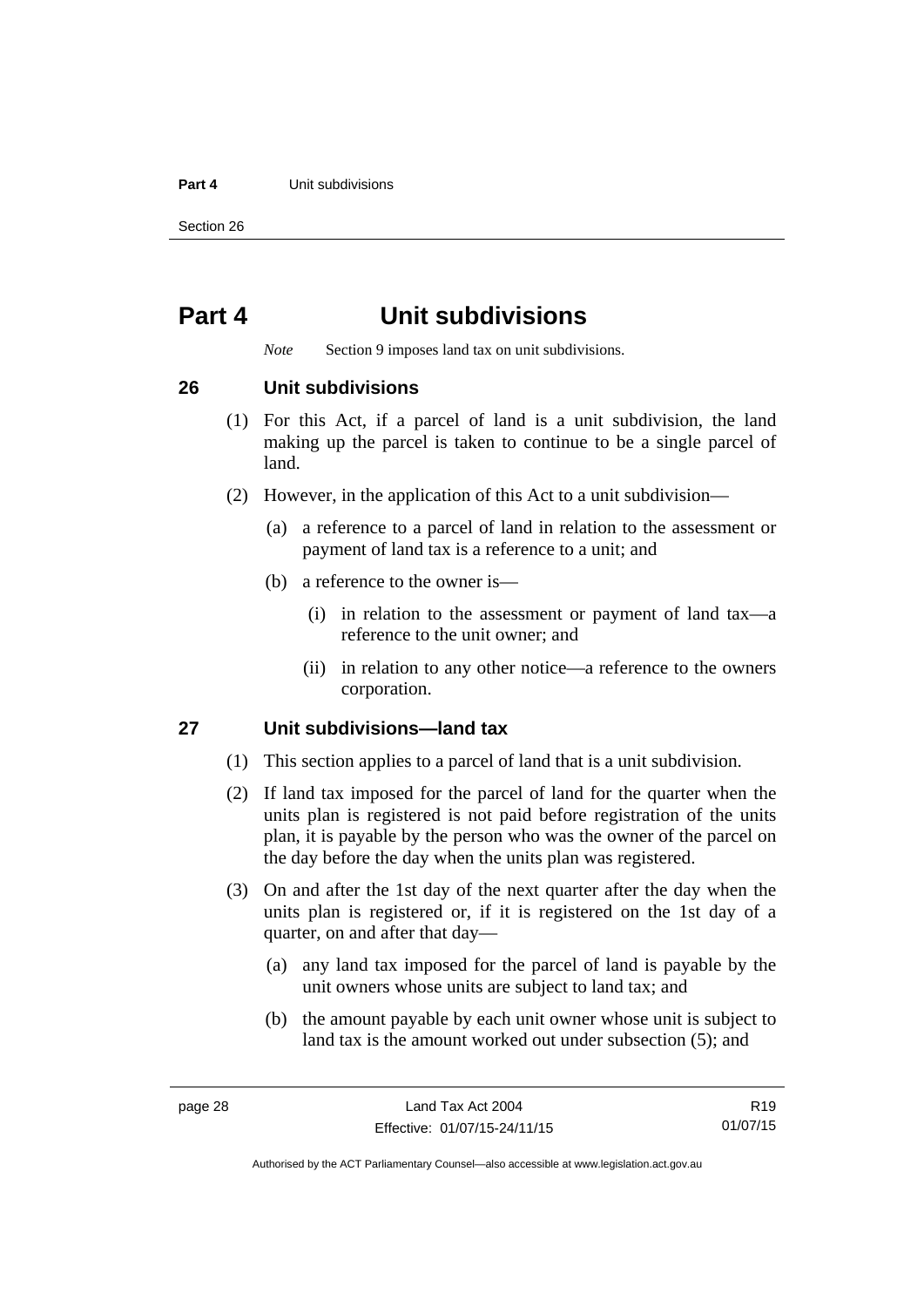- (c) no land tax for the parcel is payable by the owners corporation.
- (4) Section 9 (Imposition of land tax) applies to impose land tax on a unit that is part of the unit subdivision as if a reference to a parcel of land were a reference to the unit.
- (5) In working out the land tax payable for the parcel of land under section 9 (Imposition of land tax), the AUV of the parcel of land is the amount worked out as follows:

$$
AUV \times \frac{UE}{TUE}
$$

(6) In this section:

*AUV* means the average unimproved value of the parcel of land under the *[Rates Act 2004](http://www.legislation.act.gov.au/a/2004-3)*.

*TUE* means the unit entitlement of all the units in the units plan.

*UE* means the unit entitlement of the unit.

*unit entitlement*—see the [Unit Titles Act](http://www.legislation.act.gov.au/a/2001-16/default.asp), section 8.

*units plan* means a units plan under the [Unit Titles Act,](http://www.legislation.act.gov.au/a/2001-16/default.asp) section 7.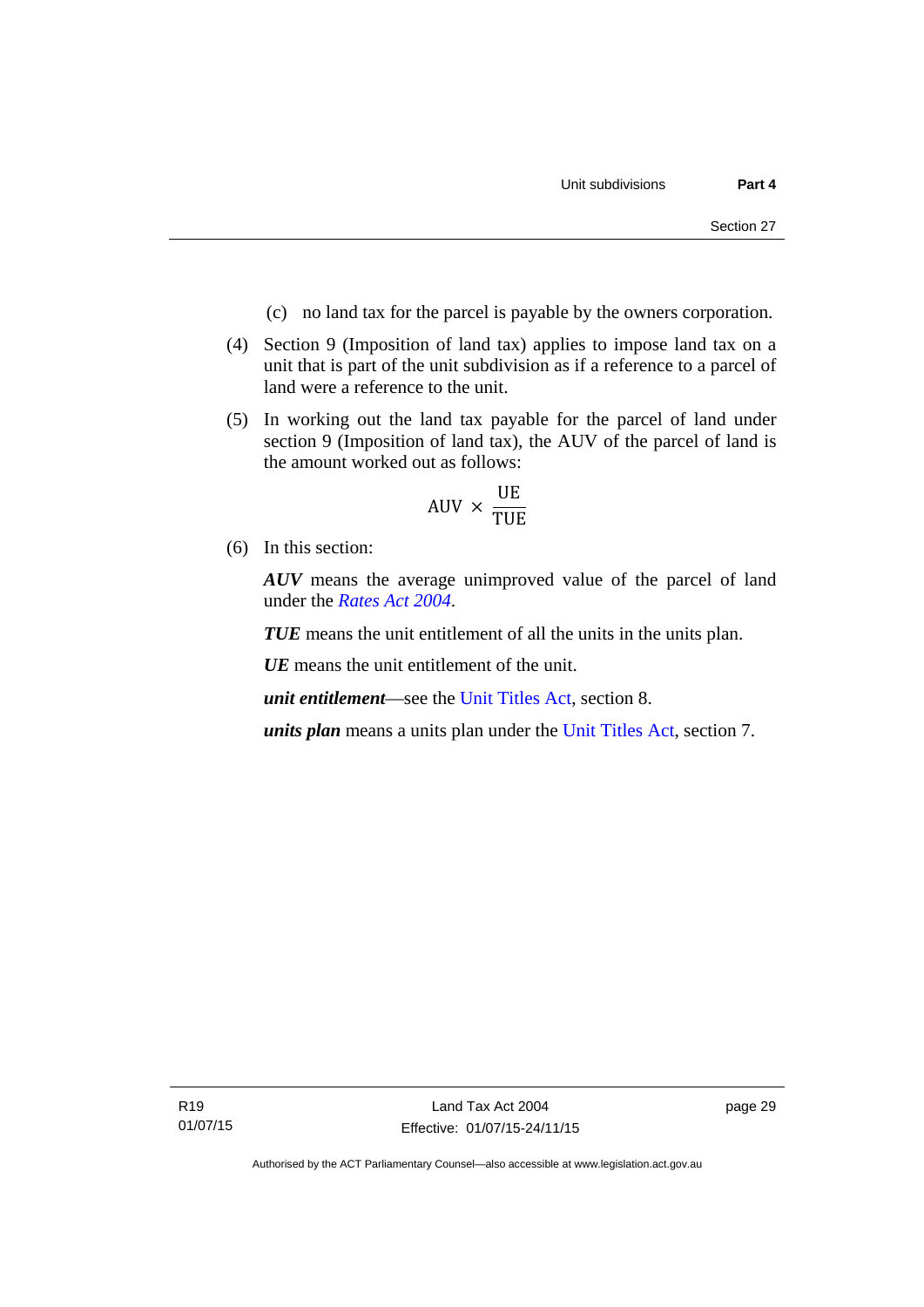## <span id="page-35-0"></span>**Part 5 Exemptions, remissions and certain interest payments**

### <span id="page-35-1"></span>**34 Exemption from land tax**

- (1) The Minister may exempt the owner of a parcel of land from payment of land tax owing for any period in relation to the parcel, or from payment of a stated part of the land tax.
- (2) An exemption is a notifiable instrument.

*Note* A notifiable instrument must be notified under the [Legislation Act](http://www.legislation.act.gov.au/a/2001-14).

- (3) The Minister may make guidelines for the exercise of a function under this section.
- (4) Guidelines are a disallowable instrument.
	- *Note* A disallowable instrument must be notified, and presented to the Legislative Assembly, under the [Legislation Act.](http://www.legislation.act.gov.au/a/2001-14)

### <span id="page-35-2"></span>**35 Remission of land tax**

- (1) The Minister may remit the land tax, or part of the land tax, payable for a parcel of land if the Minister is satisfied that it is fair and reasonable in the circumstances.
- (2) The Minister may make guidelines for the exercise of a function under this section.
- (3) Guidelines are a disallowable instrument.
	- *Note* A disallowable instrument must be notified, and presented to the Legislative Assembly, under the [Legislation Act.](http://www.legislation.act.gov.au/a/2001-14)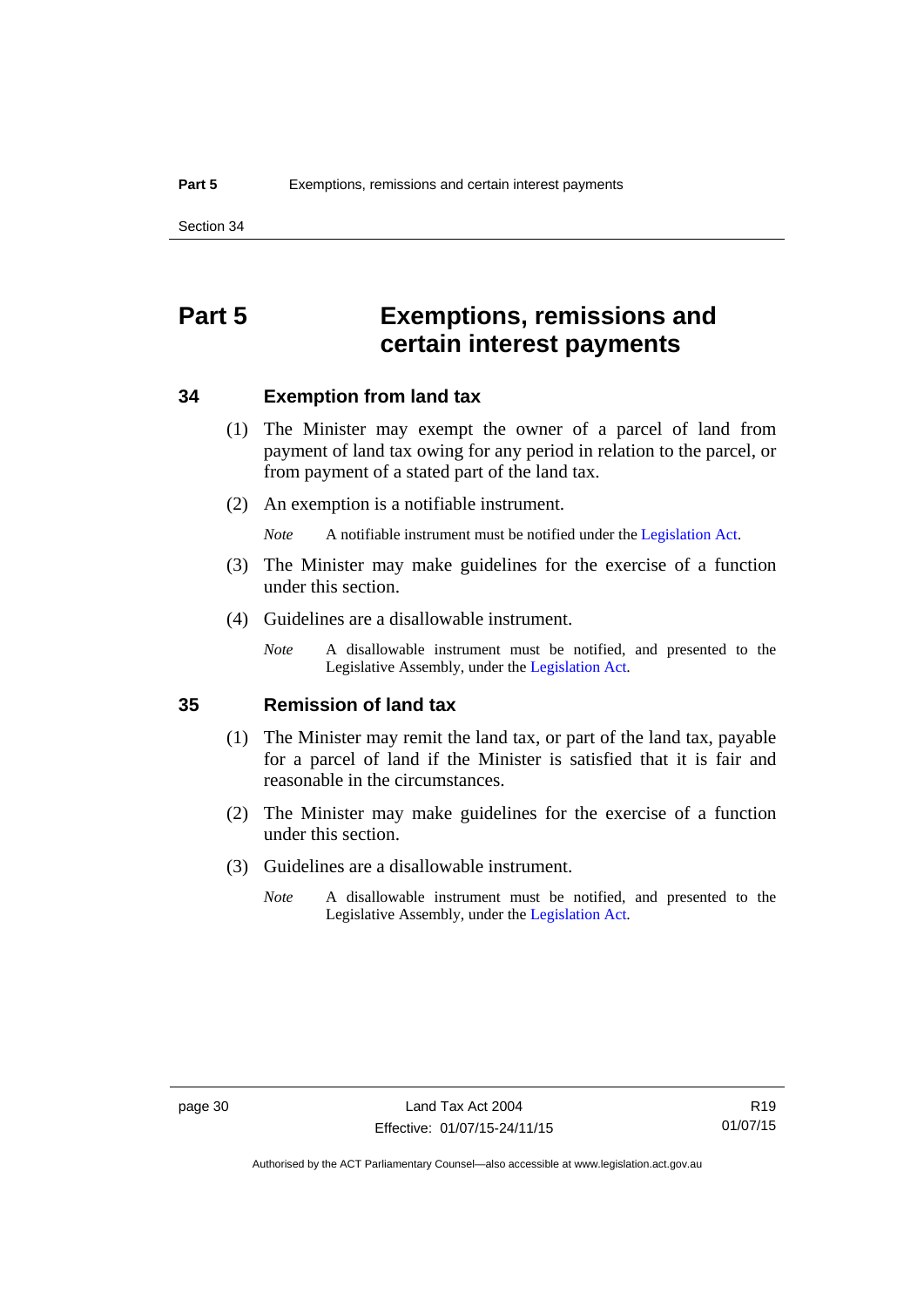## <span id="page-36-0"></span>**36 Remission of interest**

- (1) The commissioner may remit all or part of an amount of interest payable by a person in relation to land tax if the commissioner is satisfied that it is fair and reasonable having regard to—
	- (a) any circumstances that contributed to the delay in payment of the land tax; or
	- (b) any other relevant matter.
- (2) The Minister may make guidelines for the exercise of a function under this section.
- (3) Guidelines are a disallowable instrument.
	- *Note* A disallowable instrument must be notified, and presented to the Legislative Assembly, under the [Legislation Act.](http://www.legislation.act.gov.au/a/2001-14)

## <span id="page-36-1"></span>**37 Interest on refund**

- (1) This section applies if the commissioner is satisfied that—
	- (a) an assessment of land tax payable for a parcel of land has been wrongly made because of an administrative error; and
	- (b) because of the error, a person has overpaid land tax for the parcel.
- (2) The commissioner may pay interest to the owner of the parcel—
	- (a) at the market rate component determined under the [Taxation](http://www.legislation.act.gov.au/a/1999-4/default.asp)  [Administration Act](http://www.legislation.act.gov.au/a/1999-4/default.asp), section 26; and
	- (b) worked out from the date when the overpayment was made or a later date the commissioner considers appropriate.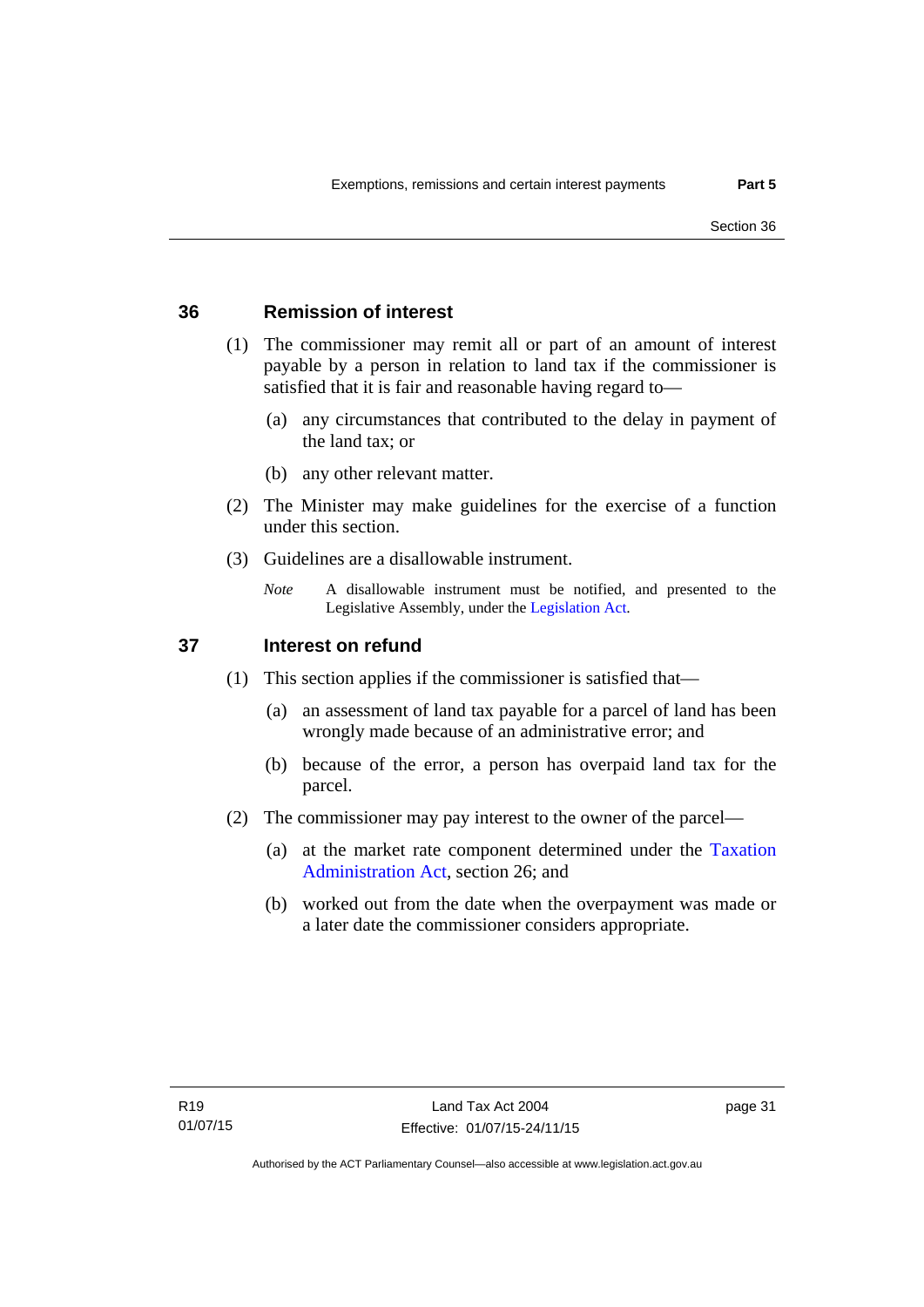#### **Part 6** Miscellaneous

Section 38

## <span id="page-37-0"></span>**Part 6 Miscellaneous**

## <span id="page-37-1"></span>**38 Objections**

The following decisions of the commissioner are prescribed for the [Taxation Administration Act,](http://www.legislation.act.gov.au/a/1999-4/default.asp) section 100 (Objection):

- (a) a decision under section 13 (1) (b) to refuse to exempt a parcel of land from land tax on compassionate grounds;
- (b) a decision under section 13 (5) revoking an exemption given on compassionate grounds;
- (c) a decision under section 37 to refuse to pay interest on an overpayment or to pay interest other than from the date when the overpayment was made.
- *Note* Assessments are made under the Taxation Administration Act and objections may be made under that [Act](http://www.legislation.act.gov.au/a/1999-4/default.asp), s 100 (1) (a). For example, if a person is given an assessment for land tax and the person is dissatisfied with the assessment because land tax was not payable in relation to the parcel of land, the person may object under that paragraph.

### <span id="page-37-2"></span>**39 Review of decisions by ACAT**

- (1) This section applies to a determination by the commissioner of an objection to a decision mentioned in section 38.
- (2) The determination is prescribed for the [Taxation Administration](http://www.legislation.act.gov.au/a/1999-4/default.asp)  [Act](http://www.legislation.act.gov.au/a/1999-4/default.asp), section 107A (Meaning of *reviewable decision* etc—div 10.2).
	- *Note* Applications for review by the ACAT may be made in relation to a determination by the commissioner of a decision on an objection to an assessment.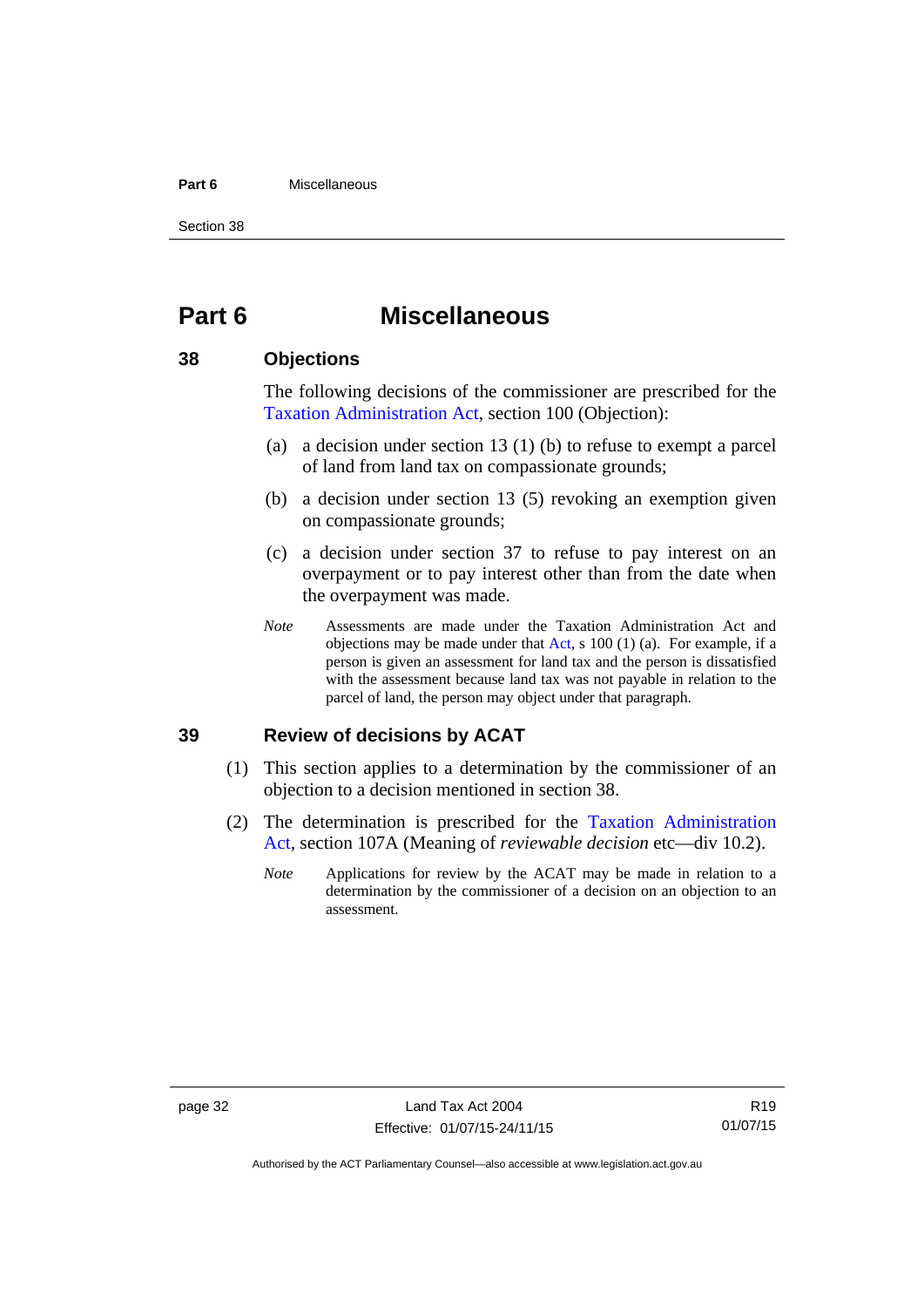## <span id="page-38-0"></span>**40 Working out amounts with fractions for Act**

- (1) If an amount worked out under this Act contains a fraction of a cent, the amount must be rounded to the nearest cent, with  $\frac{1}{2}$  a cent being disregarded.
- (2) However, in working out the average unimproved value under section 15 (3) (Multiple dwellings), section 16 (2) (Land partly owned by corporation or trustee) or section 27 (5) (Unit subdivisions—land tax), any fraction of a dollar in the amount worked out must be disregarded.
- (3) The [Taxation Administration Act,](http://www.legislation.act.gov.au/a/1999-4/default.asp) section 123 (Adjustments of amounts) does not apply in working out an amount under this Act.

## <span id="page-38-1"></span>**41 Certificate of land tax and other charges**

- (1) A person may apply to the commissioner for a certificate of—
	- (a) the land tax assessed to be payable under this Act for a parcel of land for the current financial year; and
	- (b) the land tax and other amounts immediately payable to the commissioner under this Act in relation to the parcel.
	- *Note 1* A fee may be determined under s 43 for this provision.
	- *Note 2* If a form is approved under the [Taxation Administration Act](http://www.legislation.act.gov.au/a/1999-4/default.asp), s 139C for an application, the form must be used.
	- *Note 3* A single application form may be approved for this section and the *[Land Rent Act 2008](http://www.legislation.act.gov.au/a/2008-16)*, s 31 and the *[Rates Act 2004](http://www.legislation.act.gov.au/a/2004-3)*, s 76 (see [Legislation](http://www.legislation.act.gov.au/a/2001-14)  [Act](http://www.legislation.act.gov.au/a/2001-14) s 255 (7)).
- (2) The commissioner must give the applicant the certificate.
- (3) The certificate is conclusive proof for an honest buyer for value of the parcel of land of the matters certified.
	- *Note* The certificate may include a certificate of amounts payable under the *[Rates Act 2004](http://www.legislation.act.gov.au/a/2004-3)* in relation to the parcel (see [Legislation Act,](http://www.legislation.act.gov.au/a/2001-14) s 49).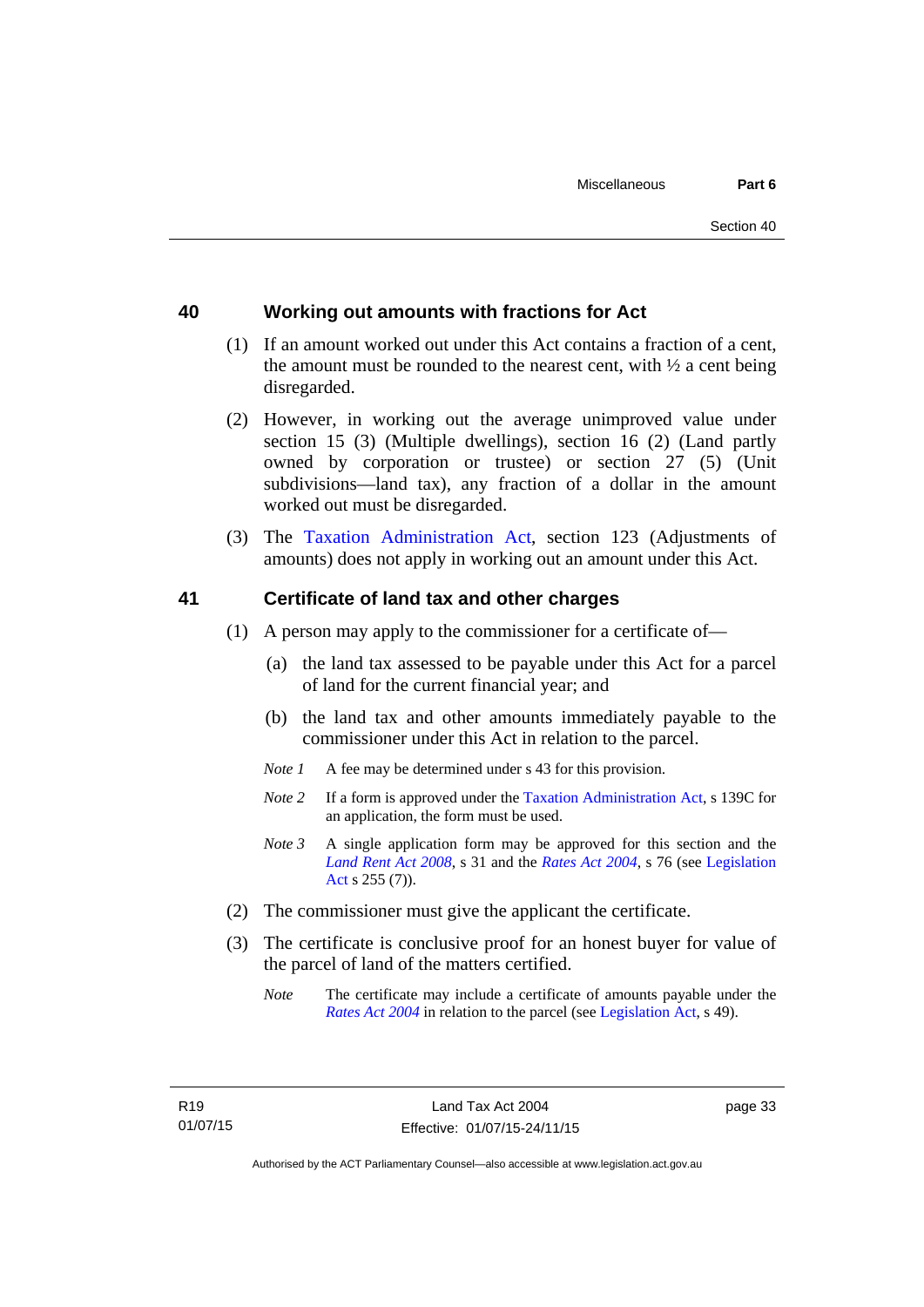#### **Part 6** Miscellaneous

Section 42

 (4) For this section, land tax and other amounts are taken to be payable immediately even if any necessary time after service of a notice has not ended.

### <span id="page-39-0"></span>**42 Statement of amounts payable and payments made**

- (1) A person may apply to the commissioner for a statement of—
	- (a) the amounts that became payable to the commissioner under this Act in relation to a parcel of land in a stated financial year; and
	- (b) the payments received by the commissioner in the financial year for amounts that became payable under this Act in relation to the parcel.
	- *Note 1* A fee may be determined under s 43 for this provision.
	- *Note 2* If a form is approved under the [Taxation Administration Act](http://www.legislation.act.gov.au/a/1999-4/default.asp), s 139C for an application, the form must be used.
	- *Note 3* A single application form may be approved for this section and the *[Rates Act 2004](http://www.legislation.act.gov.au/a/2004-3)*, s 77 (see [Legislation Act,](http://www.legislation.act.gov.au/a/2001-14) s 255 (7)).
- (2) The commissioner must give the applicant the statement.
	- *Note* The statement may include a statement of rates payable and received under the *[Rates Act 2004](http://www.legislation.act.gov.au/a/2004-3)* in relation to the parcel of land (see [Legislation Act,](http://www.legislation.act.gov.au/a/2001-14) s 49).

### <span id="page-39-1"></span>**43 Determination of fees**

- (1) The Minister may determine fees for this Act.
	- *Note* The [Legislation Act](http://www.legislation.act.gov.au/a/2001-14) contains provisions about the making of determinations and regulations relating to fees (see pt 6.3)
- (2) A determination is a disallowable instrument.
	- *Note* A disallowable instrument must be notified, and presented to the Legislative Assembly, under the [Legislation Act.](http://www.legislation.act.gov.au/a/2001-14)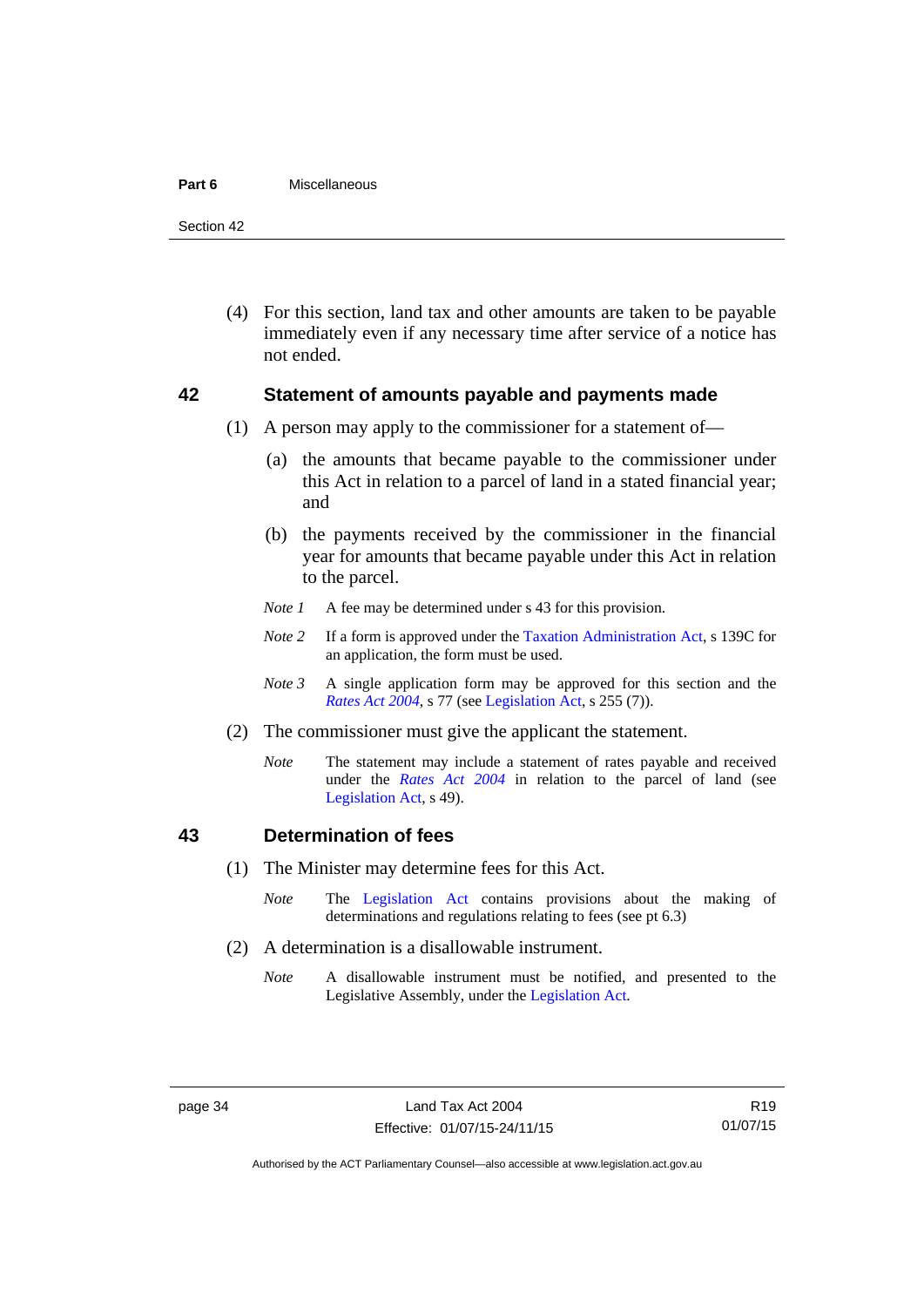## <span id="page-40-0"></span>**44 Regulation-making power**

The Executive may make regulations for this Act.

*Note* Regulations must be notified, and presented to the Legislative Assembly, under the [Legislation Act](http://www.legislation.act.gov.au/a/2001-14).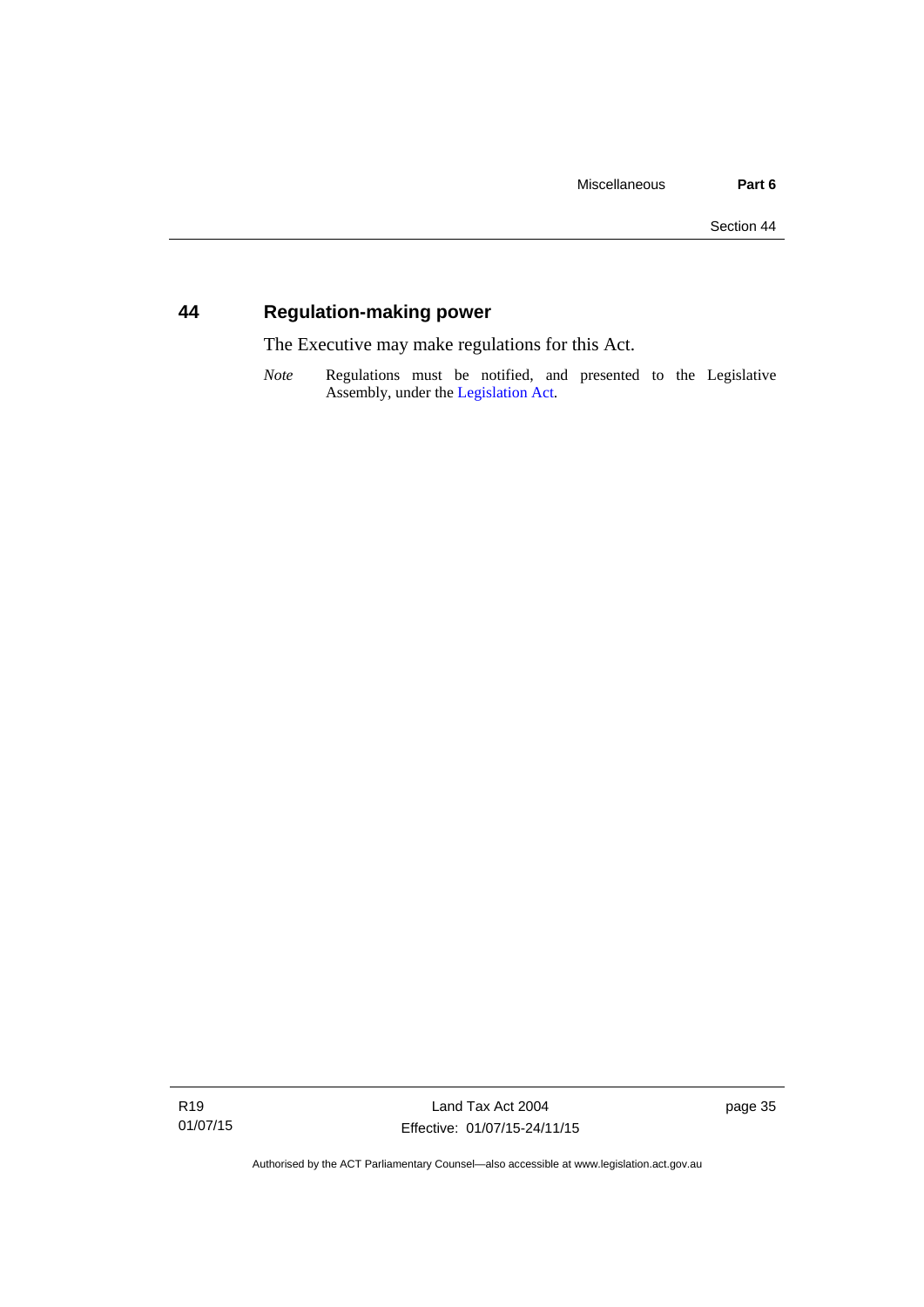**Dictionary** 

## <span id="page-41-0"></span>**Dictionary**

(see s 3)

- *Note 1* The [Legislation Act](http://www.legislation.act.gov.au/a/2001-14) contains definitions and other provisions relevant to this Act.
- *Note 2* For example, the [Legislation Act](http://www.legislation.act.gov.au/a/2001-14), dict, pt 1 defines the following terms:
	- ACAT
	- commissioner for revenue
	- corporation
	- financial year
	- function
	- interest
	- month
	- person (see s 160)
	- quarter
	- under.

*commissioner* means the commissioner for revenue.

*land sublease*—see the *[Planning and Development Act 2007](http://www.legislation.act.gov.au/a/2007-24)*, dictionary.

*land tax* includes—

- (a) penalty tax; and
- (b) the total of—
	- (i) the costs and expenses reasonably incurred by the Territory in attempting to recover the land tax; and
	- (ii) interest payable in relation to the land tax.

*lease* means a lease from the Commonwealth or the Territory, and includes an agreement with the Commonwealth or the Territory—

(a) for a lease of a parcel of land; or

page 36 Land Tax Act 2004 Effective: 01/07/15-24/11/15

R19 01/07/15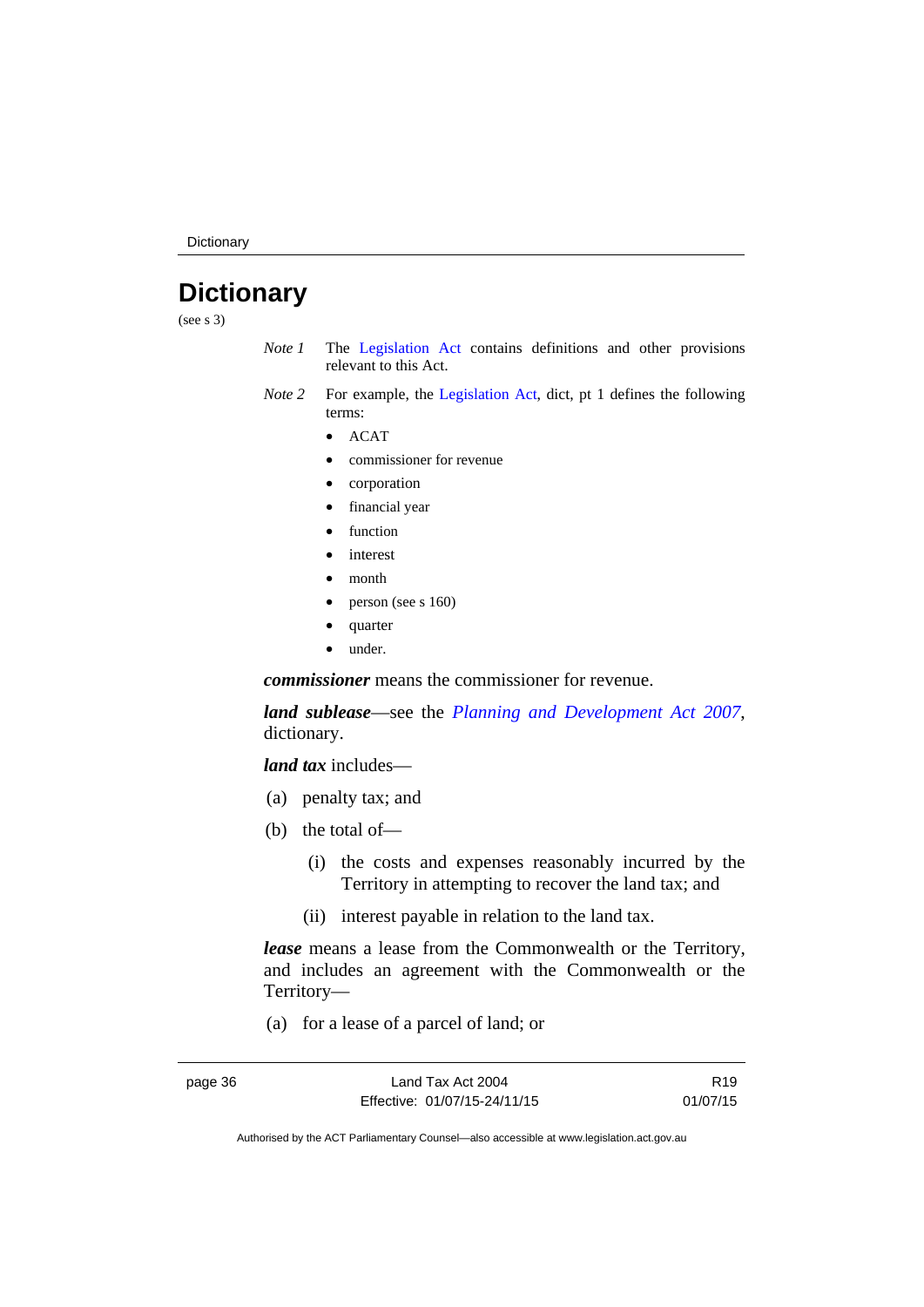(b) for the tenancy or occupation of a parcel of land.

*owner*, of a parcel of land means—

- (a) the registered proprietor of an interest in the parcel (other than an interest in a lease granted by a person other than the Territory or the Commonwealth); or
- (b) if the registered proprietor has sold the interest to another person (the *new owner*) and the new owner is in possession of the parcel but not yet registered as the proprietor—the new owner; or
- (c) a mortgagee in possession of the parcel; or
- (d) a person holding the parcel under a sublease from the Territory, if the Territory holds the parcel under a lease from the Commonwealth; or
- (e) for a parcel held under a land sublease—the sublessee.

*owners corporation*—see the *[Unit Titles \(Management\)](http://www.legislation.act.gov.au/a/2011-41)  [Act 2011](http://www.legislation.act.gov.au/a/2011-41)*, dictionary.

*parcel* includes a part of a parcel of land that is separately held by an occupier, tenant, lessee or owner.

#### *primary production* means—

- (a) production resulting directly from—
	- (i) cultivation of land; or
	- (ii) keeping animals for their sale, bodily produce or natural increase; or
	- (iii) fishing operations; or
	- (iv) forest operations; and
- (b) the manufacture of dairy produce by the person who produced the raw material used in that manufacture.

page 37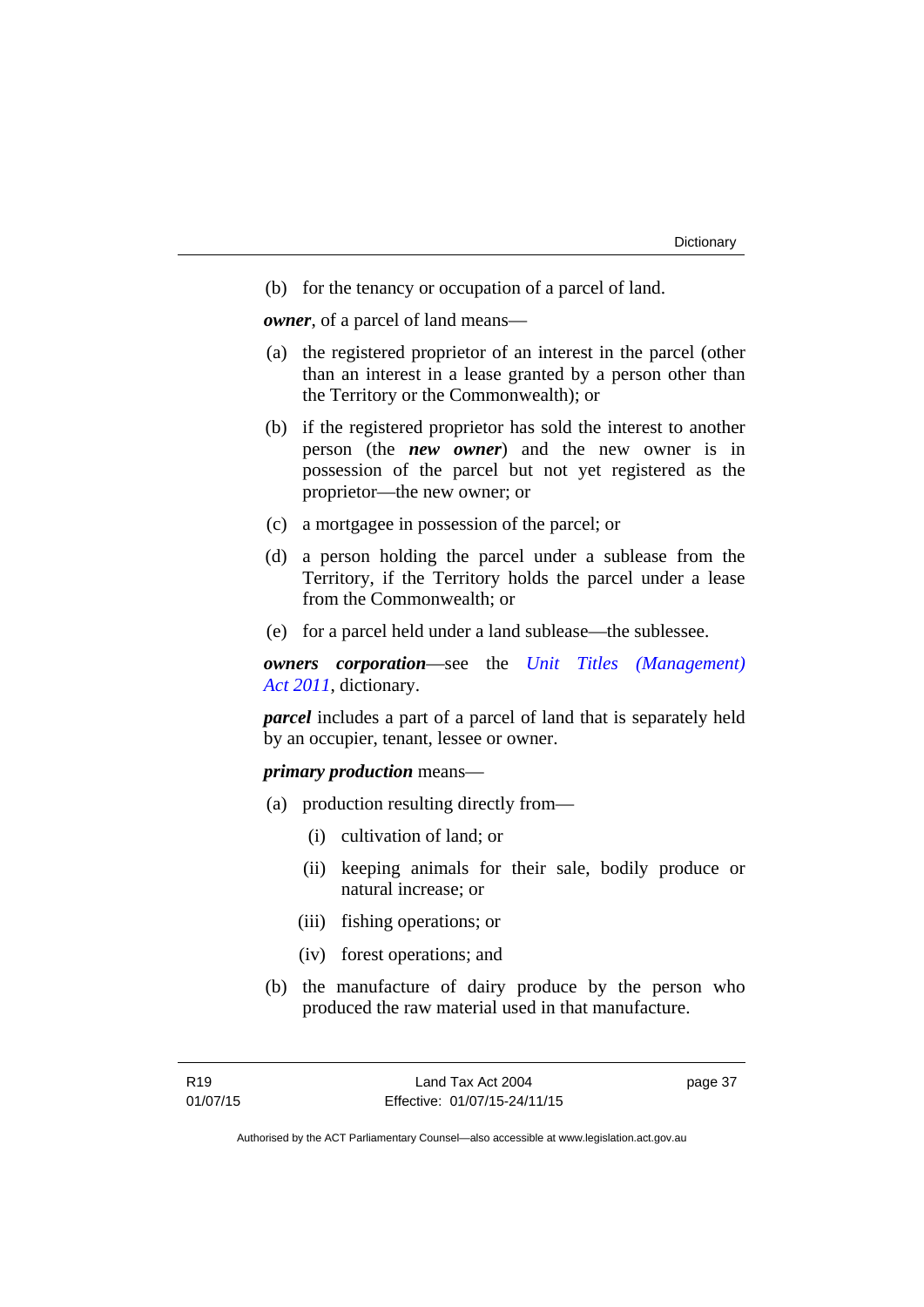*rateable land*—see the *[Rates Act 2004](http://www.legislation.act.gov.au/a/2004-3)*, section 8.

*rates*—see the *[Rates Act 2004](http://www.legislation.act.gov.au/a/2004-3)*, dictionary.

*rent*, for part 2 (Imposition and payment of land tax)—see section 7.

*rented*, for part 2 (Imposition and payment of land tax)—see section 8.

*residential land* means—

- (a) rateable land leased for residential purposes only; or
- (b) rateable land leased for residential purposes and other purposes but used for residential purposes only; or
- (c) a parcel of rateable land included in the common property of a community title scheme under the *[Community Title](http://www.legislation.act.gov.au/a/2001-58)  [Act 2001](http://www.legislation.act.gov.au/a/2001-58)*, if—
	- (i) at least 1 parcel of land in the scheme is residential land under paragraph (a) or (b); and
	- (ii) no parcel of land in the scheme is leased for a commercial purpose.

*Taxation Administration Act* means the *[Taxation](http://www.legislation.act.gov.au/a/1999-4)  [Administration Act 1999](http://www.legislation.act.gov.au/a/1999-4)*.

*tenancy agreement*, for part 2 (Imposition and payment of land tax)—see section 7.

*tenant*, for part 2 (Imposition and payment of land tax)—see section 7.

*trustee*, for part 2 (Imposition and payment of land tax)—see section 7.

*unit* means a unit under the [Unit Titles Act,](http://www.legislation.act.gov.au/a/2001-16/default.asp) section 9.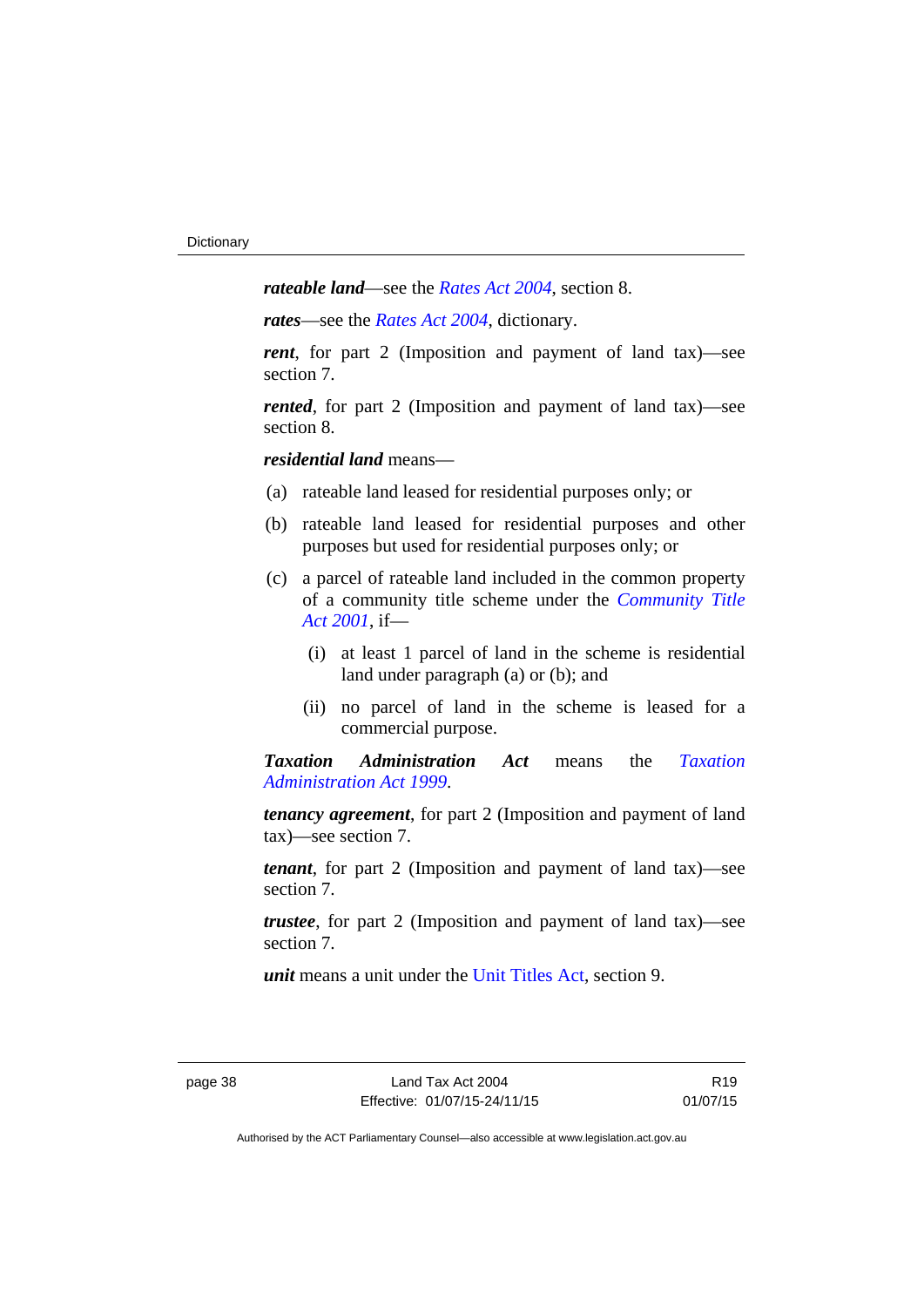*unit owner* means—

- (a) the registered proprietor of the lease of a unit; or
- (b) if the registered proprietor has sold the interest to another person (the *new owner*) and the new owner is in possession of the unit but not yet registered as the proprietor—the new owner.

*unit subdivision*—see the *[Rates Act 2004](http://www.legislation.act.gov.au/a/2004-3)*, dictionary.

*Unit Titles Act* means the *[Unit Titles Act 2001](http://www.legislation.act.gov.au/a/2001-16)*.

Land Tax Act 2004 Effective: 01/07/15-24/11/15 page 39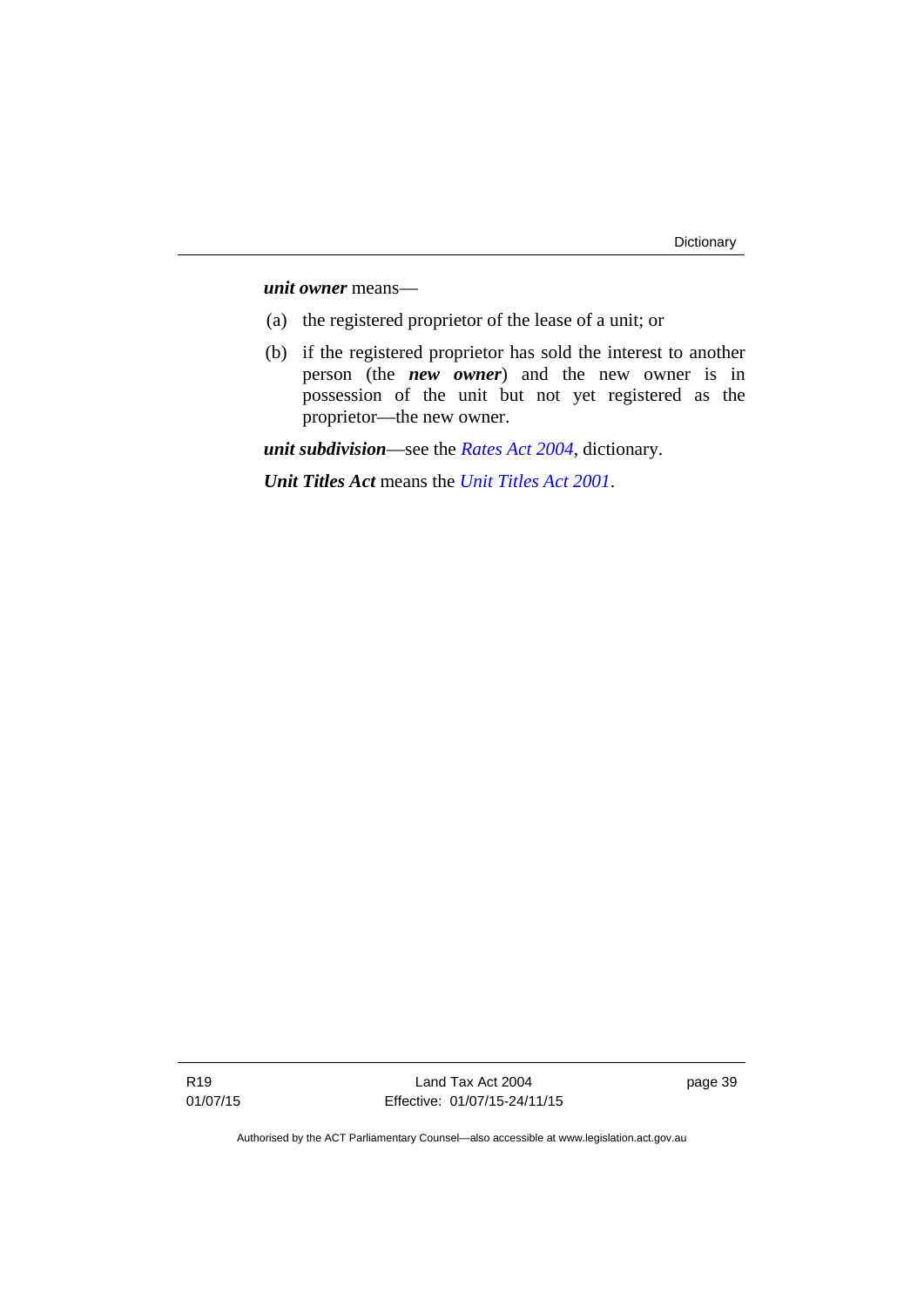1 About the endnotes

## <span id="page-45-0"></span>**Endnotes**

## **1 About the endnotes**

Amending and modifying laws are annotated in the legislation history and the amendment history. Current modifications are not included in the republished law but are set out in the endnotes.

Not all editorial amendments made under the *[Legislation Act 2001](http://www.legislation.act.gov.au/a/2001-14)*, part 11.3 are annotated in the amendment history. Full details of any amendments can be obtained from the Parliamentary Counsel's Office.

Uncommenced amending laws are not included in the republished law. The details of these laws are underlined in the legislation history. Uncommenced expiries are underlined in the legislation history and amendment history.

If all the provisions of the law have been renumbered, a table of renumbered provisions gives details of previous and current numbering.

The endnotes also include a table of earlier republications.

| $A = Act$<br>$AF =$ Approved form<br>$am = amended$<br>$amdt = amendment$<br>$AR = Assembly resolution$<br>$ch = chapter$<br>$CN =$ Commencement notice<br>$def = definition$<br>$DI = Disallowable instrument$<br>$dict = dictionary$<br>disallowed = disallowed by the Legislative<br>Assembly | $NI =$ Notifiable instrument<br>$o = order$<br>$om = omitted/repealed$<br>$ord = ordinance$<br>orig = original<br>par = paragraph/subparagraph<br>$pres = present$<br>$prev = previous$<br>$(\text{prev}) = \text{previously}$<br>$pt = part$<br>$r = rule/subrule$ |
|--------------------------------------------------------------------------------------------------------------------------------------------------------------------------------------------------------------------------------------------------------------------------------------------------|---------------------------------------------------------------------------------------------------------------------------------------------------------------------------------------------------------------------------------------------------------------------|
| $div = division$<br>$exp = expires/expired$<br>$Gaz = gazette$<br>$hdg =$ heading<br>$IA = Interpretation Act 1967$<br>$ins = inserted/added$<br>$LA =$ Legislation Act 2001                                                                                                                     | $reloc = relocated$<br>$renum = renumbered$<br>$R[X]$ = Republication No<br>$RI = reissue$<br>s = section/subsection<br>$sch = schedule$<br>$sdiv = subdivision$<br>$SL = Subordinate$ law                                                                          |
| $LR =$ legislation register                                                                                                                                                                                                                                                                      | $sub =$ substituted                                                                                                                                                                                                                                                 |
| $LRA =$ Legislation (Republication) Act 1996<br>$mod = modified/modification$                                                                                                                                                                                                                    | $underlining = whole or part not commenced$<br>or to be expired                                                                                                                                                                                                     |

## <span id="page-45-2"></span>**2 Abbreviation key**

page 40 Land Tax Act 2004 Effective: 01/07/15-24/11/15

R19 01/07/15

<span id="page-45-1"></span>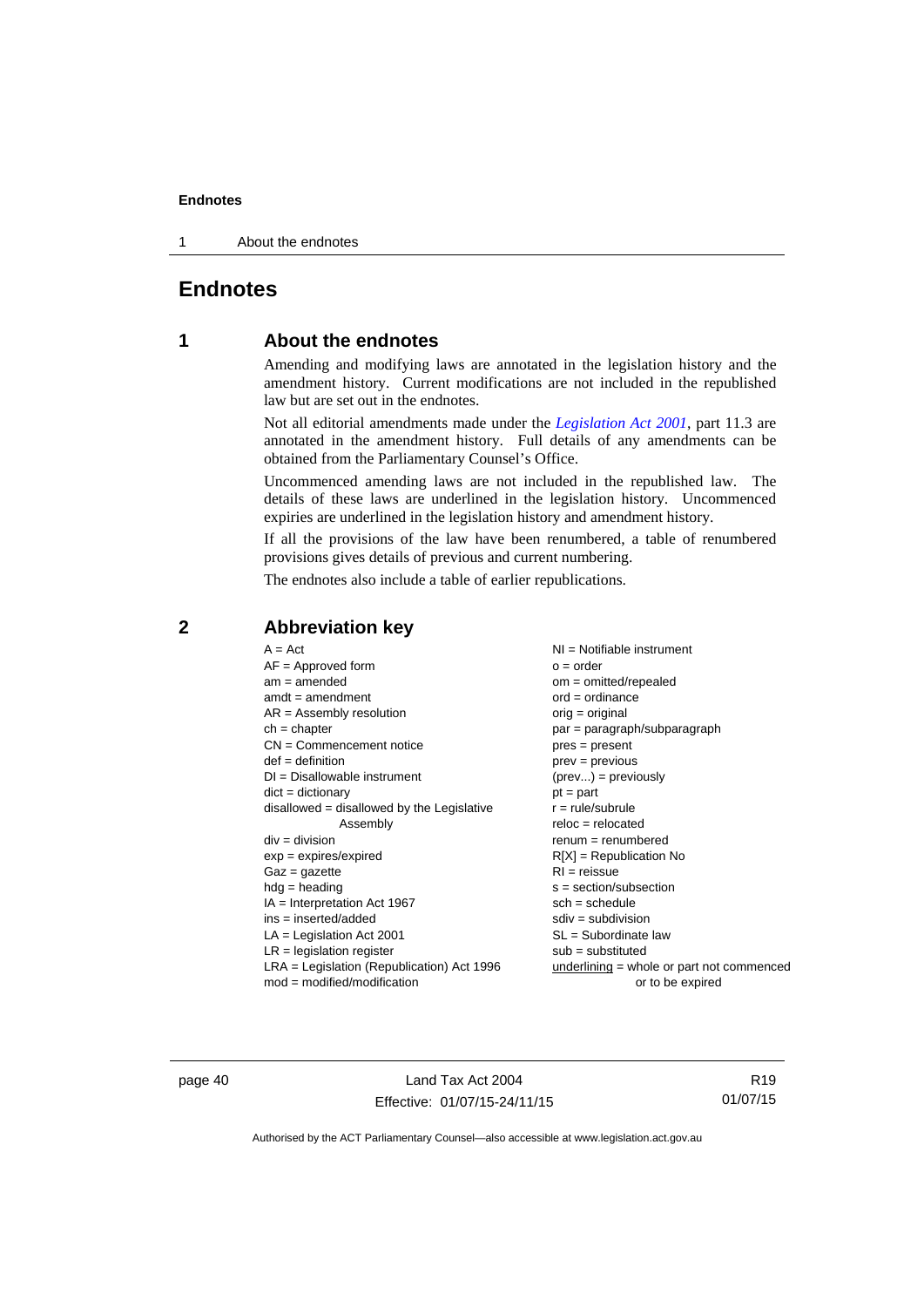### <span id="page-46-0"></span>**3 Legislation history**

#### **Land Tax Act 2004 A2004-4**

notified LR 18 February 2004 s 1, s 2 commenced 18 February 2004 (LA s 75 (1)) remainder commenced 1 July 2004 (s 2)

as amended by

#### **[Statute Law Amendment Act 2005](http://www.legislation.act.gov.au/a/2005-20) A2005-20 sch 3 pt 3.32**

notified LR 12 May 2005 s 1, s 2 taken to have commenced 8 March 2005 (LA s 75 (2)) sch 3 pt 3.32 commenced 2 June 2005 (s 2 (1))

#### **[Revenue Legislation Amendment Act 2005](http://www.legislation.act.gov.au/a/2005-29) A2005-29 pt 3**

notified LR 28 June 2005 s 1, s 2 commenced 28 June 2005 (LA s 75 (1)) pt 3 commenced 29 June 2005 (s 2 (2))

#### **[Revenue Legislation Amendment Act 2006](http://www.legislation.act.gov.au/a/2006-19) A2006-19 pt 3**

notified LR 17 May 2006 s 1, s 2 commenced 17 May 2006 (LA s 75 (1)) pt 3 commenced 18 May 2006 (s 2 (3))

#### **[Housing Assistance Act 2007](http://www.legislation.act.gov.au/a/2007-8) A2007-8 sch 1 pt 1.5**

notified LR 10 May 2007 s 1, s 2 commenced 10 May 2007 (LA s 75 (1)) sch 1 pt 1.5 commenced 10 November 2007 (s 2 and LA s 79)

#### **[Land Tax \(Interest and Penalty\) Amendment Act 2007](http://www.legislation.act.gov.au/a/2007-20) A2007-20**

notified LR 14 June 2007 s 1, s 2 commenced 14 June 2007 (LA s 75 (1)) remainder commenced 15 June 2007 (s 2)

#### **[Revenue Legislation Amendment Act 2007](http://www.legislation.act.gov.au/a/2007-21) A2007-21 pt 3**

notified LR 19 June 2007 s 1, s 2 commenced 19 June 2007 (LA s 75 (1)) pt 3 commenced 20 June 2007 (s 2)

R19 01/07/15

Land Tax Act 2004 Effective: 01/07/15-24/11/15 page 41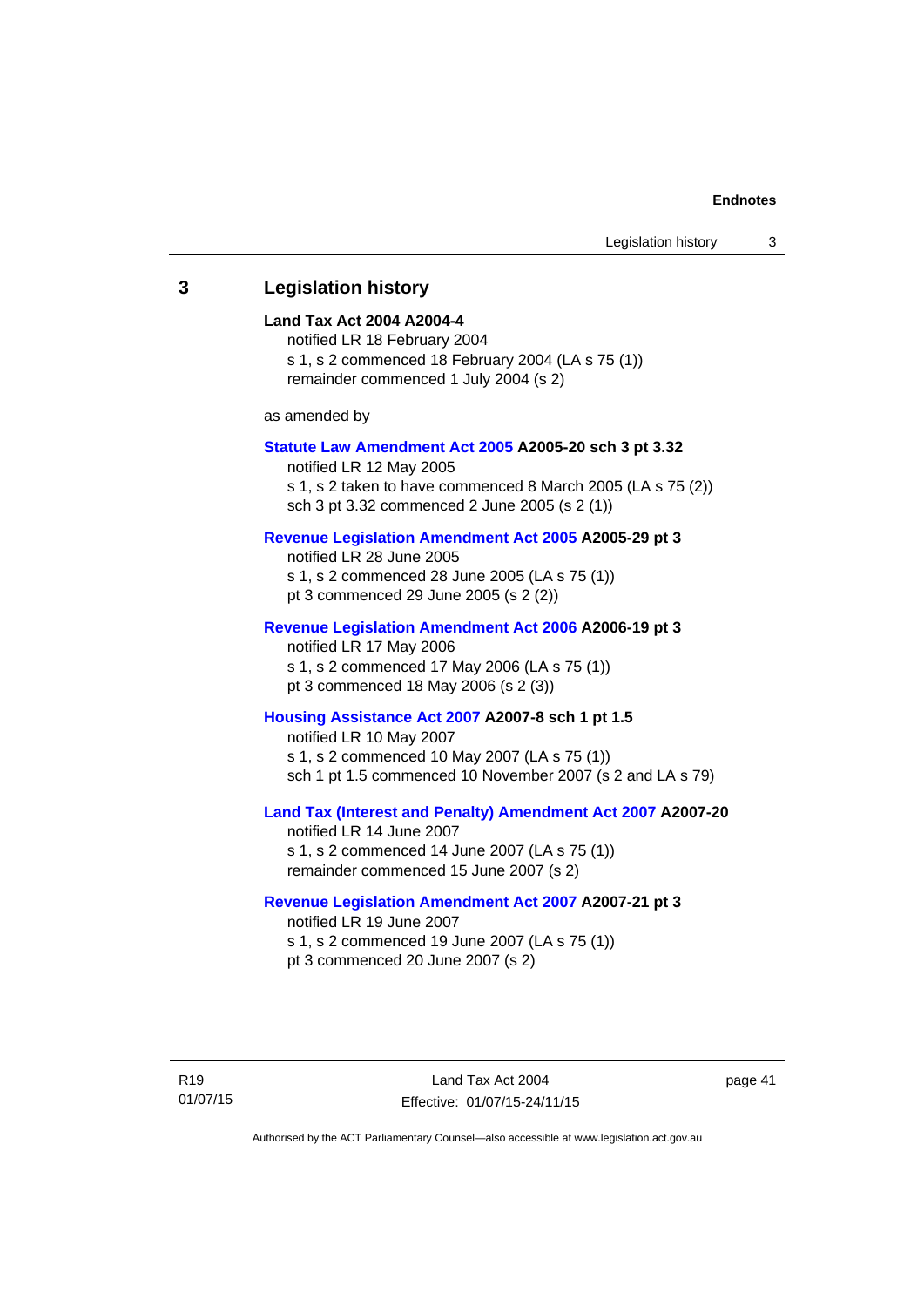| -3 | Legislation history |  |
|----|---------------------|--|
|----|---------------------|--|

### **[Revenue Legislation \(Housing Affordability Initiatives\) Amendment](http://www.legislation.act.gov.au/a/2007-29)  [Act 2007](http://www.legislation.act.gov.au/a/2007-29) A2007-29 pt 3**

notified LR 2 October 2007 s 1, s 2 commenced 2 October 2007 (LA s 75 (1)) pt 3 commenced 3 October 2007 (s 2)

#### **[Land Rent Act 2008](http://www.legislation.act.gov.au/a/2008-16) A2008-16 sch 1 pt 1.1**

notified LR 30 June 2008 s 1, s 2 commenced 30 June 2008 (LA s 75 (1)) sch 1 pt 1.1 commenced 1 July 2008 (s 2 and [CN2008-10\)](http://www.legislation.act.gov.au/cn/2008-10/default.asp)

#### **[ACT Civil and Administrative Tribunal Legislation Amendment](http://www.legislation.act.gov.au/a/2008-37)**

#### **[Act 2008 \(No 2\)](http://www.legislation.act.gov.au/a/2008-37) A2008-37 sch 1 pt 1.62**

notified LR 4 September 2008

s 1, s 2 commenced 4 September 2008 (LA s 75 (1)) sch 1 pt 1.62 commenced 2 February 2009 (s 2 (1) and see [ACT Civil](http://www.legislation.act.gov.au/a/2008-35)  [and Administrative Tribunal Act 2008](http://www.legislation.act.gov.au/a/2008-35) A2008-35, s 2 (1) and [CN2009-2](http://www.legislation.act.gov.au/cn/2009-2/default.asp))

#### **[Rates and Land Tax Legislation Amendment Act 2009](http://www.legislation.act.gov.au/a/2009-52) A2009-52 pt 2**

notified LR 18 December 2009 s 1, s 2 commenced 18 December 2009 (LA s 75 (1)) pt 2 commenced 1 January 2010 (s 2)

#### **[Land Tax Amendment Act 2011](http://www.legislation.act.gov.au/a/2011-33) A2011-33**

notified LR 1 September 2011 s 1, s 2 commenced 1 September 2011 (LA s 75 (1)) remainder commenced 2 September 2011 (s 2)

#### **[Unit Titles \(Management\) Act 2011](http://www.legislation.act.gov.au/a/2011-41) A2011-41 sch 5 pt 5.5**

notified LR 3 November 2011 s 1, s 2 commenced 3 November 2011 (LA s 75 (1)) sch 5 pt 5.5 commenced 30 March 2012 (s 2 and [CN2012-6\)](http://www.legislation.act.gov.au/cn/2012-6/default.asp)

#### **[Rates and Land Tax Legislation Amendment Act 2012](http://www.legislation.act.gov.au/a/2012-37) A2012-37 pt 2**

notified LR 18 June 2012 s 1, s 2 commenced 18 June 2012 (LA s 75 (1)) pt 2 commenced 1 July 2012 (s 2)

page 42 Land Tax Act 2004 Effective: 01/07/15-24/11/15

R19 01/07/15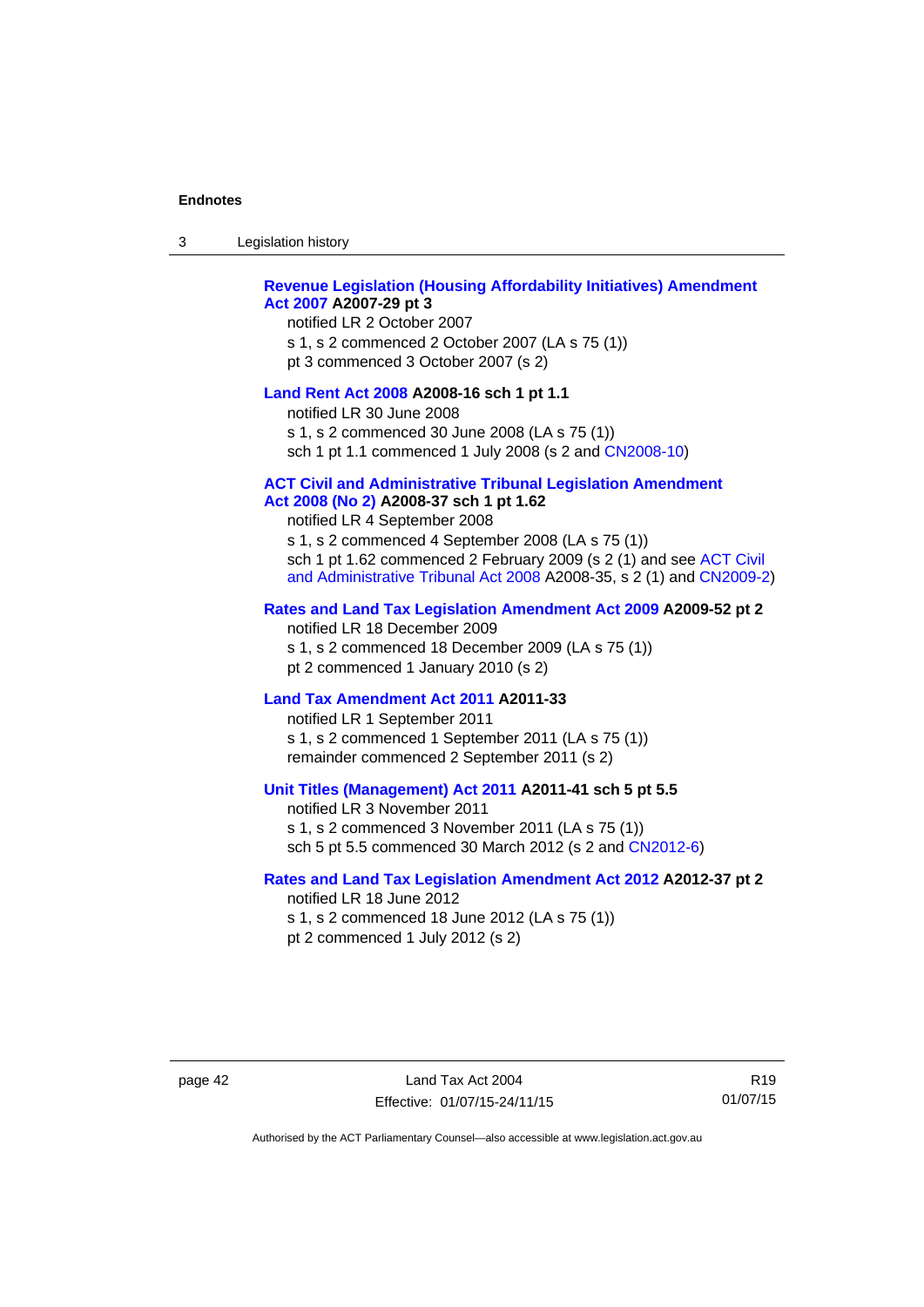### **[Revenue Legislation \(Tax Reform\) Amendment Act 2013](http://www.legislation.act.gov.au/a/2013-17) A2013-17 sch 1 pt 1.1**

notified LR 22 May 2013 s 1, s 2 commenced 22 May 2013 (LA s 75 (1)) sch 1 pt 1.1 commenced 23 May 2013 (s 2)

#### **[Land Tax Amendment Act 2014](http://www.legislation.act.gov.au/a/2014-36) A2014-36**

notified LR 22 August 2014 s 1, s 2 commenced 22 August 2014 (LA s 75 (1)) remainder commenced 1 October 2014 (s 2)

#### **[Statute Law Amendment Act 2014 \(No 2\)](http://www.legislation.act.gov.au/a/2014-44) A2014-44 sch 3 pt 3.7**

notified LR 5 November 2014 s 1, s 2 commenced 5 November 2014 (LA s 75 (1)) sch 3 pt 3.7 commenced 19 November 2014 (s 2)

#### **[Planning and Development \(University of Canberra and Other](http://www.legislation.act.gov.au/a/2015-19)  [Leases\) Legislation Amendment Act 2015](http://www.legislation.act.gov.au/a/2015-19) A2015-19 pt 10**

notified LR 11 June 2015 s 1, s 2 commenced 11 June 2015 (LA s 75 (1)) pt 10 commenced 1 July 2015 (s 2 and [CN2015-9\)](http://www.legislation.act.gov.au/cn/2015-9/default.asp)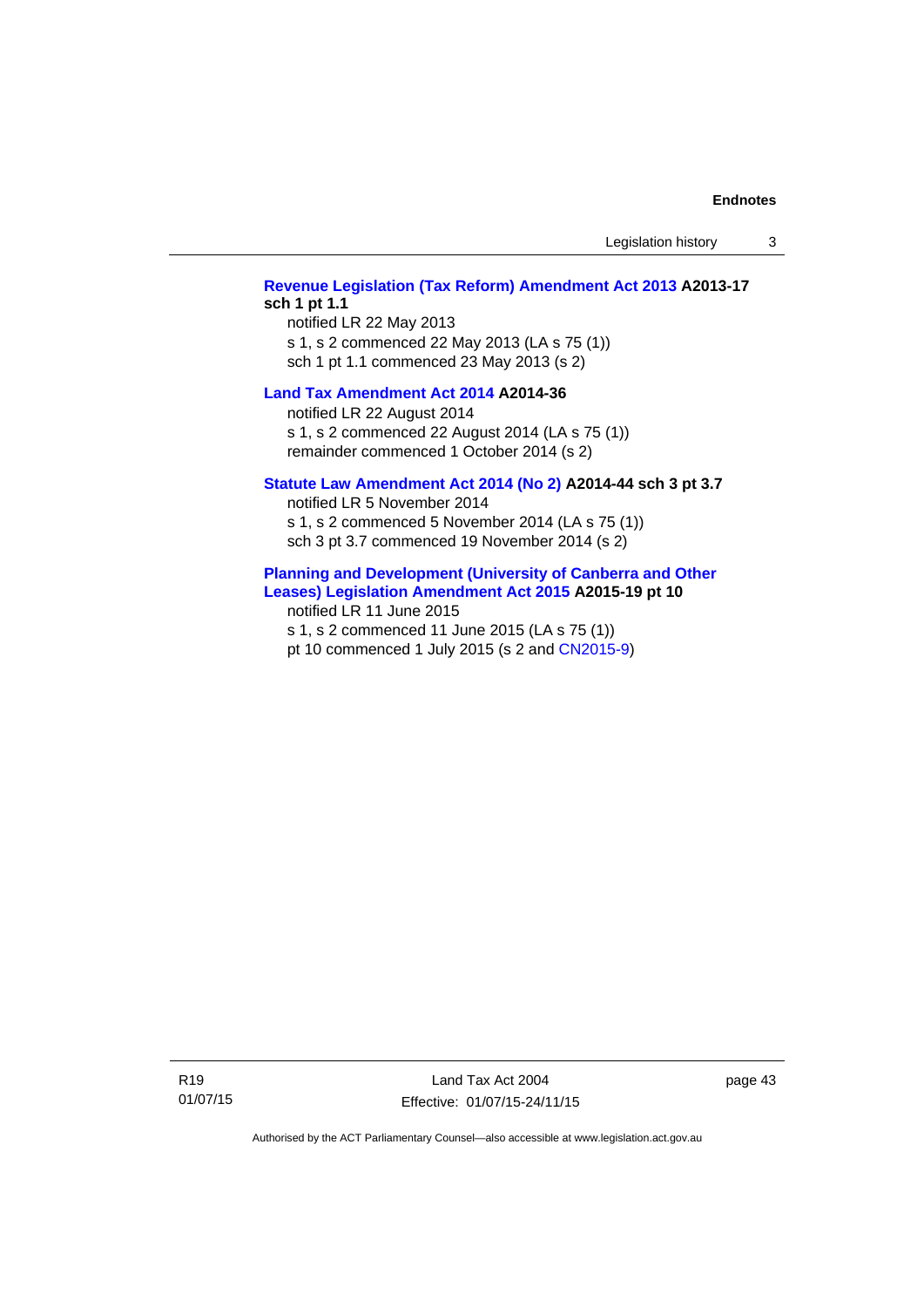```
4 Amendment history
```
#### <span id="page-49-0"></span>**4 Amendment history**

```
Commencement 
s 2 om LA s 89 (4) 
Imposition of land tax 
s 9 am A2005-29 s 11; A2013-17 amdt 1.1, amdt 1.2; A2014-36
                 s 4, s 5 
Land exempted from s 9 generally 
s 10 am A2007-29 s 14; pars renum R8 LA; A2007-8 amdt 1.11; 
                 A2014-44 amdt 3.30 
Commissioner to be told if residential land rented 
 A2009-52 s 4
Commissioner to be told if residential land owned by an individual as trustee 
s 14A ins A2011-33 s 4
Multiple dwellings 
s 15 am A2005-29 s 12; A2014-36 s 6, s 7; ss renum R17 LA 
Land partly owned by corporation or trustee 
s 16 am A2005-29 s 13; A2014-36 s 8, s 9; ss renum R17 LA 
Payment of land tax 
 A2007-21 A2014-44 amdt 3.31
Land tax for part of quarter 
s 18 am A2005-29 s 14 
Interest payable on overdue land tax 
s 19 am A2014-44 amdt 3.32
Interest and penalty tax payable on land tax if no disclosure 
s 19A ins A2007-20 s 4
                 am A2014-44 amdt 3.32
Sale of land for nonpayment of land tax 
s 24 sub A2006-19 s 20 
                 am A2008-16 amdt 1.1, amdt 1.2 
Application may relate to more than 1 parcel 
s 25 am A2006-19 s 21 
Application of Act to unit subdivisions 
div 4.1 hdg om A2013-17 amdt 1.3
Unit subdivisions—land tax 
s 27 am A2005-20 amdt 3.185; A2014-36 s 10 
Certain proposed unit subdivisions<br>div 4.2 hdg om A2013-17 amd
                 A2013-17 amdt 1.4
```
page 44 Land Tax Act 2004 Effective: 01/07/15-24/11/15

R19 01/07/15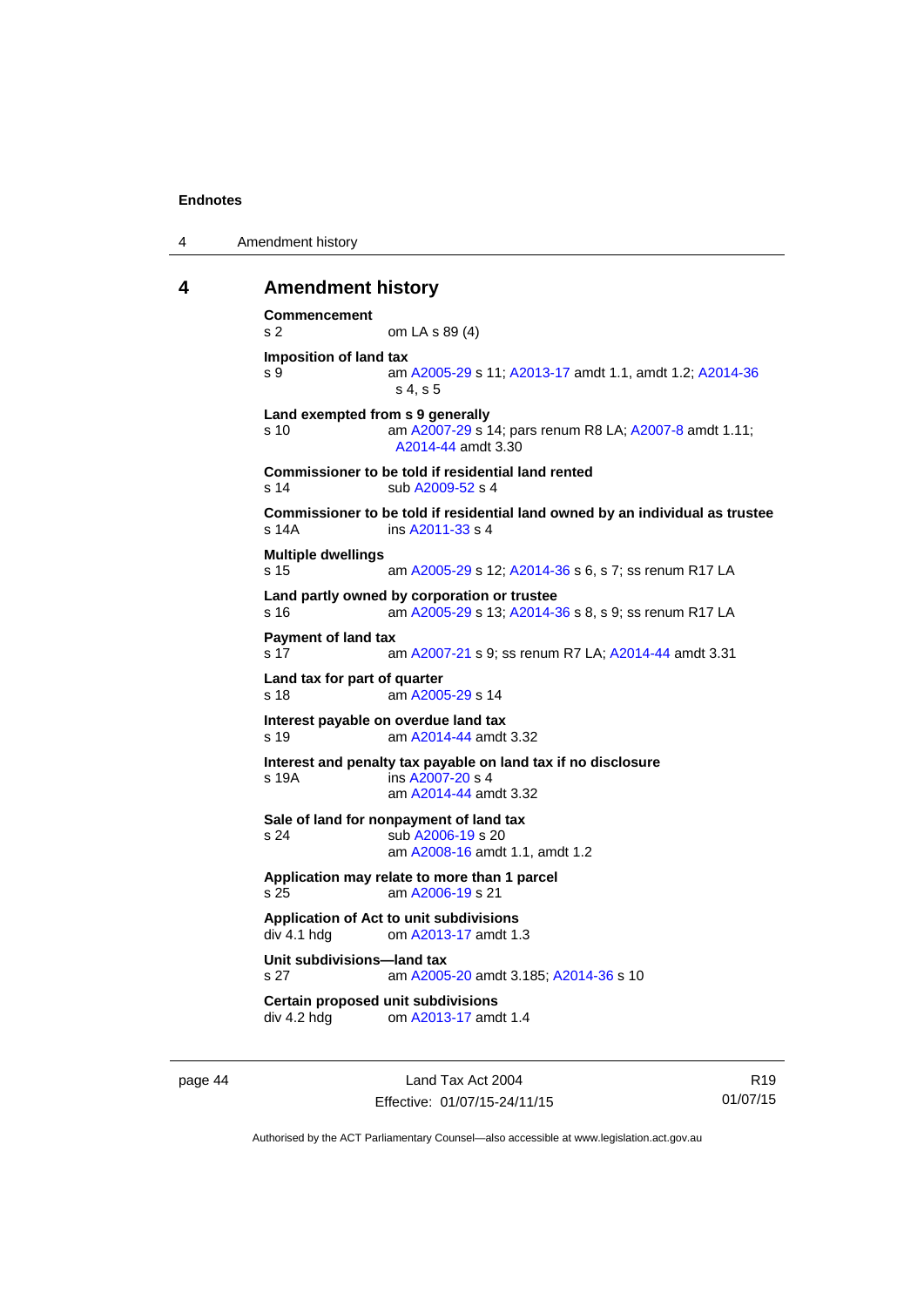```
Meaning of qualifying parcel of land for div 4.2 
s 28 om A2013-17 amdt 1.4
When div 4.2 applies to parcel of land 
s 29 om A2013-17 amdt 1.4
Imposition of land tax—qualifying parcels of land 
                 A2005-29 s 15
                 om A2013-17 amdt 1.4
End of application of div 4.2 
s 31 om A2013-17 amdt 1.4
Reassessment—completion of development 
s 32 om A2013-17 amdt 1.4
Reassessment—noncompletion of development 
s 33 om A2013-17 amdt 1.4
Exemption from land tax 
s 34 am A2014-44 amdt 3.33
Interest on refund 
                 A2005-29 s 16
Review of decisions by ACAT 
s 39 sub A2008-37 amdt 1.286 
Certificate of land tax and other charges<br>s 41 am A2008-16 amdt 1.3
                 A2008-16 amdt 1.3
Determination of fees 
s 43 am A2014-44 amdt 3.34
Transitional 
pt 7 hdg exp 1 July 2005 (s 57) 
Meaning of repealed Act for pt 7 
s 45 exp 1 July 2005 (s 57) 
Special provision for period to 30 June 1987 
s 46 exp 1 July 2005 (s 57) 
Meaning of assessment
s 47 exp 1 July 2005 (s 57) 
Land tax payable under repealed Act 
s 48 exp 1 July 2005 (s 57) 
Land to which repealed Act, pt 4A applied 
s 49 exp 1 July 2005 (s 57) 
Right to object if no objection lodged 
s 50 exp 1 July 2005 (s 57)
```
R19 01/07/15

Land Tax Act 2004 Effective: 01/07/15-24/11/15 page 45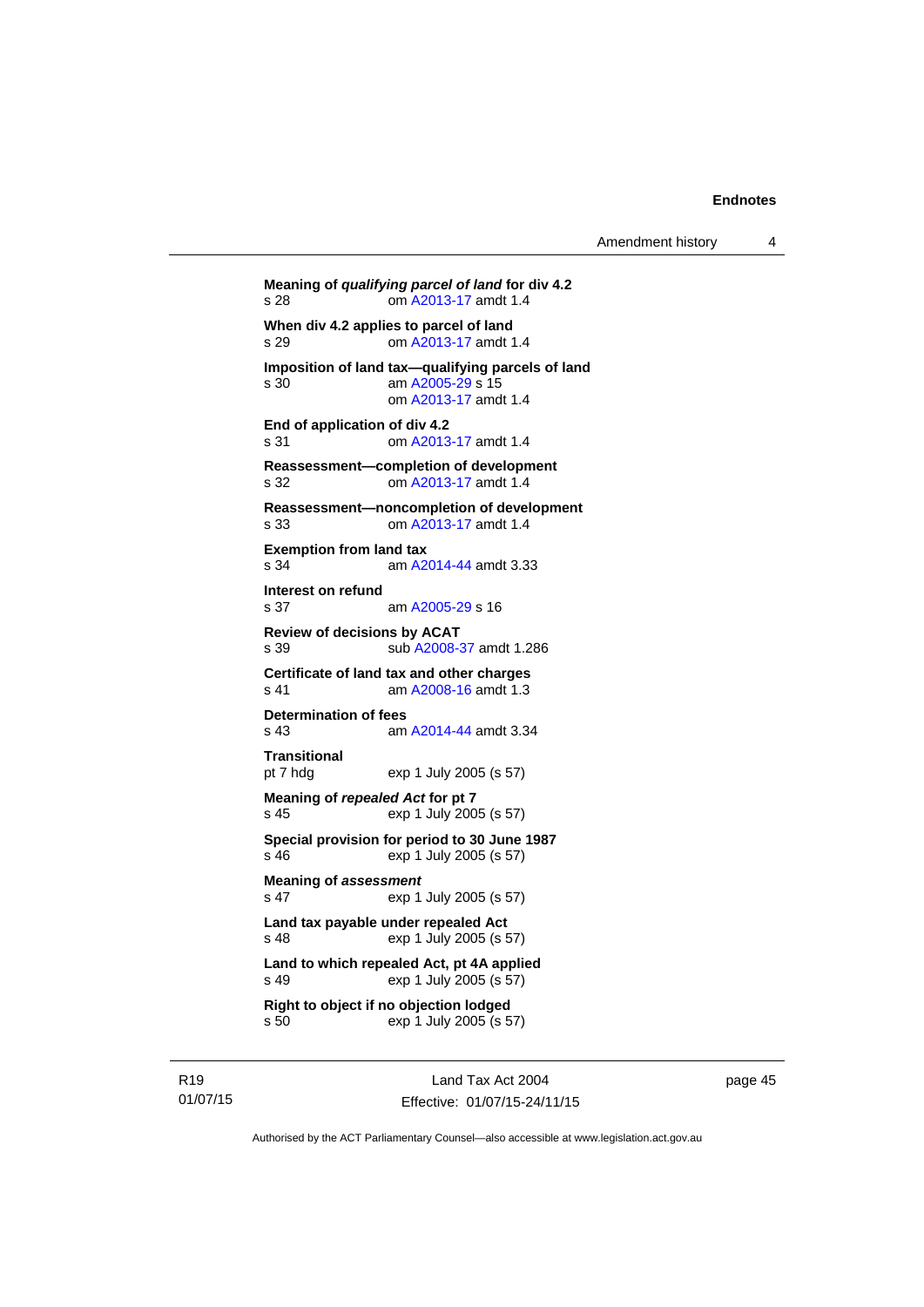| 4 | Amendment history                                                                                                                                                                                                                                                                                                                                                                                                                                                                                    |  |  |
|---|------------------------------------------------------------------------------------------------------------------------------------------------------------------------------------------------------------------------------------------------------------------------------------------------------------------------------------------------------------------------------------------------------------------------------------------------------------------------------------------------------|--|--|
|   | <b>Objections lodged under repealed Act</b><br>s 51<br>exp 1 July 2005 (s 57)                                                                                                                                                                                                                                                                                                                                                                                                                        |  |  |
|   | Applications for review if no application lodged<br>exp 1 July 2005 (s 57)<br>s <sub>52</sub>                                                                                                                                                                                                                                                                                                                                                                                                        |  |  |
|   | Application for review if application lodged<br>s 53<br>exp 1 July 2005 (s 57)                                                                                                                                                                                                                                                                                                                                                                                                                       |  |  |
|   | Notice of land tax in arrears<br>s <sub>54</sub><br>exp 1 July 2005 (s 57)                                                                                                                                                                                                                                                                                                                                                                                                                           |  |  |
|   | Statements under s 42<br>s <sub>55</sub><br>exp 1 July 2005 (s 57)                                                                                                                                                                                                                                                                                                                                                                                                                                   |  |  |
|   | Modification of pt 7's operation<br>s 56<br>exp 1 July 2005 (s 57)                                                                                                                                                                                                                                                                                                                                                                                                                                   |  |  |
|   | Expiry of pt 7<br>s 57<br>exp 1 July 2005 (s 57)                                                                                                                                                                                                                                                                                                                                                                                                                                                     |  |  |
|   | <b>Dictionary</b><br>dict<br>am A2008-37 amdt 1.287; A2014-44 amdt 3.35<br>def assessment notice om A2014-44 amdt 3.36<br>def <i>land sublease</i> ins A2015-19 s 52<br>def owner am $A2009-52$ s 5, pars renum R12 LA;<br>A2015-19 s 53<br>def owners corporation sub A2011-41 amdt 5.9<br>def qualifying parcel of land om A2013-17 amdt 1.5<br>def residential land sub A2012-37 s 4<br>def <i>rural land</i> sub A2012-37 s 4<br>om A2014-44 amdt 3.37<br>def <i>unit owner</i> sub A2009-52 s 6 |  |  |
|   |                                                                                                                                                                                                                                                                                                                                                                                                                                                                                                      |  |  |

page 46 Land Tax Act 2004 Effective: 01/07/15-24/11/15

R19 01/07/15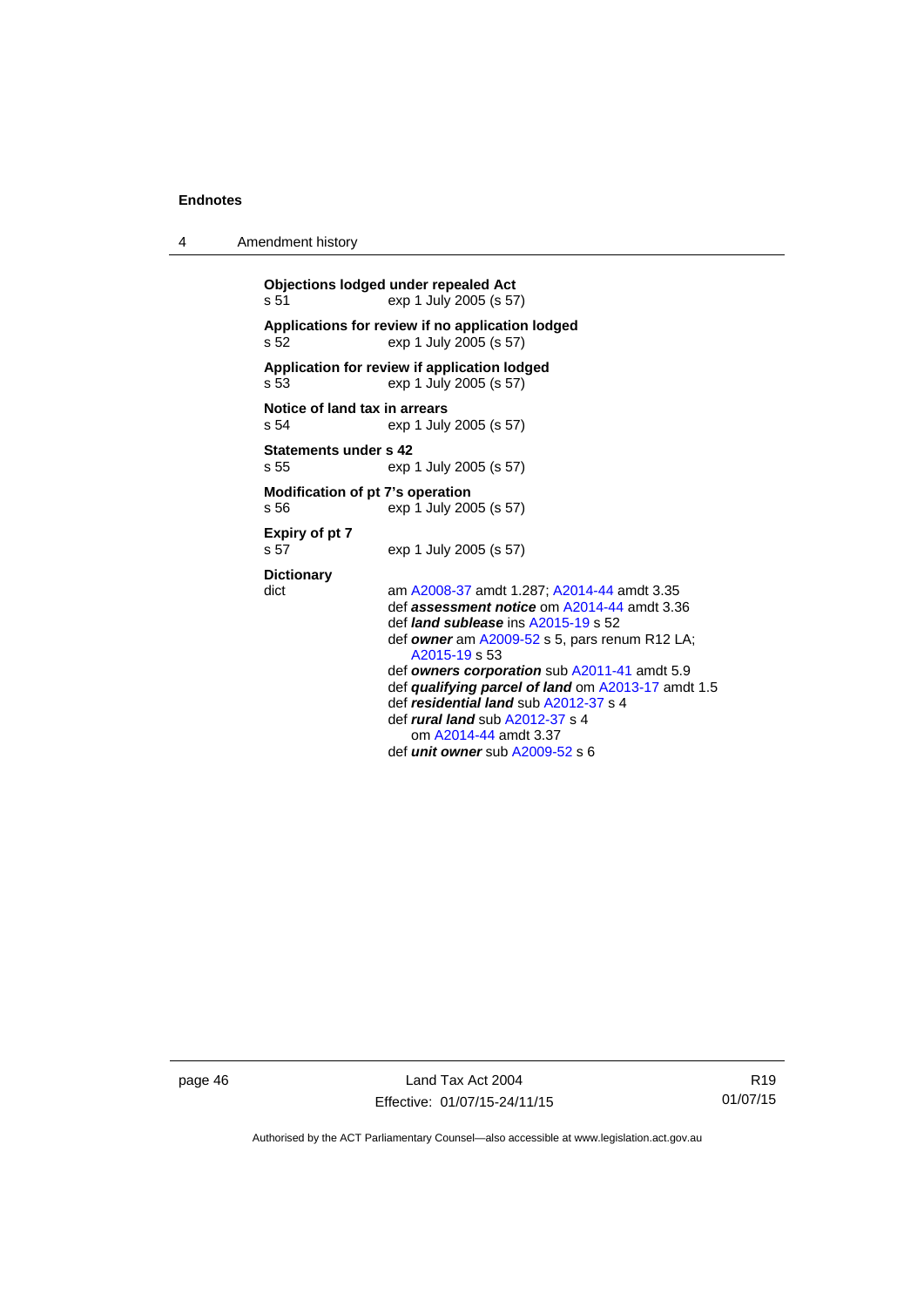## <span id="page-52-0"></span>**5 Earlier republications**

Some earlier republications were not numbered. The number in column 1 refers to the publication order.

Since 12 September 2001 every authorised republication has been published in electronic pdf format on the ACT legislation register. A selection of authorised republications have also been published in printed format. These republications are marked with an asterisk (\*) in column 1. Electronic and printed versions of an authorised republication are identical.

| <b>Republication</b><br>No and date | <b>Effective</b>            | Last<br>amendment<br>made by | <b>Republication</b><br>for |
|-------------------------------------|-----------------------------|------------------------------|-----------------------------|
| R <sub>1</sub><br>1 July 2004       | 1 July 2004-<br>1 June 2005 | not amended                  | new Act                     |
| R <sub>2</sub>                      | 2 June 2005-                | A2005-20                     | amendments by               |
| 2 June 2005                         | 28 June 2005                |                              | A2005-20                    |
| R <sub>3</sub>                      | 29 June 2005-               | A2005-29                     | amendments by               |
| 29 June 2005                        | 1 July 2005                 |                              | A2005-29                    |
| R4<br>2 July 2005                   | 2 July 2005-<br>17 May 2006 | A2005-29                     | commenced expiry            |
| R <sub>5</sub>                      | 18 May 2006-                | A2006-19                     | amendments by               |
| 18 May 2006                         | 14 June 2007                |                              | A2006-19                    |
| R <sub>6</sub>                      | 15 June 2007-               | A2007-20                     | amendments by               |
| 15 June 2007                        | 19 June 2007                |                              | A2007-20                    |
| R7                                  | 20 June 2007-               | A2007-21                     | amendments by               |
| 20 June 2007                        | 2 Oct 2007                  |                              | A2007-21                    |
| R <sub>8</sub>                      | 3 Oct 2007-                 | A2007-29                     | amendments by               |
| 3 Oct 2007                          | 9 Nov 2007                  |                              | A2007-29                    |
| R <sub>9</sub>                      | 10 Nov 2007-                | A2007-29                     | amendments by               |
| 10 Nov 2007                         | 30 June 2008                |                              | A2007-8                     |
| R <sub>10</sub>                     | 1 July 2008-                | A2008-16                     | amendments by               |
| 1 July 2008                         | 1 Feb 2009                  |                              | A2008-16                    |
| R <sub>11</sub>                     | 2 Feb 2009-                 | A2008-37                     | amendments by               |
| 2 Feb 2009                          | 31 Dec 2009                 |                              | A2008-37                    |
| R <sub>12</sub> <sup>*</sup>        | 1 Jan 2010-                 | A2009-52                     | amendments by               |
| 1 Jan 2010                          | 1 Sept 2011                 |                              | A2009-52                    |

R19 01/07/15

Land Tax Act 2004 Effective: 01/07/15-24/11/15 page 47